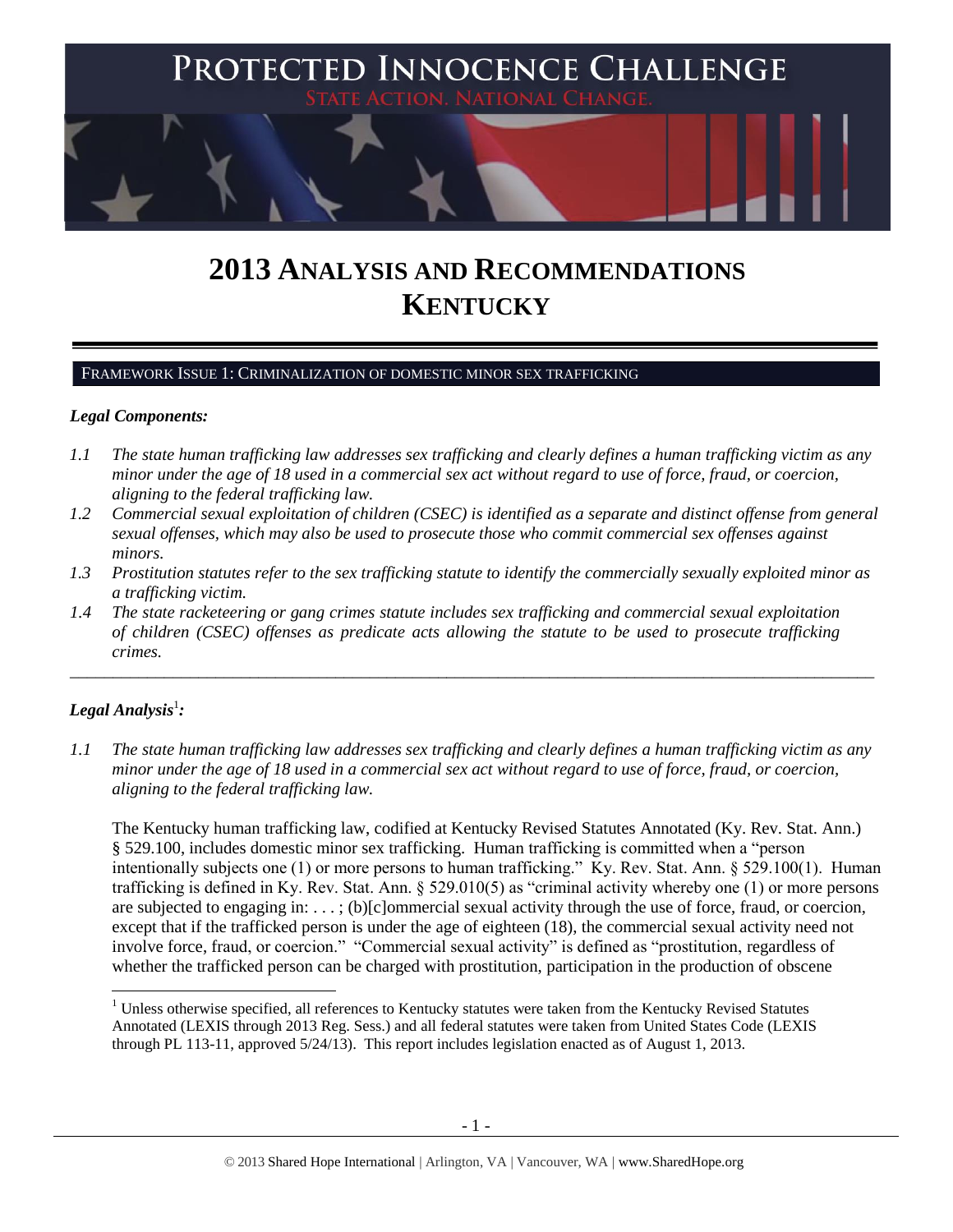material as set out in KRS Chapter 531, or engaging in a sexually explicit performance." Ky. Rev. Stat. Ann. § 529.010(2).<sup>2</sup> Separately codified at Ky. Rev. Stat. Ann. § 529.110 is the crime of promoting human trafficking, which states in part,

<span id="page-1-0"></span>(1) A person is guilty of promoting human trafficking when the person intentionally: (a) Benefits financially or receives anything of value from knowing participation in human trafficking; or

(b) Recruits, entices, harbors, transports, provides, or obtains by any means, or attempts to recruit, entice, harbor, transport, provide, or obtain by any means, another person, knowing that the person will be subject to human trafficking.

Penalties for human trafficking are enhanced to a Class B felony if a child is involved, or a Class A felony if the child was seriously physically injured. Ky. Rev. Stat. Ann. § 529.100(2)(a)–(b). Class B felonies, unless the law provides otherwise, are punishable by an imprisonment term of 10-20 years and a fine of \$1,000-\$10,000 "or double [the] gain from commission of the offense, whichever is the greater." Ky. Rev. Stat. Ann. §§ 532.060(2)(b), 534.030(1). Class A felonies, unless the law provides otherwise, are punishable by an imprisonment term of 20-50 years or life imprisonment and a fine of \$1,000-\$10,000 "or double [the] gain from commission of the offense, whichever is the greater." Ky. Rev. Stat. Ann. §§ 532.060(2)(a), 534.030(1). The penalty for promoting sex trafficking under Ky. Rev. Stat. Ann. § 529.110 (Promoting human trafficking) is enhanced if the victim is a minor under 18 to a Class C felony with an imprisonment term of 5-10 years and a fine of \$1,000-\$10,000 "or double [the] gain from commission of the offense, whichever is the greater." Ky. Rev. Stat. Ann. §§ 534.030(1), 529.110(2), 532.060(2)(c).

*1.2 Commercial sexual exploitation of children (CSEC) is identified as a separate and distinct offense from general sexual offenses, which may also be used to prosecute those who commit commercial sex offenses against minors.*

In addition to the state human trafficking law pursuant to Ky. Rev. Stat. Ann. § 529.100 and related definitions in Ky. Rev. Stat. Ann. § 529.010, the following laws criminalize CSEC in Kentucky:

- 1. Under Ky. Rev. Stat. Ann. § 531.310(1) (Use of a minor in a sexual performance), "A person is guilty of the use of a minor in a sexual performance if he employs, consents to, authorizes or induces a minor to engage in a sexual performance." If the minor is under 18 years of age, a violation of Ky. Rev. Stat. Ann. § 531.310 is a Class C felony punishable by an imprisonment term of 5-10 years and a fine of \$1,000– \$10,000 "or double [the] gain from commission of the offense, whichever is the greater." Ky. Rev. Stat. Ann. §§ 531.310(2)(a), 532.060(2)(c), 534.030(1). If the minor is under 16, then the crime is a Class B felony punishable by an imprisonment term of 10-20 years and a fine of \$1,000-\$10,000 "or double [the] gain from commission of the offense, whichever is the greater." Ky. Rev. Stat. Ann. §§ 531.310(2)(b), 532.060(2)(b), 534.030(1). If the minor is physically injured during the sexual performance, then the crime is a Class A felony punishable by an imprisonment term of 20-50 years or life imprisonment and a fine of \$1,000-\$10,000 "or double [the] gain from commission of the offense, whichever is the greater." Ky. Rev. Stat. Ann. §§ 531.310(2)(c), 532.060(2)(a), 534.030(1).
- 2. Under Ky. Rev. Stat. Ann. § 531.320(1) (Promoting a sexual performance by a minor), "A person is guilty of promoting a sexual performance by a minor when, knowing the character and content thereof, he produces, directs or promotes any performance which includes sexual conduct by a minor." When the

<sup>&</sup>lt;sup>2</sup> Here and elsewhere in this report where Ky. Rev. Stat. Ann. § 529.010 (2) is quoted or cited, it has been updated to reflect the amendments added by the passage of House Bill 3. H.B. 3, 2013 Reg. Sess., Leg. Sess. (Ky. 2013) (effective Mar. 19, 2013).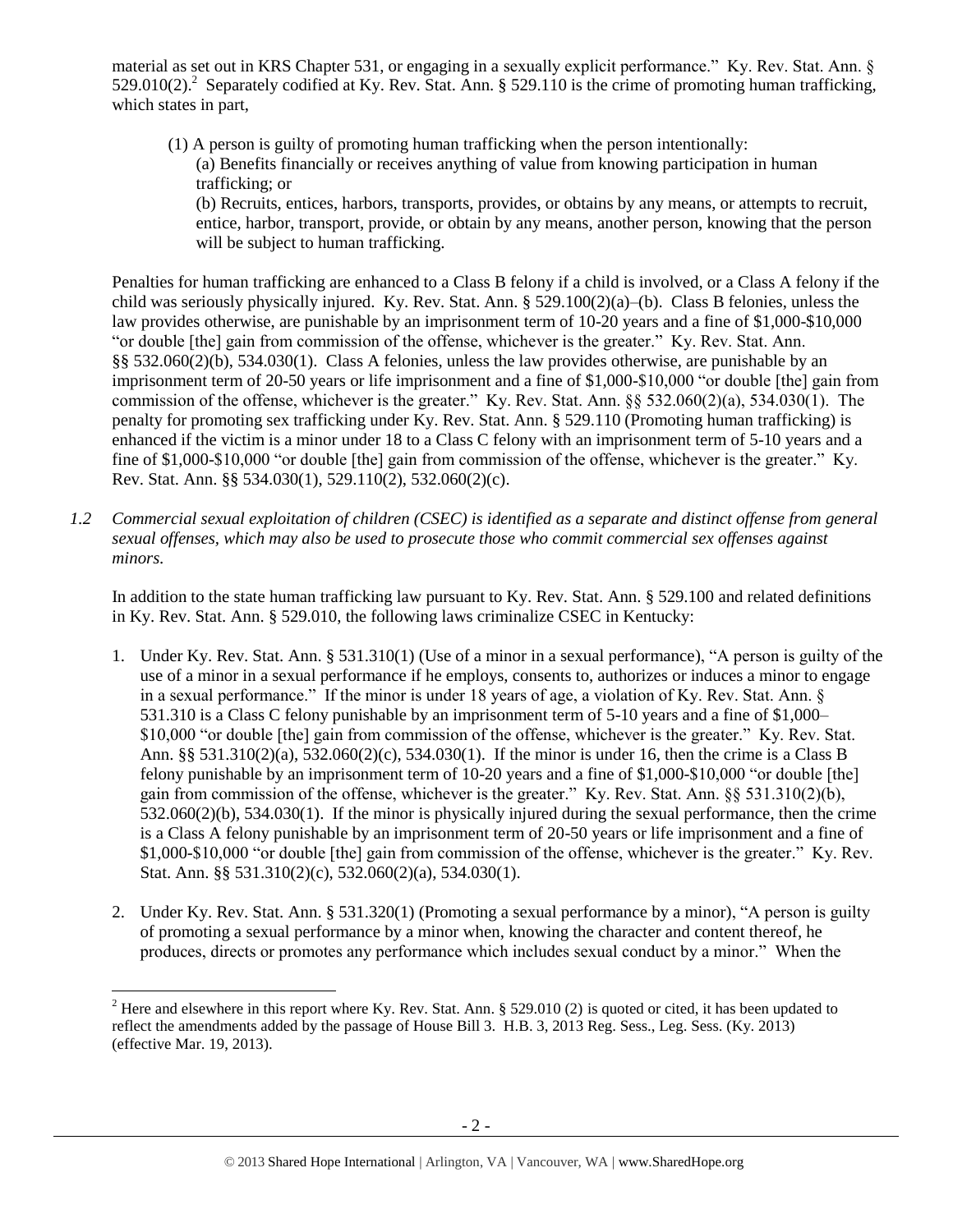minor involved is under 18, the crime is a Class C felony punishable by an imprisonment term of 5-10 years and a fine of \$1,000-\$10,000 "or double [the] gain from commission of the offense, whichever is the greater." Ky. Rev. Stat. Ann. §§ 531.320(2)(a), 532.060(2)(c), 534.030(1). When the minor involved is under 16, the crime is a Class B felony punishable by an imprisonment term of 10-20 years and a fine of \$1,000-\$10,000 "or double [the] gain from commission of the offense, whichever is the greater." Ky. Rev. Stat. Ann. §§ 531.320(2)(b), 532.060(2)(b), 534.030(1). If the minor is physically injured while engaging in the sexual performance, the crime is a Class A felony punishable by an imprisonment term of 20-50 years or life imprisonment and a fine of \$1,000-\$10,000 "or double [the] gain from commission of the offense, whichever is the greater." Ky. Rev. Stat. Ann. §§ 531.320(2)(c), 532.060(2)(a), 534.030(1).

- 3. Under Ky. Rev. Stat. Ann. § 530.070(1)(b) (Using minors to distribute material portraying a sexual performance by a minor), "(1) A person is guilty of unlawful transaction with a minor in the third degree when: . . . . (b) He knowingly induces, assists, or causes a minor to engage in any other criminal activity." This crime is a Class A misdemeanor punishable by imprisonment up to 1 year, a fine up to \$500, or both. Ky. Rev. Stat. Ann. §§ 530.070(2), 532.090(1), 534.040(2)(a).
- 4. Ky. Rev. Stat. Ann. § 530.070 (Unlawful transaction with a minor in the third degree) makes it a crime when an individual "knowingly induces, assists, or causes a minor to engage in any other criminal activity,"<sup>3</sup> including prostitution offenses. Ky. Rev. Stat. Ann. § 530.070(1)(b). Ky. Rev. Stat. Ann. § 530.070 is a Class A misdemeanor punishable by imprisonment up to 1 year, a fine not to exceed \$500, or both. Ky. Rev. Stat. Ann. §§ 530.070(2), 532.090(1), 534.040(2)(a).
- 5. Ky. Rev. Stat. Ann. § 510.155 (Unlawful use of electronic means originating or received within the Commonwealth to induce a minor to engage in sexual or other prohibited activities—Prohibition of multiple convictions arising from single course of conduct—Solicitation as evidence of intent) states,

(1) It shall be unlawful for any person to knowingly use a communications system, including computers, computer networks, computer bulletin boards, cellular telephones, or any other electronic means, for the purpose of procuring or promoting the use of a minor, or a peace officer posing as a minor if the person believes that the peace officer is a minor or is wanton or reckless in that belief, for any activity in violation of KRS . . . 529.100 [Human trafficking] where that offense involves commercial sexual activity, or . . . KRS Chapter 531 [relating to child pornography].

. . . .

 $\overline{a}$ 

(3) The solicitation of a minor through electronic communication under subsection (1) of this section shall be prima facie evidence of the person's intent to commit the offense, and the offense is complete at that point without regard to whether the person met or attempted to meet the minor. (4) This section shall apply to electronic communications originating within or received within the Commonwealth.

(5) A violation of this section is punishable as a Class D felony.

 $3$  Notably, Ky. Rev. Stat. Ann. § 530.064 (Unlawful transaction with a minor in the first degree)—a more serious crime—specifically excludes offenses involving commercial sexual activity from its scope. Under Ky. Rev. Stat. Ann. § 530.064, a person commits an offense "when he or she knowingly induces, assists, or causes a minor to engage in: (a) illegal sexual activity; or . . . ; Except those offenses involving minors in KRS Chapter 531 [pornography] and in KRS 529.100 [human trafficking] where that offense involves commercial sexual activity." Ky. Rev. Stat. Ann. § 530.064(1). A violation of § 530.064 is a Class C felony if the minor is under 18, a Class B felony if the minor is under 16, and a Class A felony if the minor is physically injured. Ky. Rev. Stat. Ann. § 530.064(2).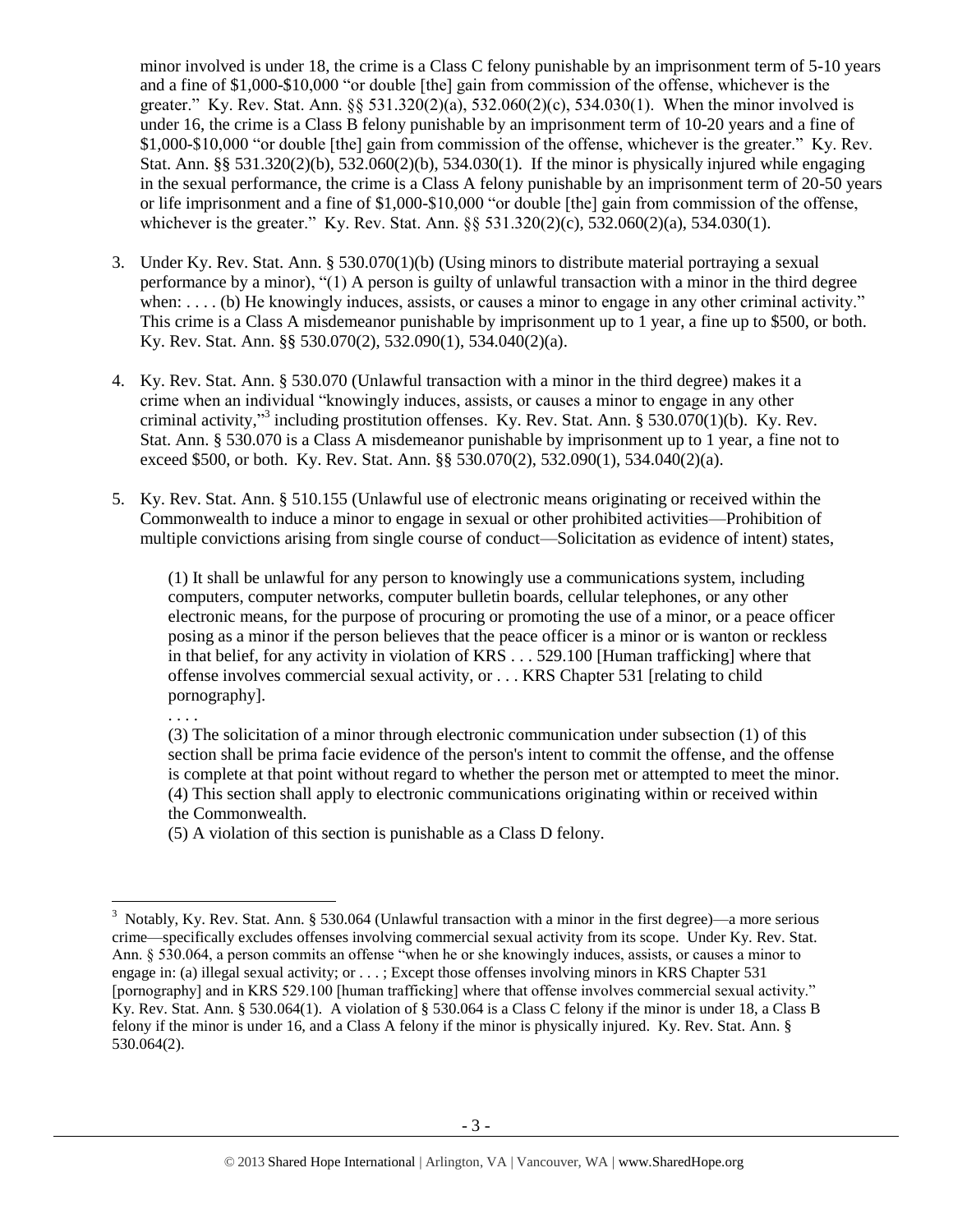A Class D felony is punishable by an imprisonment term of 1-5 years and a fine of \$1,000-\$10,000 "or double [the] gain from commission of the offense, whichever is the greater." Ky. Rev. Stat. Ann. §§ 510.155(5), 532.060(2)(d), 534.030(1).

Though not specific to commercial sex offenses, the following offenses may also apply to commercial sexual exploitation of children cases:

- 1. Ky. Rev. Stat. Ann. § 510.040 (Rape in the first degree) makes it a Class A felony to, among other things, have sexual intercourse with a person under 12. This crime is punishable by an imprisonment term of 20-50 years or life imprisonment and a fine of \$1,000-\$10,000 "or double [the] gain from commission of the offense, whichever is the greater." Ky. Rev. Stat. Ann. §§ 510.040(2), 532.060(2)(a), 534.030(1). Ky. Rev. Stat. Ann. § 510.050 (Rape in the second degree) makes it a Class C felony, inter alia, for an individual 18 or older to have sexual intercourse with a person under 14. Ky. Rev. Stat. Ann. § 510.050. This crime is punishable by an imprisonment term of 5-10 years and a fine of \$1,000-\$10,000 "or double [the] gain from commission of the offense, whichever is the greater." Ky. Rev. Stat. Ann.  $\S$ § 510.050(2), 532.060(2)(c), 534.030(1). Finally, Ky. Rev. Stat. Ann. § 510.060 (Rape in the third degree) makes it a Class D felony, inter alia, when an individual 21 or older engages in sexual intercourse with someone under 16 years or if "being a person in a position of authority or position of special trust, as defined in KRS 532.045, $4$  he or she engages in sexual intercourse with a minor under eighteen (18) years old with whom he or she comes into contact as a result of that position." Ky. Rev. Stat. Ann.  $\S 510.060(1)(b)$ , (d), (2). This crime is punishable by an imprisonment term of 1-5 years and a fine of \$1,000-\$10,000 "or double [the] gain from commission of the offense, whichever is the greater." Ky. Rev. Stat. Ann. §§ 532.060(2)(d), 534.030(1).
- <span id="page-3-0"></span>2. Ky. Rev. Stat. Ann. § 510.110 (Sexual abuse in the first degree) makes it a crime for an individual to, among other things, "subject<sup>[]</sup> another person to sexual contact<sup>5</sup> who is incapable of consent because he or she: . . . ; 2. Is less than twelve (12) years old." Ky. Rev. Stat. Ann. § 510.110(1)(b)(2). Ky. Rev. Stat. Ann. § 510.110 also makes it a crime for an individual 21 or older to "[s]ubject[] another person who is less than sixteen (16) years old to sexual contact." Ky. Rev. Stat. Ann.  $\S 510.110(c)(1)$ . If the victim is under 12 years old, this crime is a Class C felony punishable by an imprisonment term of 5-10 years and a fine of \$1,000-\$10,000 "or double [the] gain from commission of the offense, whichever is the greater." Ky. Rev. Stat. Ann. §§ 510.110(2), 532.060(2)(c), 534.030(1). All other offenses under this statute are Class D felonies punishable by an imprisonment term of 1-5 years and a fine of \$1,000-\$10,000 "or double [the] gain from commission of the offense, whichever is the greater." Ky. Rev. Stat. Ann. §§ 510.110(2), 532.060(2)(d), 534.030(1).

<sup>&</sup>lt;sup>4</sup> "Position of authority" means but is not limited to the position occupied by a biological parent, adoptive parent, stepparent, foster parent, relative, household member. Ky. Rev. Stat. Ann. § 532.045(a). "Position of special trust" means a position occupied by a person in a position of authority who by reason of that position is able to exercise undue influence over the minor. Ky. Rev. Stat. Ann. § 532.045(b).

<sup>&</sup>lt;sup>5</sup> "Sexual contact" is defined as "any touching of the sexual or other intimate parts of a person done for the purpose of gratifying the sexual desire of either party." Ky. Rev. Stat. Ann. § 510.010(7).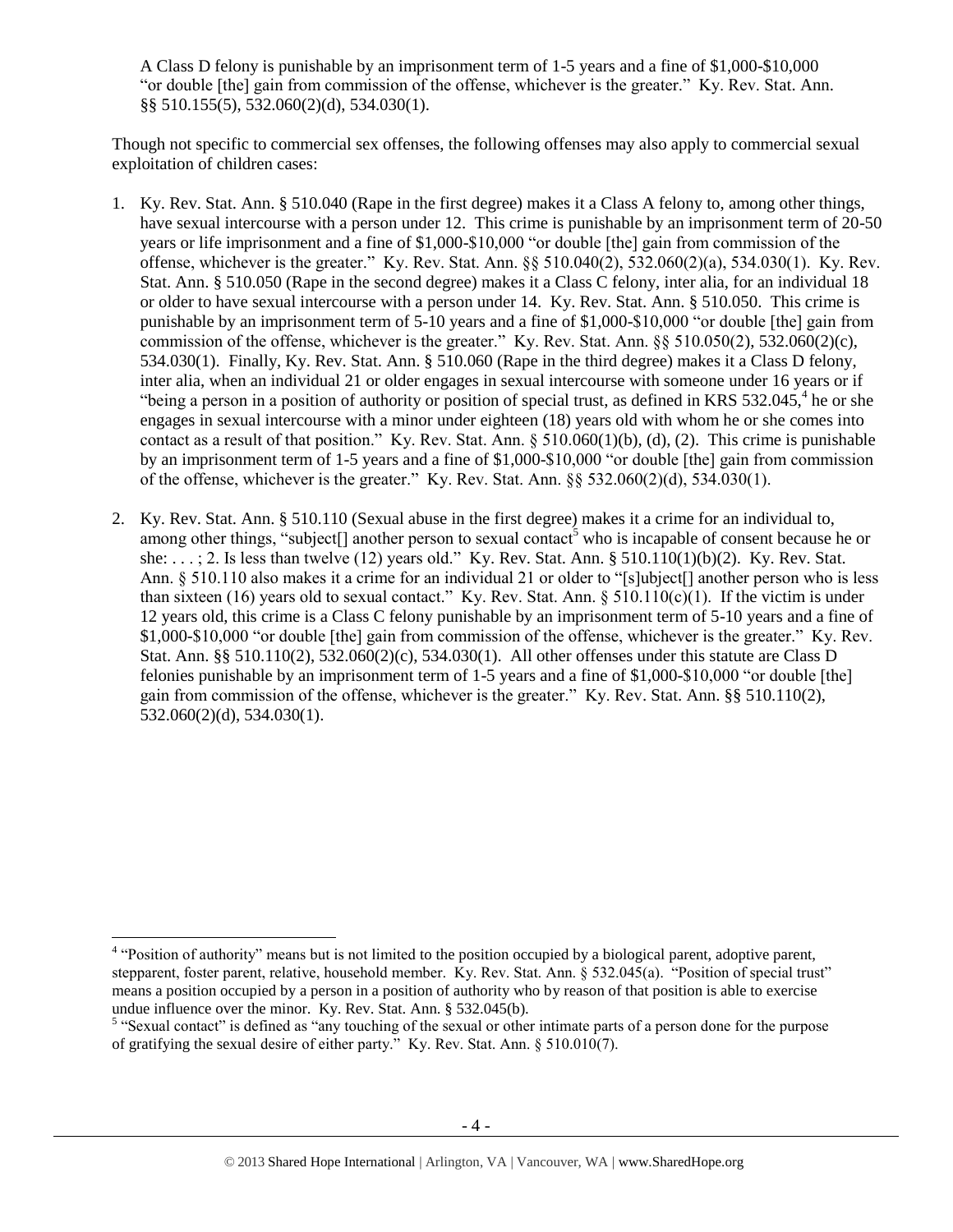*1.3 Prostitution statutes refer to the sex trafficking statute to identify the commercially sexually exploited minor as a trafficking victim.* 

Ky. Rev. Stat. Ann. § 529.120 (Treatment of minor suspected of prostitution offense) refers to Ky. Rev. Stat. Ann. § 529.100 when the person engaged in prostitution is a minor by making minors immune from charges under Ky. Rev. Stat. Ann. § 529.020 (Prostitution) and § 529.080 (Loitering for prostitution purposes). These statutes require instead that law enforcement take the minor into protective custody pursuant to Ky. Rev. Stat. Ann. § 620.030 (Duty to report dependency, neglect, abuse, or human trafficking—husband-wife and professional-client/patient privileges not grounds for refusal to report—exceptions – penalties) which provides in part,

(3) Any person who knows or has reasonable cause to believe that a child is a victim of human trafficking as defined in KRS 529.010 shall immediately cause an oral or written report to be made to a local law enforcement agency or the Department of Kentucky State Police; or the cabinet or its designated representative; or the Commonwealth's attorney or the county attorney; by telephone or otherwise. This subsection shall apply regardless of whether the person believed to have caused the human trafficking of the child is a parent, guardian, or person exercising custodial control or supervision.

*1.4 The state racketeering or gang crimes statute includes sex trafficking and commercial sexual exploitation of children (CSEC) offenses as predicate acts allowing the statute to be used to prosecute trafficking crimes.* 

Kentucky has not enacted a racketeering law, but gangs and criminal enterprises that sex traffic minors could be charged with Ky. Rev. Stat. Ann. § 506.120 (Engaging in organized crime), which defines "criminal syndicate" in part as meaning "five (5) or more persons . . . collaborating to promote or engage in any of the following on a continuing basis: . . . (b) Engaging in, promoting, or permitting prostitution or human trafficking in violation of KRS Chapter 529." Ky. Rev. Stat. Ann. § 506.120(3)(b). Ky. Rev. Stat. Ann. § 506.120(1) states in part,

A person, with the purpose to establish or maintain a criminal syndicate or to facilitate any of its activities, shall not do any of the following:

(a) Organize or participate in organizing a criminal syndicate or any of its activities;

(b) Provide material aid to a criminal syndicate or any of its activities, whether such aid is in the form of money or other property, or credit;

(c) Manage, supervise, or direct any of the activities of a criminal syndicate, at any level of responsibility;

(d) Knowingly furnish legal, accounting, or other managerial services to a criminal syndicate; (e) Commit, or conspire or attempt to commit, or act as an accomplice in the commission of, any offense of a type in which a criminal syndicate engages on a continuing basis;

(f) Commit, or conspire or attempt to commit or act as an accomplice in the commission of, any offense of violence;

. . . .

If guilty of organized crime under Ky. Rev. Stat. Ann. § 506.120, a trafficker faces a Class B felony, punishable by imprisonment for 10 to 20 years and a fine of \$1,000-\$10,000 "or double his gain from commission of the offense, whichever is the greater." Ky. Rev. Stat. Ann. §§ 506.120(2), 534.030(1).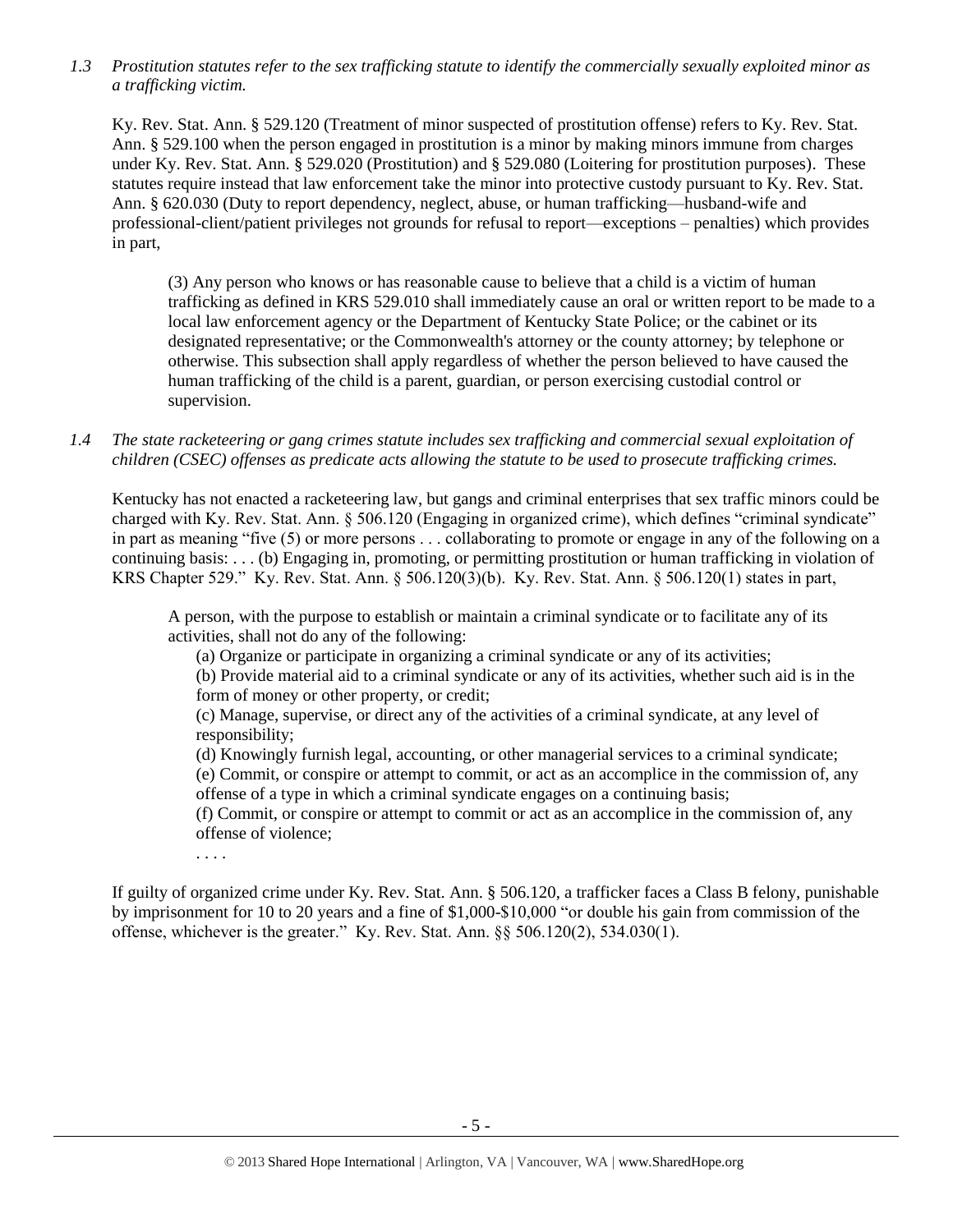#### FRAMEWORK ISSUE 2: CRIMINAL PROVISIONS ADDRESSING DEMAND

### *Legal Components:*

- *2.1 The state sex trafficking law can be applied to buyers of commercial sex acts with a victim of domestic minor sex trafficking.*
- *2.2 Buyers of commercial sex acts with a minor can be prosecuted under commercial sexual exploitation of children (CSEC) laws.*
- *2.3 Solicitation of prostitution laws differentiate between buying sex acts with an adult and buying sex acts with a minor under 18.*
- *2.4 Penalties for buyers of commercial sex acts with minors are as high as federal penalties.*
- *2.5 Using the Internet to lure, entice, or purchase, or attempt to lure, entice, or purchase commercial sex acts with a minor is a separate crime or results in an enhanced penalty for buyers.*
- *2.6 No age mistake defense is permitted for a buyer of commercial sex acts with any minor under 18.*
- *2.7 Base penalties for buying sex acts with a minor under 18 are sufficiently high and not reduced for older minors.*
- *2.8 Financial penalties for buyers of commercial sex acts with minors are sufficiently high to make it difficult for buyers to hide the crime.*
- *2.9 Buying and possessing child pornography carries penalties as high as similar federal offenses.*
- *2.10 Convicted buyers of commercial sex acts with minors and child pornography are required to register as sex offenders.*

\_\_\_\_\_\_\_\_\_\_\_\_\_\_\_\_\_\_\_\_\_\_\_\_\_\_\_\_\_\_\_\_\_\_\_\_\_\_\_\_\_\_\_\_\_\_\_\_\_\_\_\_\_\_\_\_\_\_\_\_\_\_\_\_\_\_\_\_\_\_\_\_\_\_\_\_\_\_\_\_\_\_\_\_\_\_\_\_\_\_\_\_\_\_

### *Legal Analysis:*

*2.1 The state sex trafficking law can be applied to buyers of commercial sex acts with a victim of domestic minor sex trafficking.* 

Ky. Rev. Stat. Ann. § 529.100 (Human trafficking) states, "A person is guilty of human trafficking when the person intentionally subjects one (1) or more persons to human trafficking." Ky. Rev. Stat. Ann. § 529.100(1). Pursuant to Ky. Rev. Stat. Ann. § 529.010(5)(b), "Human trafficking" is defined as including "[c]ommercial sexual activity . . . that if the trafficked person is under the age of eighteen (18), the commercial sexual activity need not involve force, fraud, or coercion." Since "commercial sexual activity" is defined as including "prostitution, regardless of whether the trafficked person can be charged with prostitution," a buyer engaging in a prostitution activity could be seen as "intentionally subject[ing]" the minor to prostitution. Ky. Rev. Stat. Ann. §§ 529.010(2),  $6$  529.100(1).

Kentucky's human trafficking statute under Ky. Rev. Stat. Ann. § 529.110 (Promoting human trafficking) can also apply to buyers of commercial sex with minors following federal precedent through the term "obtain."<sup>7</sup> Ky. Rev. Stat. Ann. § 529.110(1)(b), applies to a person who "(b) [r]ecruits, entices, harbors, transports,

l

<sup>6</sup> *See supra* not[e 2.](#page-1-0)

<sup>&</sup>lt;sup>7</sup> See United States v. Jungers, 702 F.3d 1066 (8<sup>th</sup> Cir. 2013). In this case, the Eighth Circuit specifically addressed whether the federal sex trafficking law, 18 U.S.C. § 1591 (Sex trafficking of children or by force, fraud, or coercion) applies to buyers when it reversed a District of South Dakota ruling that Congress did not intend the string of verbs constituting criminal conduct under 18 U.S.C. § 1591(a)(1) ("recruits, entices, harbors, transports, provides, obtains, or maintains") to reach the conduct of buyers. United States v. Jungers, 834 F. Supp. 2d 930, 931 (D.S.D. 2011). Holding that the conduct of buyers who obtain a child for commercial sex can violate 18 U.S.C. § 1591(a)(1), the Eighth Circuit illustrated through hypothetical buyer scenarios that, under certain circumstances, most of the terms in the string of verbs constituting criminal conduct under 18 U.S.C. § 1591(a)(1) could apply to buyers. While other terms may apply to buyers' conduct under state law as well, the analysis here focuses on the term "obtains" which is most likely to apply in the majority of buyer cases.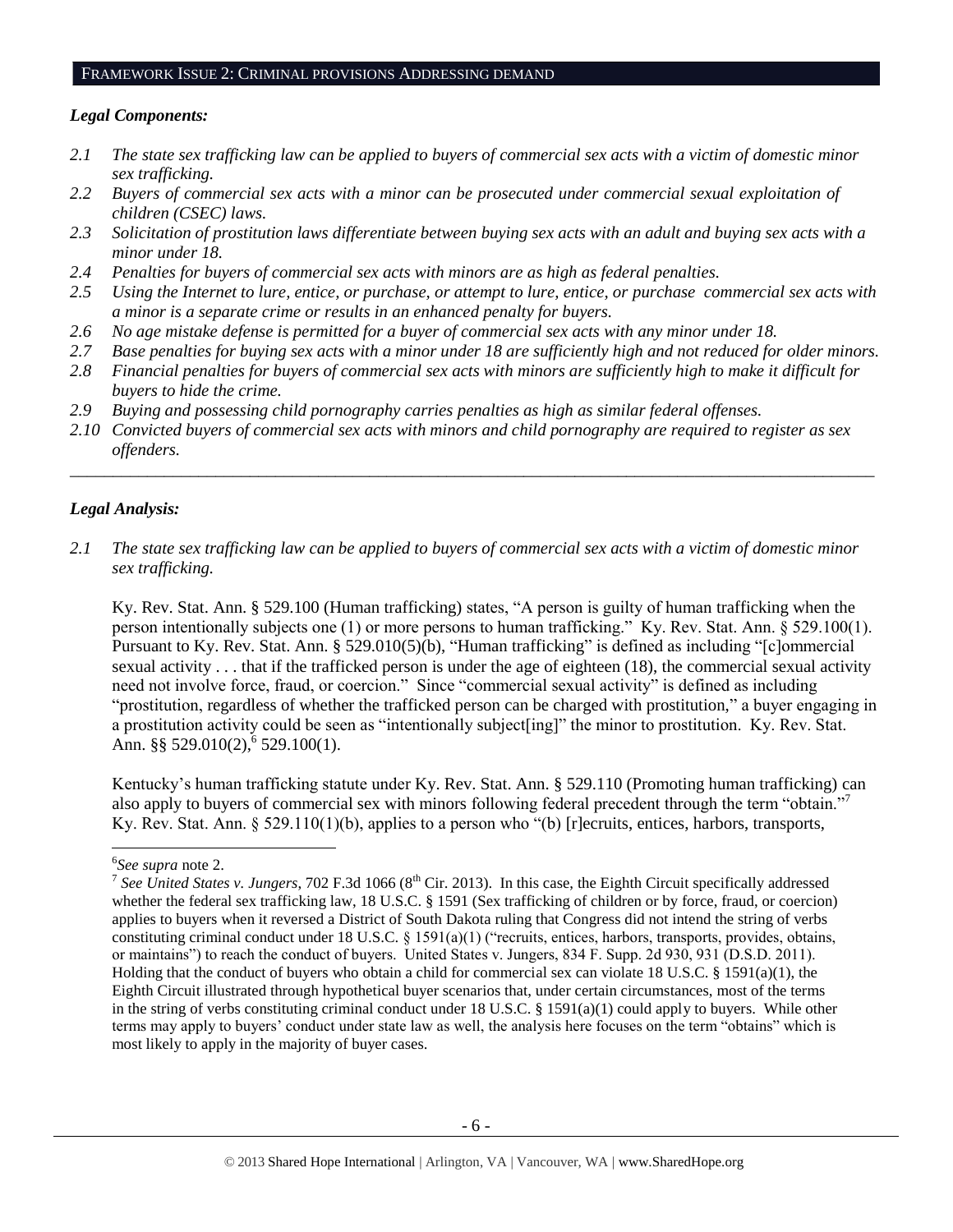provides, or obtains by any means, or attempts to recruit, entice, harbor, transport, provide, or obtain by any means, another person, knowing that the person will be subject to human trafficking."

*2.2 Buyers of commercial sex acts with a minor can be prosecuted under commercial sexual exploitation of children (CSEC) laws.*

One who solicits a minor for prostitution could be found guilty of violating Ky. Rev. Stat. Ann. § 530.070 (Unlawful transaction with a minor in the third degree). This crime is committed when, among other things, an individual "knowingly induces, assists, or causes a minor to engage in any other criminal activity." Ky. Rev. Stat. Ann. § 530.070(1)(b). Ky. Rev. Stat. Ann. § 530.070 is a Class A misdemeanor punishable by imprisonment up to 1 year, a fine not to exceed \$500, or both. Ky. Rev. Stat. Ann. §§ 530.070(2), 532.090(1), 534.040(2)(a). Notably, Ky. Rev. Stat. Ann. § 530.064 (Unlawful transaction with a minor in the first degree)—a more serious crime—specifically excludes offenses involving commercial sexual activity from its scope. Under Ky. Rev. Stat. Ann. § 530.064, a person commits an offense "when he or she knowingly induces, assists, or causes a minor to engage in: (a) illegal sexual activity; or . . . ; Except those offenses involving minors in KRS Chapter 531 [pornography] and in KRS 529.100 [human trafficking] where that offense involves commercial sexual activity." Ky. Rev. Stat. Ann. § 530.064(1). A violation of § 530.064 is a Class C felony if the minor is under 18, a Class B felony if the minor is under 16, and a Class A felony if the minor is physically injured. Ky. Rev. Stat. Ann. § 530.064(2).

*2.3 Solicitation of prostitution laws differentiate between buying sex acts with an adult and buying sex acts with a minor under 18.*

Solicitation of prostitution does not differentiate between buying sex with an adult or a minor. Ky. Rev. Stat. Ann. § 506.030 states, "A person is guilty of criminal solicitation when, with the intent of promoting or facilitating the commission of a crime, he commands or encourages another person to engage in specific conduct which would constitute that crime or an attempt to commit that crime or which would establish the other's complicity in its commission or attempted commission." Ky. Rev. Stat. Ann. § 506.030(1). Since the crime of prostitution is a misdemeanor, criminal solicitation of prostitution would be a Class B misdemeanor punishable by imprisonment up to 90 days, a fine not to exceed \$250, or both. Ky. Rev. Stat. Ann. §§ 529.020(2), 506.030(2)(e), 532.090(2), 534.040(2)(b).

Those who purchase sex with a minor could be charged with unlawful transaction with a minor in the third degree. Ky. Rev. Stat. Ann. § 530.070. This statute makes it a Class A misdemeanor when another "knowingly induces, assists, or causes a minor to engage in any other criminal activity." Ky. Rev. Stat. Ann. § 530.070(1)(b), (2). The crime is punishable by imprisonment up to 1 year, a fine not to exceed \$500, or both. Ky. Rev. Stat. Ann. §§ 530.090(1), 534.040(2)(a).

- 2.3.1 Recommendation: Amend Ky. Rev. Stat. Ann. § 506.030 (Criminal solicitation) to provide heightened penalties in cases in which the buying of sex with a minor is involved.
- 2.3.2 Recommendation: Amend Ky. Rev. Stat. Ann. § 530.070 (Unlawful transaction with a minor in the third degree) to provide heightened penalties when the unlawful transaction is "commercial sexual activity" as defined in Ky. Rev. Stat. Ann. § 529.010(2).
- *2.4 Penalties for buyers of commercial sex acts with minors are as high as federal penalties.*

The penalty for child sex trafficking under Ky. Rev. Stat. Ann. § 529.100 (Human trafficking) is a Class B felony, or a Class A felony if the child was seriously physically injured. Class B felonies are punishable by an imprisonment term of 10-20 years and a fine of \$1,000-\$10,000 "or double [the] gain from commission of the offense, whichever is the greater." Ky. Rev. Stat. Ann. §§ 532.060(2)(b), 534.030(1). Class A felonies are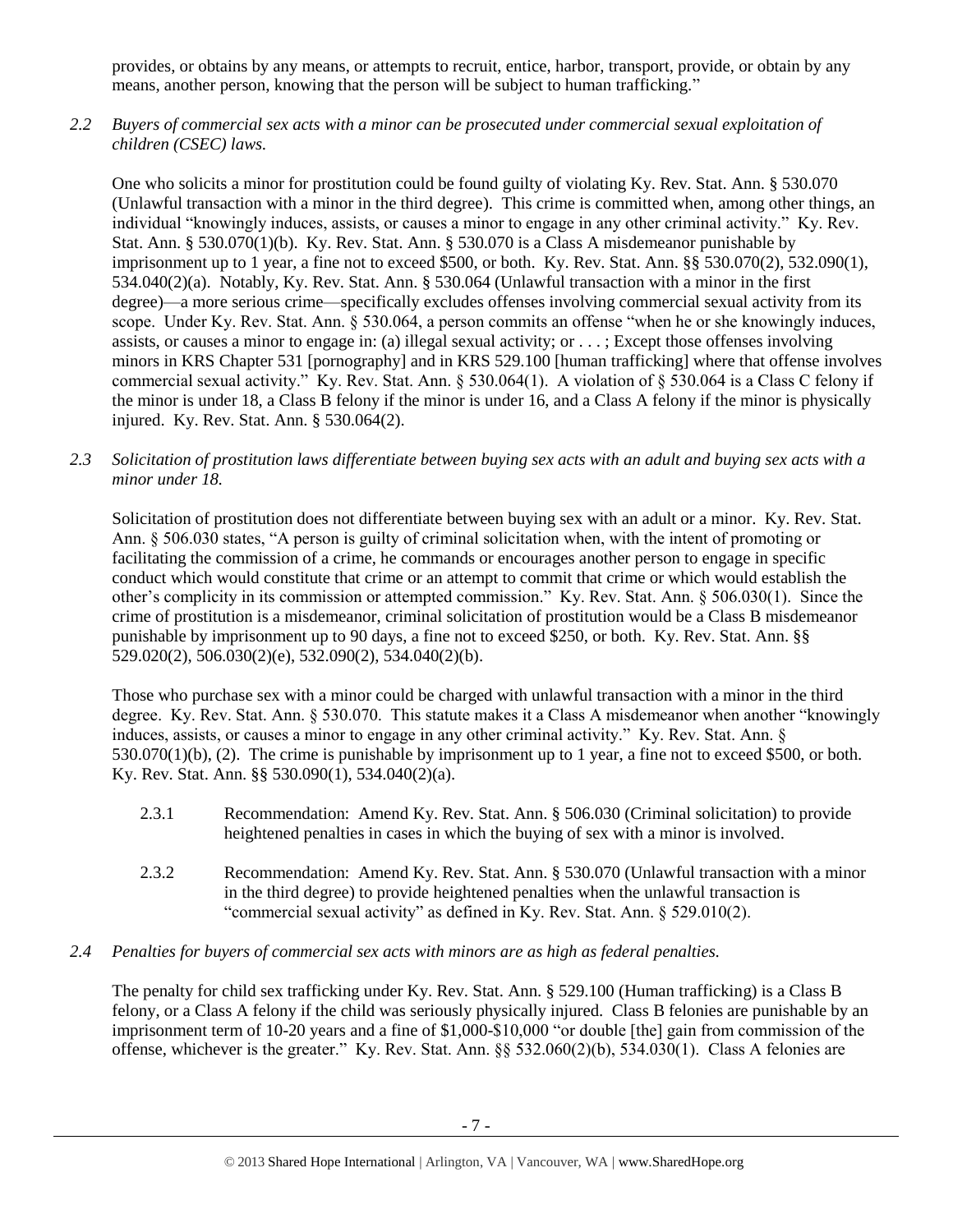punishable by an imprisonment term of 20-50 years or life imprisonment and a fine of \$1,000-\$10,000 "or double [the] gain from commission of the offense, whichever is the greater." Ky. Rev. Stat. Ann. §§ 532.060(2)(a), 534.030(1).

Ky. Rev. Stat. Ann. § 530.070 (Unlawful transaction with a minor in the third degree) is a Class A misdemeanor with possible imprisonment not to exceed one year and a possible fine not to exceed \$500. Ky. Rev. Stat. Ann. §§ 530.070(2); 532.090(1), 534.040(2)(a).

<span id="page-7-2"></span><span id="page-7-1"></span>In comparison, if the victim is under the age of 14, a conviction under the Trafficking Victims Protection Act  $(TVPA)^8$  for child sex trafficking is punishable by 15 years to life imprisonment and a fine not to exceed \$250,000. 18 U.S.C. §§ 1591(b)(1), 3559(a)(1), 3571(b)(3). If the victim is between the ages of 14–17 a conviction is punishable by 10 years to life imprisonment and a fine not to exceed \$250,000. 18 U.S.C. §§ 1591(b)(2), 3559(a)(1), 3571(b)(3). A conviction is punishable by mandatory life imprisonment however, if the buyer has a prior conviction for a federal sex offense<sup>9</sup> against a minor. 18 U.S.C. § 3559(e)(1). To the extent buyers can be prosecuted under other federal CSEC laws,<sup>10</sup> a conviction is punishable by penalties ranging from a fine not to exceed \$250,000 to life imprisonment and a fine not to exceed \$250,000.<sup>11</sup>

*2.5 Using the Internet to lure, entice, or purchase, or attempt to lure, entice, or purchase commercial sex acts with a minor is a separate crime or results in an enhanced penalty for buyers.*

<span id="page-7-0"></span>Ky. Rev. Stat. Ann. § 510.155(1)<sup>12</sup> (Unlawful use of electronic means originating or received within the Commonwealth to induce a minor to engage in sexual or other prohibited activities) criminalizes the "knowing[] use [of] a communications system, including computers, computer networks, computer bulletin boards, cellular telephones, or any other electronic means, for the purpose of procuring or promoting the use of a minor, or a peace officer posing as a minor if the person believes that the peace officer is a minor or is wanton or reckless in that belief, for any activity in violation" of certain listed crimes, including the crimes of human trafficking pursuant to Ky. Rev. Stat. Ann. § 529.100 "where that offense involves commercial sexual activity" or Ky. Rev. Stat. Ann. Chapter 531 (Pornography). Moreover, under Ky. Rev. Stat. Ann. § 510.155(3), "the solicitation of a minor through electronic communication … shall be prima facie evidence of the person's intent to commit the

 $\overline{a}$ 

<sup>8</sup> Trafficking Victims Protection Act (TVPA) of 2000, Pub. L. No. 106-386, Division A, § 103(8), (9), 114 Stat. 1464 (signed into law on October 29, 2000); codified as amended at 22 U.S.C. 7102 § 103(8), (9).

<sup>&</sup>lt;sup>9</sup> Pursuant to 18 U.S.C. § 3559(e)(2), "federal sex offense" is defined as an offense under section 1591 [18 USCS § 1591] (relating to sex trafficking of children), 2241 [18 USCS § 2241] (relating to aggravated sexual abuse), 2242 [18 USCS § 2242] (relating to sexual abuse),  $2244(a)(1)$  [18 USCS § 2244(a)(1)] (relating to abusive sexual contact), 2245 [18 USCS § 2245] (relating to sexual abuse resulting in death), 2251 [18 USCS § 2251] (relating to sexual exploitation of children), 2251A [18 USCS § 2251A] (relating to selling or buying of children), 2422(b) [18 USCS § 2422(b)] (relating to coercion and enticement of a minor into prostitution), or 2423(a) [18 USCS § 2423(a)] (relating to transportation of minors).

<sup>&</sup>lt;sup>10</sup> 18 U.S.C. §§ 2251A(b) (Selling or buying of children), 2251(a) (Sexual exploitation of children), 2423(a) (Transportation of a minor with intent for minor to engage in criminal sexual activity), 2422(a) (Coercion and enticement), 2252(a)(2), (a)(4) (Certain activities relating to material involving the sexual exploitation of minors).

<sup>&</sup>lt;sup>11</sup> 18 U.S.C. §§ 2251A(b) (conviction punishable by imprisonment for 30 years to life and a fine), 2251(e) (conviction punishable by imprisonment for 15–30 years and a fine), 2423(a) (conviction punishable by imprisonment for 10 years to life and a fine), 2422(a) (conviction punishable by a fine, imprisonment up to 20 years, or both),  $2252(a)(2)$ , (4) (stating that a conviction under subsection (a)(2) is punishable by imprisonment for 5–20 years and a fine, while a conviction under subsection (a)(4) is punishable by imprisonment up to 10 years, a fine, or both.); *see also* 18 U.S.C §§ 3559(a)(1) (classifying all of the above listed offenses as felonies), 3571(b)(3) (providing a fine up to \$250,000 for any felony conviction).

<sup>12</sup> Here and elsewhere in this report where Ky. Rev. Stat. Ann. § 510.155 is quoted or cited, it has been updated to reflect the amendments added by the passage of House Bill 39. H.B. 39, 2013 Reg. Sess., Leg. Sess. (Ky. 2013) (effective Mar. 21, 2013).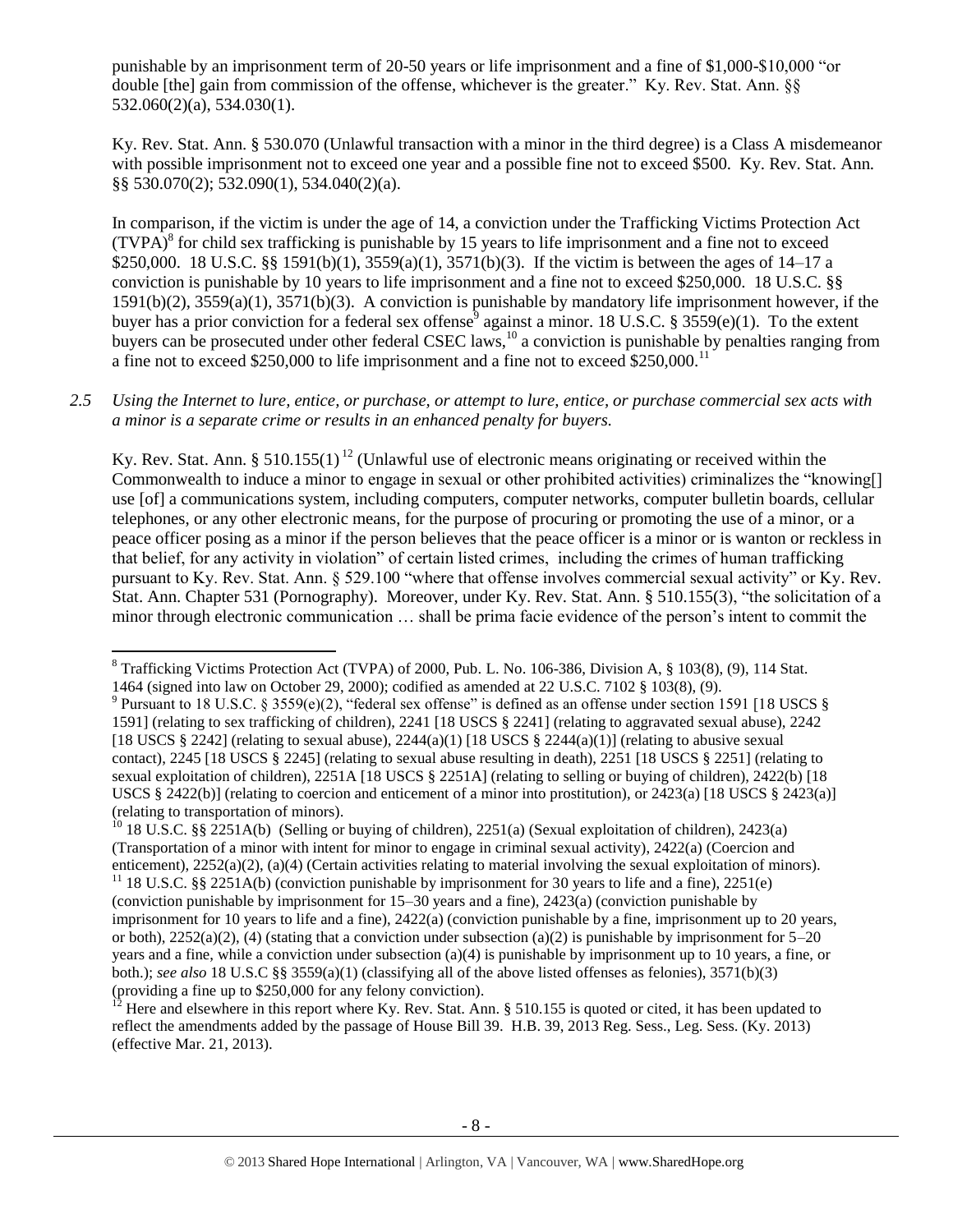offense and the offense is complete at that point without regard to whether the person met or attempted to meet the minor." This crime is a Class D felony punishable by an imprisonment term of 1-5 years and a fine of \$1,000-\$10,000 "or double [the] gain from commission of the offense, whichever is the greater." Ky. Rev. Stat. Ann. §§ 510.155(5), 532.060(2)(d), 534.030(1).

# *2.6 No age mistake defense is permitted for a buyer of commercial sex acts with any minor under 18.*

Ky. Rev. Stat. Ann. § 531.330(1) (Presumption as to minority) states that for certain offenses, including Ky. Rev. Stat. Ann. § 529.100, if the offense involves commercial sexual activity, "any person who appears to be under the age of eighteen (18), or under the age of sixteen (16), shall be presumed to be under the age of eighteen (18), or under the age of sixteen (16), as the case may be."

However, under § 531.330 (2), "a defendant may prove in exculpation that he in good faith reasonably believed that the person involved in the performance was not a minor" in commercial sexual activity with a minor, by raising a defense in the following:

- a. § 529.040 (Promoting prostitution)
- b. § 529.100 (Human trafficking)
- c. § 531.310 (Use of a minor in a sexual performance)
- d. § 531.320 (Promoting a sexual performance by a minor)
- e. § 531.330 (Presumption of a minor)
- f. § 531.340 to § 531.360 (Distribution, promotion, or advertising of matter portraying a sexual performance by a minor)
- g. § 531.370 (Using minors to distribute material portraying a sexual performance by a minor)

Finally, Ky. Rev. Stat. Ann. § 531.330(3) states, "The presumption raised in subsection (1) of this section may be rebutted by any competent evidence."

Mistake of age is also a defense in the non-commercial sexual offense statutes. Ky. Rev. Stat. Ann. § 510.030 (Defenses) states,

In any prosecution under this chapter [Chapter 510 (Sexual Offenses)] in which the victim's lack of consent is based solely on his incapacity to consent because he was less than sixteen (16) years old, mentally retarded, mentally incapacitated or physically helpless, the defendant may prove in exculpation that at the time he engaged in the conduct constituting the offense he did not know of the facts or conditions responsible for such incapacity to consent.

- 2.6.1 Recommendation: Amend Ky. Rev. Stat. Ann. § 531.330(2) (Presumption as to minority) to expressly prohibit a mistake of age defense in prosecutions of human trafficking and CSEC offenses.
- *2.7 Base penalties for buying sex acts with a minor under 18 are sufficiently high and not reduced for older minors.*

Kentucky's human trafficking law does not provide graduated punishments for buying sex with a minor based on the age of the minor involved, but some of the commercial sexual exploitation of children laws do stagger punishments based on the minor's age. When the victim is under 18, human trafficking is a Class B felony or a Class A felony if the victim suffers a "serious physical injury" pursuant to Ky. Rev. Stat. Ann.  $\S 529.100(2)(a)$ , (b).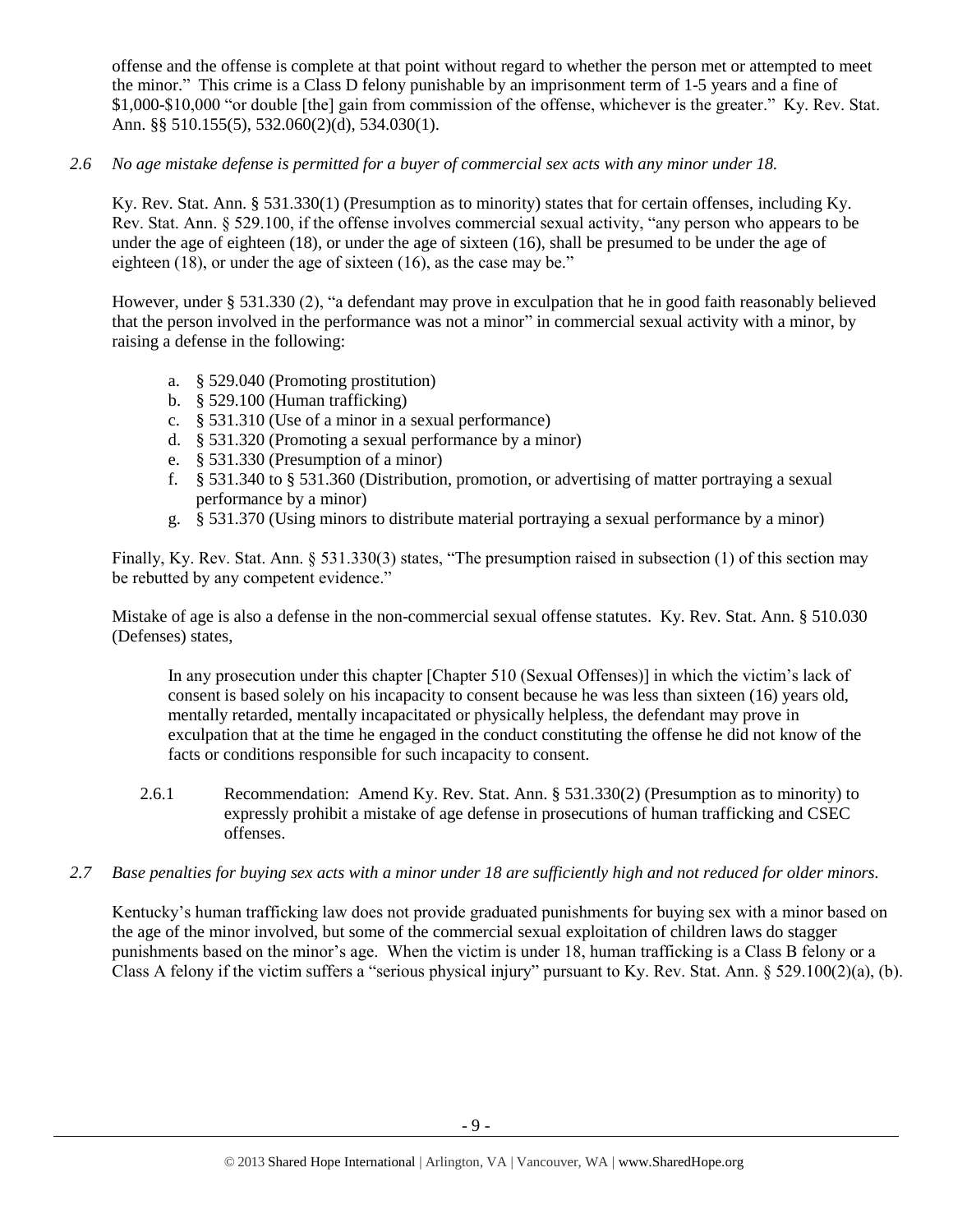However, unlawful transaction with a minor<sup>13</sup> in the third degree is just a Class A misdemeanor pursuant to Kv. Rev. Stat. Ann. § 530.070(2), allowing buyers of sex with a minor to receive relatively inconsequential penalties of imprisonment up to 1 year, a fine up to \$500, or both. Ky. Rev. Stat. Ann. §§ 532.090(1), 534.040(2)(a). Solicitation of prostitution does not differentiate between buying sex with an adult or a minor. Ky. Rev. Stat. Ann. § 506.030. Solicitation of prostitution is a Class B misdemeanor punishable by imprisonment up to 90 days, a fine not to exceed \$250, or both. Ky. Rev. Stat. Ann. §§ 529.020(2), 506.030(2)(e), 532.090(2), 534.040(2)(b). Ky. Rev. Stat. Ann. § 530.070(1)(b) (Unlawful transaction with a minor in the third degree) applies the same penalty to any violation involving a minor.

### *2.8 Financial penalties for buyers of commercial sex acts with minors are sufficiently high to make it difficult for buyers to hide the crime.*

In addition to any other fines, penalties, or forfeitures buyers may be subject to, Ky. Rev. Stat. Ann. § 529.130<sup>14</sup> creates a \$10,000 fee to be paid by all those convicted of Ky. Rev. Stat. Ann. §§ 529.100 (Human trafficking).

Fines are statutorily authorized in felony and misdemeanor commercial sexual offenses against children. Ky. Rev. Stat. Ann. § 530.070 (Unlawful transaction with a minor in the third degree), which is most likely to apply if the human trafficking provision doesn't cover buyers, is a Class A misdemeanor carrying a fine of \$500. Ky. Rev. Stat. Ann. §§ 530.070(2), 534.040(2)(a). A buyer convicted of the felony offense of Ky. Rev. Stat. Ann. § 529.100 (Human trafficking) or Ky. Rev. Stat. Ann. § 510.155<sup>15</sup> (Unlawful use of electronic means originating or received within the Commonwealth to induce a minor to engage in sexual or other prohibited activities) faces a fine of \$1,000-\$10,000 "or double his gain from commission of the offense, whichever is the greater." Ky. Rev. Stat. Ann. § 534.030(1).

A buyer may be subject to asset forfeiture if convicted of certain offenses. Ky. Rev. Stat. Ann. § 500.092(3) states,

(3) The following offenses may trigger forfeiture of personal property under subsection (1) of this section:

<span id="page-9-0"></span>(a) KRS 17.546 [Registrant prohibited from using social networking websites, instant messaging or chat room programs accessible by minors, and may not "intentionally photograph, film, or video a minor through traditional or electronic means without the written consent of the minor's parent, legal custodian, or guardian unless the registrant is the minor's parent, legal custodian, or guardian."].

(b) KRS 508.140 [Stalking in the first degree] and 508.150 [Stalking in the second degree] involving the use of any equipment, instrument, machine, or other device by which communication or information is transmitted, including computers, the Internet or other electronic network, cameras or other recording devices, telephones or other personal communications devices, scanners or other copying devices, and any device that enables the use of a transmitting device; (c) KRS 510.155 [Unlawful use of electronic means originating or received within the

Commonwealth to induce a minor to engage in sexual or other prohibited activities];

(d) KRS 530.064(1)(a) [Unlawful transaction with a minor in the first degree];

(e) KRS 531.030 [Distribution of obscene matter to minors];

(f) KRS 531.040 [Using minors to distribute obscene material];

(g) KRS 531.310 [Use of a minor in a sexual performance];

<sup>15</sup> *See supra* note [12.](#page-7-0)

 $^{13}$  In Kentucky, a minor is defined as "any person who has not reached the age of majority as defined in KRS  $\S$ 2.015," which is 18. Ky. Rev. Stat. Ann. §§ 500.080(9), 2.015.

 $14$  Ky. Rev. Stat. Ann. 529.130 was created by the passage of House Bill 3. H.B. 3, 2013 Reg. Sess., Leg. Sess. (Ky. 2013) (effective Mar. 21, 2013).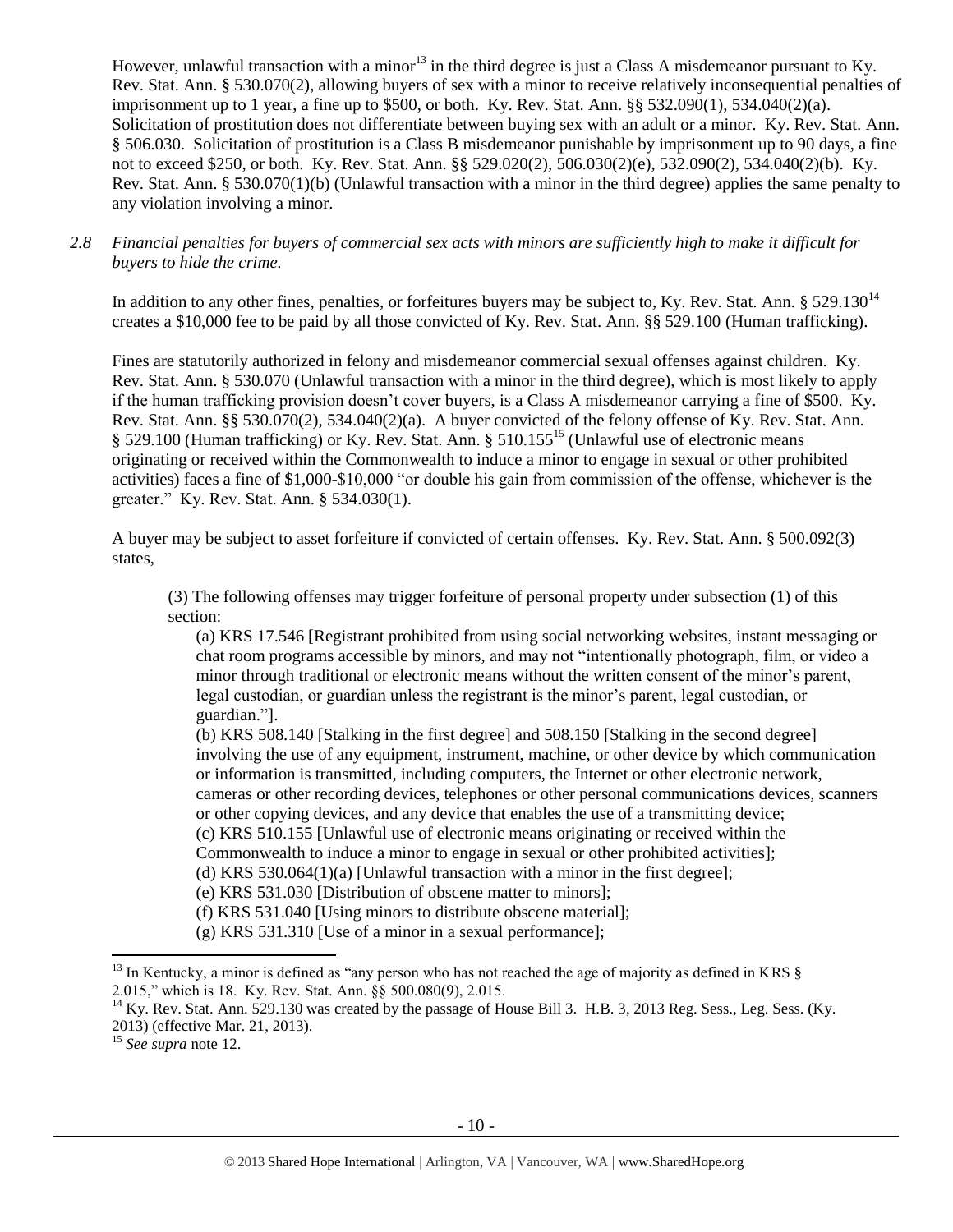(h) KRS 531.320 [Promoting a sexual performance by a minor]; (i) KRS 531.335 [Possession or viewing of matter portraying a sexual performance by a minor]; (j) KRS 531.340 [Distribution of matter portraying a sexual performance by a minor]; (k) KRS 531.350 [Promoting sale of material portraying a sexual performance by a minor]; (l) KRS 531.360 [Advertising material portraying a sexual performance by a minor]; and (m) KRS 531.370 [Using minors to distribute material portraying a sexual performance by a minor].

Under Ky. Rev. Stat. Ann. § 500.092, property subject to forfeiture includes "all personal property which is not used as a permanent residence in this state which is used in connection with or acquired as a result of a violation or attempted violation of any of the statutes set out in subsection (3) . . . ." Ky. Rev. Stat. Ann. § 500.092(1).

Ky. Rev. Stat. Ann. § 532.032 generally allows restitution to victims by stating that "[r]estitution to a named victim, if there is a named victim, shall be ordered in a manner consistent, insofar as possible, with the provisions of this section. . . ." *Fields v. Commonwealth*, 123 S.W.3d 914, 916 (Ky. Ct. App. 2003) also confirms that "under this statute restitution must now be considered during sentencing in all appropriate cases, and therefore that the General Assembly contemplated ordinary sentencing procedures as the foundation for restitutionary sentences . . . ." Ky. Rev. Stat. Ann. § 532.356(1) states in part, "Upon a person's conviction and sentencing for any nonstatus juvenile offense, moving traffic violation, criminal violation, misdemeanor, or Class D felony offense, and, for the purposes of paragraph (b) of this subsection, any Class C felony offense listed in subsection (3) of this section, the court shall impose the following sanctions in addition to any imprisonment, fine, court cost, or community service: . . ." The provision goes on to list in paragraph (a) "[r]eimbursement to the state or local government" of certain incarceration and medical expenses and, in paragraph (b), "[r]estitution to the crime victim as set out in KRS 439.563, 532.032, and 532.033." Therefore, a buyer could be sentenced to pay restitution for the misdemeanor crime of unlawful transaction with a minor in the third degree pursuant to Ky. Rev. Stat. Ann. § 530.070, which applies to buyers of commercial sex with minors.

2.8.1 Recommendation: Amend Ky. Rev. Stat. Ann. § 500.092(3) to allow asset forfeiture for violations of Ky. Rev. Stat. Ann. § 529.100 (human trafficking), Ky. Rev. Stat. Ann. § 529.110 (Promoting human trafficking), and Ky. Rev. Stat. Ann. § 529.040 (Promoting prostitution).

# *2.9 Buying and possessing child pornography carries penalties as high as similar federal offenses.*

 $\overline{\phantom{a}}$ 

Ky. Rev. Stat. Ann. § 531.335(1) (Possession or viewing of matter portraying a sexual performance by a minor) criminalizes possession of child pornography when an individual "having knowledge of its content, character, and that the sexual performance<sup>16</sup> is by a minor, ... knowingly has in his or her possession or control any matter which visually depicts an actual sexual performance by a minor person; or intentionally views any matter which visually depicts an actual sexual performance by a minor person." Inadvertently viewing such material or viewing it for investigative or law enforcement purposes or are exceptions under this statute.<sup>17</sup> This crime is a Class D felony punishable by an imprisonment term of 1-5 years and a fine of \$1,000-\$10,000 "or double [the] gain from commission of the offense, whichever is the greater." Ky. Rev. Stat. Ann. §§ 531.335(2),

<sup>&</sup>lt;sup>16</sup> "Sexual performance" is defined for purposes of this provision as "any performance or part thereof which includes sexual conduct by a minor." Ky. Rev. Stat. Ann. § 531.300(6). "Performance" is defined as "any play, motion picture, photograph or dance. Performance also means any other visual representation exhibited before an audience." Ky. Rev. Stat. Ann. § 531.300(5).

<sup>&</sup>lt;sup>17</sup> Here and elsewhere in this report where Ky. Rev. Stat. Ann. § 531.335 is quoted or cited, it has been updated to reflect the amendments added by the passage of House Bill 39. H.B. 39, 2013 Reg. Sess., Leg. Sess. (Ky. 2013) (effective Mar. 21, 2013).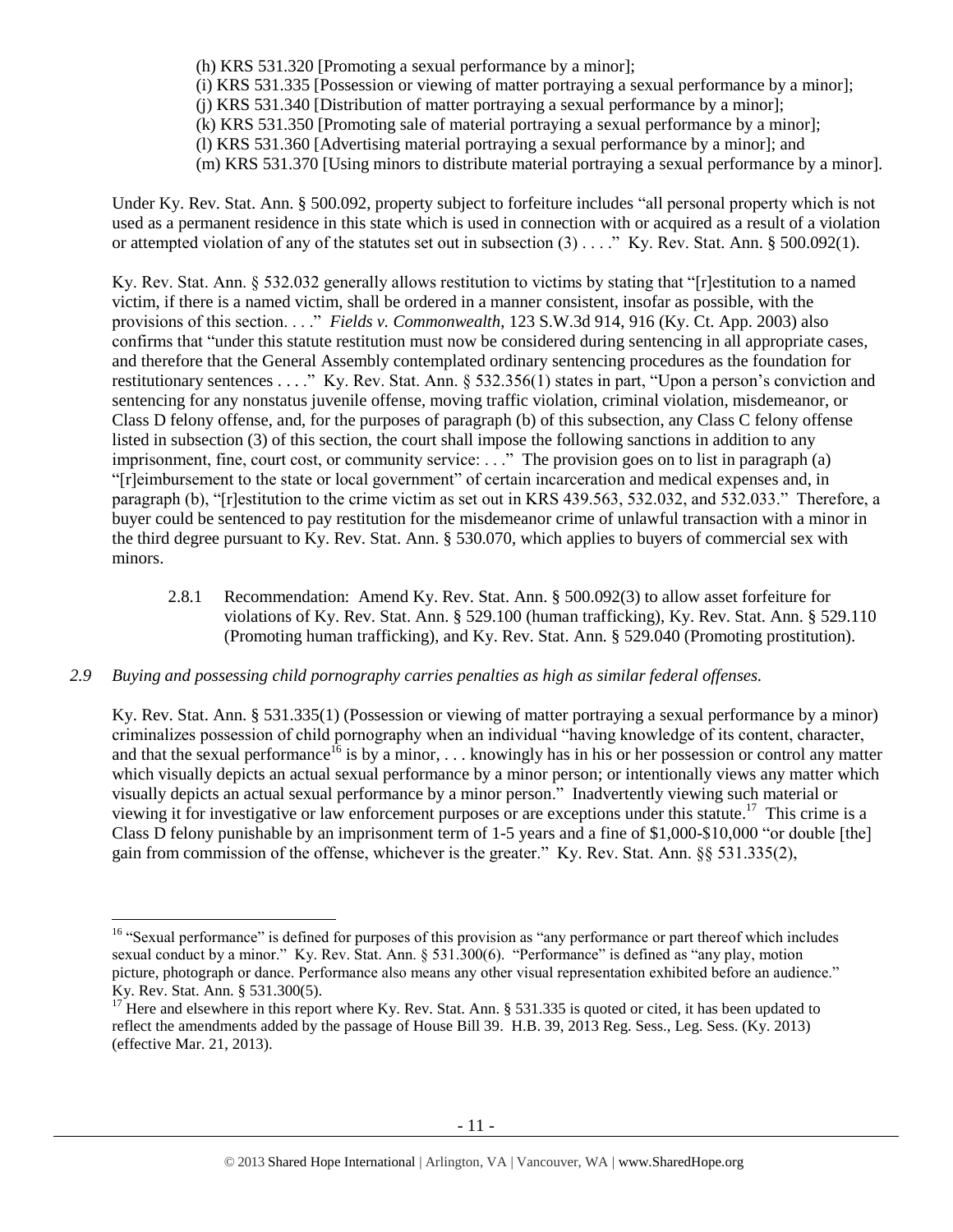532.060(2)(d), 534.030(1). Ky. Rev. Stat. Ann. § 531.335 also subjects the buyer to asset forfeiture. Ky. Rev. Stat. Ann. § 500.092(3)(i).<sup>18</sup>

In comparison, a federal conviction for possession of child pornography<sup>19</sup> is generally punishable by imprisonment for 5–20 years and a fine not to exceed \$250,000.<sup>20</sup> Subsequent convictions, however, are punishable by imprisonment up to 40 years and a fine not to exceed  $$250,000.<sup>21</sup>$ 

<span id="page-11-0"></span>2.9.1 Recommendation: Amend Ky. Rev. Stat. Ann. § 531.335(1) (Possession or viewing of matter portraying a sexual performance by a minor) to impose more substantial penalties and align them closer to federal penalties.

# *2.10 Convicted buyers of commercial sex acts with minors and child pornography are required to register as sex offenders.*

Under Ky. Rev. Stat. Ann. § 17.510(2) (Registration system for adults who have committed sex crimes or crimes against minors—persons required to register), "A registrant shall, on or before the date of his or her release by the court, the parole board, the cabinet, or any detention facility, register with the appropriate local probation and parole office in the county in which he or she intends to reside. The person in charge of the release shall facilitate the registration process." The definition section, Ky. Rev. Stat. Ann. § 17.500, defines "registrant" as including "[a]ny person eighteen (18) years of age or older at the time of the offense or any youthful offender, as defined in KRS 600.020, who has committed: 1. A sex crime;  $^{22}$  or 2. A criminal offense against a victim who is a minor." Ky. Rev. Stat. Ann. § 17.500(5)(a). A "criminal offense against a victim who is a minor" is defined in Ky. Rev. Stat. Ann. § 17.500(3), which states,

<sup>&</sup>lt;sup>18</sup> Here and elsewhere in this report where Ky. Rev. Stat. Ann. § 500.092 is quoted or cited, it has been updated to reflect the amendments added by the passage of House Bill 39. H.B. 39, 2013 Reg. Sess., Leg. Sess. (Ky. 2013) (effective Mar. 21, 2013).

<sup>&</sup>lt;sup>19</sup> 18 U.S.C. §§ 2252(a)(2), (a)(4) (Certain activities relating to material involving the sexual exploitation of minors),  $2252A(a)(2)$ –(3) (Certain activities relating to material constituting or containing child pornography), 1466A(a), (b) (Obscene visual representations of the sexual abuse of children).

<sup>&</sup>lt;sup>20</sup> 18 U.S.C. §§ 2252(b) (stating that a conviction under subsection (a)(2) is punishable by imprisonment for 5–20 years and a fine, while a conviction under subsection (a)(4) is punishable by imprisonment up to 10 years, a fine, or both),  $2252A(b)(1)$  (a conviction is punishable by imprisonment for 5–20 years and a fine),  $1466A(a)$ , (b) (stating that a conviction under subsection (a) is "subject to the penalties provided in section 2252A(b)(1)," imprisonment for 5–20 years and a fine, while a conviction under subsection (b) is "subject to the penalties provided in section 2252A(b)(2)," imprisonment up to 10 years, a fine, or both); *see also* 18 U.S.C §§ 3559(a)(1) (classifying all of the above listed offenses as felonies), 3571(b)(3) (providing a fine up to \$250,000 for any felony conviction).

<sup>&</sup>lt;sup>21</sup> 18 U.S.C. §§ 2252(b) (stating if a person has a prior conviction under subsection (a)(2), or a list of other statutes, a conviction is punishable by a fine and imprisonment for 15–40 years, but if a person has a prior conviction under subsection (a)(4), or a list of other statutes, a conviction is punishable by a fine and imprisonment for  $10-20$  years),  $2252A(b)(1)$  (stating if a person has a prior conviction under subsection (a)(2), (a)(3), or a list of other statutes, a conviction is punishable by a fine and imprisonment for  $15-40$  years),  $1466A(a)$ , (b) (stating that the penalty scheme for section 2252A(b) applies); *see also* 18 U.S.C §§ 3559(a)(1) (classifying all of the above listed offenses as felonies), 3571(b)(3) (providing a fine up to \$250,000 for any felony conviction).

<sup>&</sup>lt;sup>22</sup> "Sex crime" is defined in Ky. Rev. Stat. Ann. § 17.500(8) as "(a) A felony offense defined in KRS Chapter 510 [Sexual offenses], or KRS 530.020[Incest], 530.064(1)(a)[Unlawful transaction with a minor in the first degree], 531.310 [Use of a minor in a sexual performance], or 531.320[Promoting a sexual performance by a minor]; (b) A felony attempt to commit a felony offense specified in paragraph (a) of this subsection;  $\dots$ ."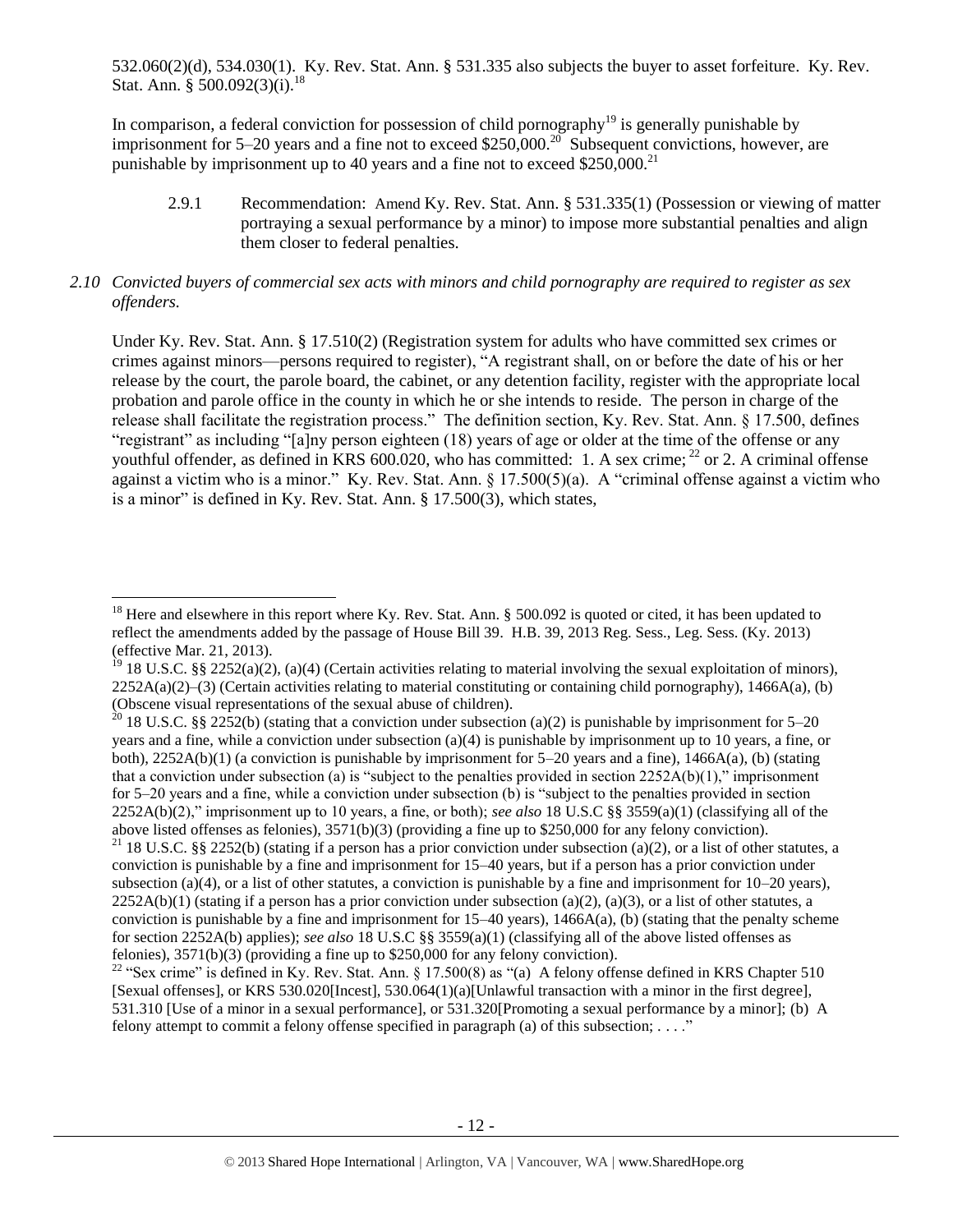(a) Except as provided in paragraph (b) of this subsection, "criminal offense against a victim who is a minor" means any of the following offenses if the victim is under the age of eighteen (18) at the time of the commission of the offense:

1. Kidnapping, as set forth in KRS 509.040, except by a parent;

2. Unlawful imprisonment, as set forth in KRS 509.020, except by a parent;

3. Sex crime;

4. Promoting a sexual performance of a minor, as set forth in KRS 531.320;

5. Human trafficking involving commercial sexual activity, as set forth in KRS 529.100;

6. Promoting prostitution, as set forth in KRS 529.040, when the defendant advances or profits from the prostitution of a person under the age of eighteen (18);

7. Use of a minor in a sexual performance, as set forth in KRS 531.310;

8. Sexual abuse, as set forth in KRS 510.120 and 510.130;

9. Unlawful transaction with a minor in the first degree, as set forth in KRS  $530.064(1)(a)$ ;

10. Any offense involving a minor or depictions of a minor, as set forth in KRS Chapter 531 [Pornography];

11. Any attempt to commit any of the offenses described in subparagraphs 1. to 10. of this paragraph; and

12. Solicitation to commit any of the offenses described in subparagraphs 1. to 10. of this paragraph.

(b) Conduct which is criminal only because of the age of the victim shall not be considered a criminal offense against a victim who is a minor if the perpetrator was under the age of eighteen (18) at the time of the commission of the offense. . . .

Ky. Rev. Stat. Ann. § 530.070 (Unlawful transaction with a minor in the third degree), however, is not included in the definition.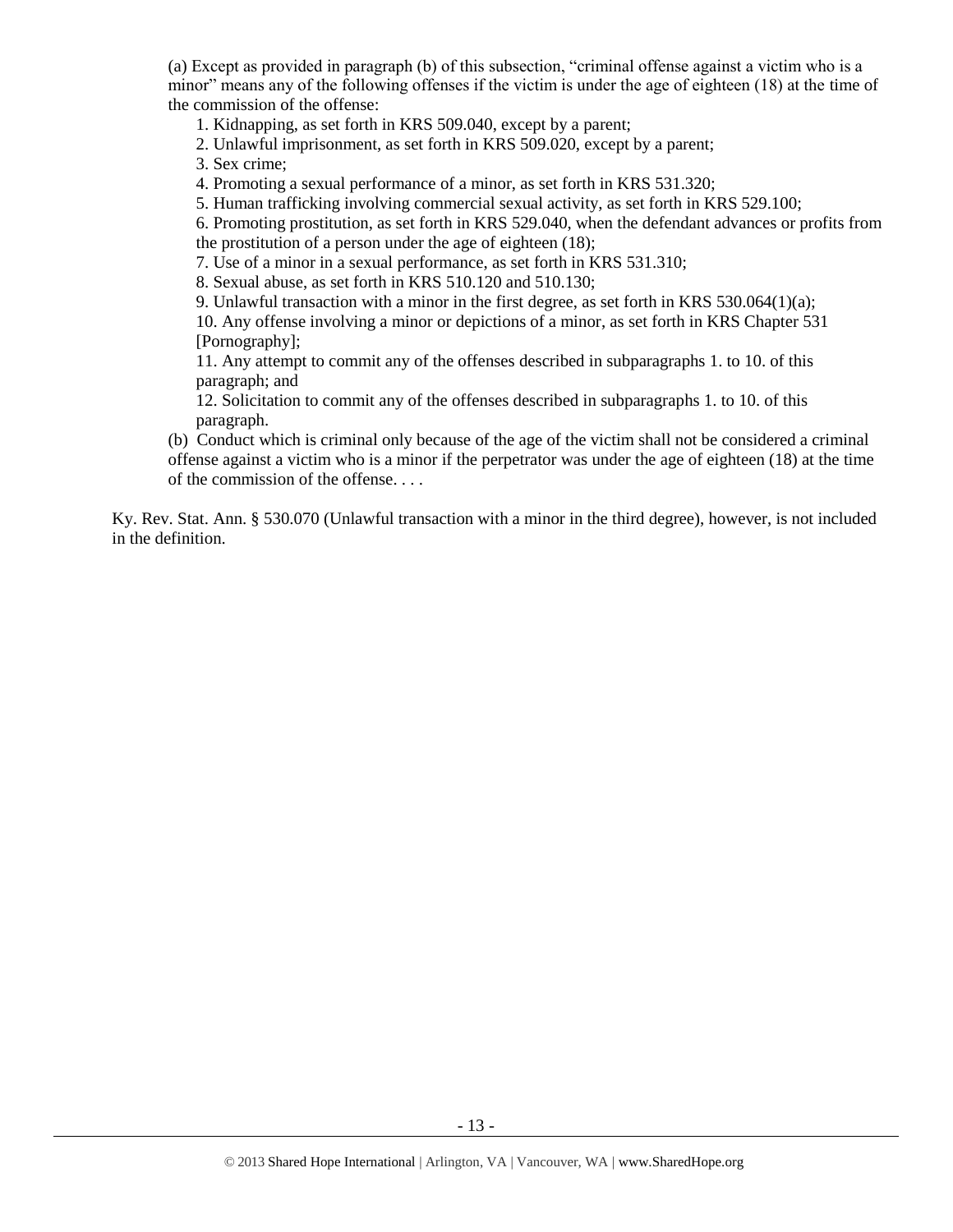### FRAMEWORK ISSUE 3: CRIMINAL PROVISIONS FOR TRAFFICKERS

#### *Legal Components:*

- *3.1 Penalties for trafficking a child for sexual exploitation are as high as federal penalties.*
- *3.2 Creating and distributing child pornography carries penalties as high as similar federal offenses.*
- *3.3 Using the Internet to lure, entice, recruit, or sell commercial sex acts with a minor is a separate crime or results in an enhanced penalty for traffickers.*
- *3.4 Financial penalties for traffickers, including asset forfeiture, are sufficiently high*.
- *3.5 Convicted traffickers are required to register as sex offenders.*
- *3.6 Laws relating to termination of parental rights for certain offenses include sex trafficking or commercial sexual exploitation of children (CSEC) offenses in order to remove the children of traffickers from their control and potential exploitation*

*\_\_\_\_\_\_\_\_\_\_\_\_\_\_\_\_\_\_\_\_\_\_\_\_\_\_\_\_\_\_\_\_\_\_\_\_\_\_\_\_\_\_\_\_\_\_\_\_\_\_\_\_\_\_\_\_\_\_\_\_\_\_\_\_\_\_\_\_\_\_\_\_\_\_\_\_\_\_\_\_\_\_\_\_\_\_\_\_\_\_\_\_\_\_*

#### *Legal Analysis:*

*3.1 Penalties for trafficking a child for sexual exploitation are as high as federal penalties.* 

Traffickers of children for commercial sexual exploitation are subject to prosecution under several criminal statutes. Human trafficking of a minor for commercial sexual activity, including prostitution, pornography and sexual performance, is a Class B felony punishable by an imprisonment term of 10-20 years and a possible fine of \$1,000-\$10,000 "or double [the] gain from commission of the offense, whichever is the greater." Ky. Rev. Stat. Ann. §§ 529.100, 529.010(2),  $(5)$ ,<sup>23</sup> 532.060(2)(b), 534.030(1). Additionally, if serious physical injury occurs to the minor victim, the crime becomes a Class A felony with an imprisonment term of 20-50 years or life imprisonment and a possible fine of \$1,000-\$10,000 "or double [the] gain from commission of the offense, whichever is the greater." Ky. Rev. Stat. Ann. §§ 529.100(2), 532.060(2)(a), 534.030(1).

Ky. Rev. Stat. Ann. § 529.110 (Promoting human trafficking) is a Class C felony if the victim is under 18 and is punishable by an imprisonment term of 5-10 years and a possible fine of \$1,000-\$10,000 "or double [the] gain from commission of the offense, whichever is the greater." Ky. Rev. Stat. Ann. §§ 529.110 (2), 532.060(2)(c), 534.030(1).

<span id="page-13-0"></span>If prosecuted as a prostitution case, Ky. Rev. Stat. Ann. § 529.040(1) (Promoting prostitution) states that "[a] person is guilty of promoting prostitution when he knowingly advances<sup>24</sup> or profits from prostitution." Under subsection (2), "Promoting prostitution is a Class A misdemeanor unless the person managed, supervised, controlled, or owned, either alone or in association with others, a house of prostitution or a prostitution business or enterprise involving prostitution activity by two (2) or more prostitutes, in which case it is a Class D felony." If the crime is a Class A misdemeanor, the individual faces up to 1 year imprisonment and a fine not to exceed \$500. Ky. Rev. Stat. Ann. §§ 532.090(1), 534.040(2)(a). If it is a Class D felony, the individual faces an imprisonment term of 1-5 years and a possible fine of \$1,000-\$10,000 "or double his gain from commission of the offense, whichever is the greater." Ky. Rev. Stat. Ann. §§ 532.060(2)(d), 534.030(1).

<sup>23</sup> *See supra* note [2.](#page-1-0)

<sup>&</sup>lt;sup>24</sup> "A person 'advances prostitution' when acting other than as a prostitute or as a patron thereof, he or she knowingly causes or aids a person to engage in prostitution, procures or solicits patrons for prostitution, provides persons or premises for prostitution purposes, operates or assists in the operation of a house of prostitution or a prostitution enterprise, or engages in any conduct designed to institute, aid or facilitate an act or enterprise of prostitution." Ky. Rev. Stat. Ann. § 529.010(1).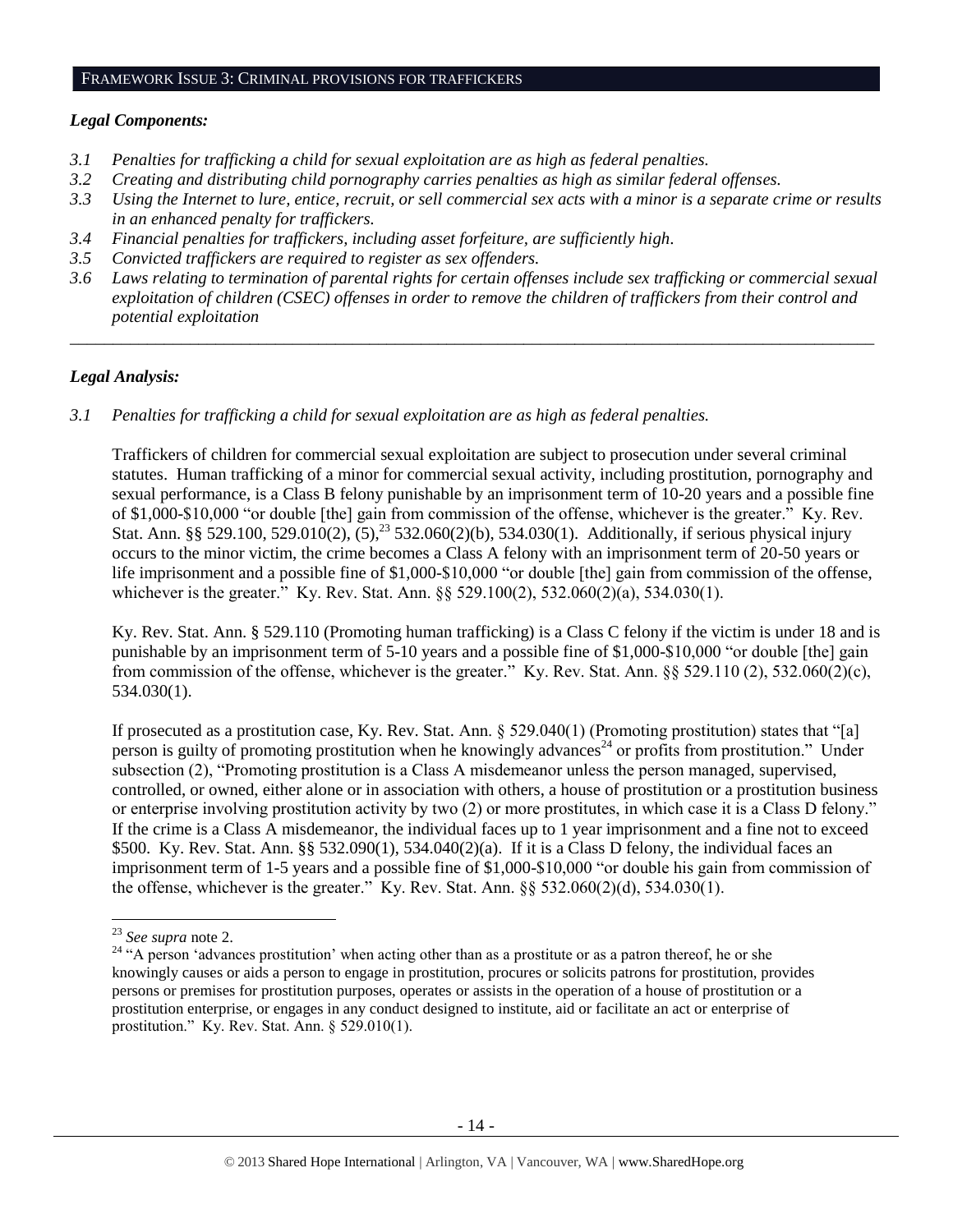A trafficker commits a Class C felony for Ky. Rev. Stat. Ann. § 531.310 (Use of a minor in a sexual performance) if the trafficker "employs, consents to, authorizes or induces a minor to engage in a sexual performance." Ky. Rev. Stat. Ann. § 531.310(1). This crime is punishable by an imprisonment term of 5-10 years and a fine of \$1,000-\$10,000 "or double [the] gain from commission of the offense, whichever is the greater." Ky. Rev. Stat. Ann. §§ 531.310(2)(a), 532.060(2)(c), 534.030(1). If the minor is under 16, the crime is a Class B felony punishable by an imprisonment term of 10-20 years and a fine of \$1,000-\$10,000 "or double [the] gain from commission of the offense, whichever is the greater." Ky. Rev. Stat. Ann. §§ 531.310(2)(b), 532.060(2)(b), 534.030(1). If the minor is physically injured during the sexual performance, the crime is a Class A felony punishable by an imprisonment term of 20-50 years and a fine of \$1,000-\$10,000 "or double [the] gain from commission of the offense, whichever is the greater." Ky. Rev. Stat. Ann. §§ 531.310(2)(c), 532.060(2)(a), 534.030(1).

Similarly, a trafficker could be charged with Ky. Rev. Stat. Ann. § 531.320 (Promoting a sexual performance by a minor), which occurs when an individual "knowing the character and content thereof, . . . produces, directs or promotes any performance which includes sexual conduct by a minor." Ky. Rev. Stat. Ann. § 531.320(1). When the minor involved is between 16 and 18, the crime is a Class C felony punishable by an imprisonment term of 5-10 years and a fine of \$1,000-\$10,000 "or double [the] gain from commission of the offense, whichever is the greater." Ky. Rev. Stat. Ann.  $\S$ § 531.320(2)(a), 532.060(2)(c), 534.030(1). When the minor involved is under 16, the crime is a Class B felony punishable by an imprisonment term of 10-20 years and a fine of \$1,000-\$10,000 "or double [the] gain from commission of the offense, whichever is the greater." Ky. Rev. Stat. Ann.§§ 531.320(2)(b), 532.060(2)(b), 534.030(1). If the minor is physically injured while engaging in the sexual performance, the crime is a Class A felony punishable by an imprisonment term of 20-50 years and a fine of \$1,000-\$10,000 "or double [the] gain from commission of the offense, whichever is the greater." Ky. Rev. Stat. Ann. §§ 531.320(2)(c), 532.060(2)(a), 534.030(1).

In comparison, if the victim is under the age of 14, a conviction under the Trafficking Victims Protection Act  $(TVPA)^{25}$  for child sex trafficking is punishable by 15 years to life imprisonment and a fine not to exceed \$250,000. 18 U.S.C. §§ 1591(b)(1), 3559(a)(1), 3571(b)(3). If the victim is between the ages of 14–17 a conviction is punishable by 10 years to life imprisonment and a fine not to exceed \$250,000. 18 U.S.C. §§ 1591(b)(2), 3559(a)(1), 3571(b)(3). A conviction is punishable by mandatory life imprisonment however, if the trafficker has a prior conviction for a federal sex offense<sup>26</sup> against a minor.

### *3.2 Creating and distributing child pornography carries penalties as high as similar federal offenses.*

Ky. Rev. Stat. Ann. § 531.310 (Use of a minor in a sexual performance)<sup>27</sup> and Ky. Rev. Stat. Ann. § 531.320 (Promoting<sup>28</sup> a sexual performance by a minor) are Class C felonies when the minor is between 16 and 18, punishable by an imprisonment term of 5-10 years and a fine of \$1,000-\$10,000 "or double [the] gain from commission of the offense, whichever is the greater." Ky. Rev. Stat. Ann. §§ 531.310(2)(a), 531.320(2)(a), 532.060(2)(c), 534.030(1). If the minor is under 16, the crimes are Class B felonies punishable by an

 $\overline{a}$ 

<sup>25</sup> *See supra* note [8.](#page-7-1)

<sup>26</sup> *See supra* note [9.](#page-7-2)

<sup>&</sup>lt;sup>27</sup> "Sexual performance" is defined as "any performance or part thereof which includes sexual conduct by a minor." Ky. Rev. Stat. Ann. § 531.300(6). "Performance" is defined as "any play, motion picture, photograph or dance. Performance also means any other visual representation exhibited before an audience." Ky. Rev. Stat. Ann. § 531.300(5). *Logston v. Commonwealth*, 973 S.W.2d 70, 73 (Ky. Ct. App. 1998) notes that "[t]he prohibition against 'sexual conduct by a minor' set forth in KRS 531.300(4) is directed at forbidding child pornography; therefore, . . . the state is not required to limit that prohibition to obscene sexual conduct as obscenity is defined in *Miller*." *Id.* <sup>28</sup> "Promot[ing]" is defined as "to prepare, publish, print, procure or manufacture, or to offer or agree to do the same." Ky. Rev. Stat. Ann. § 531.300(7).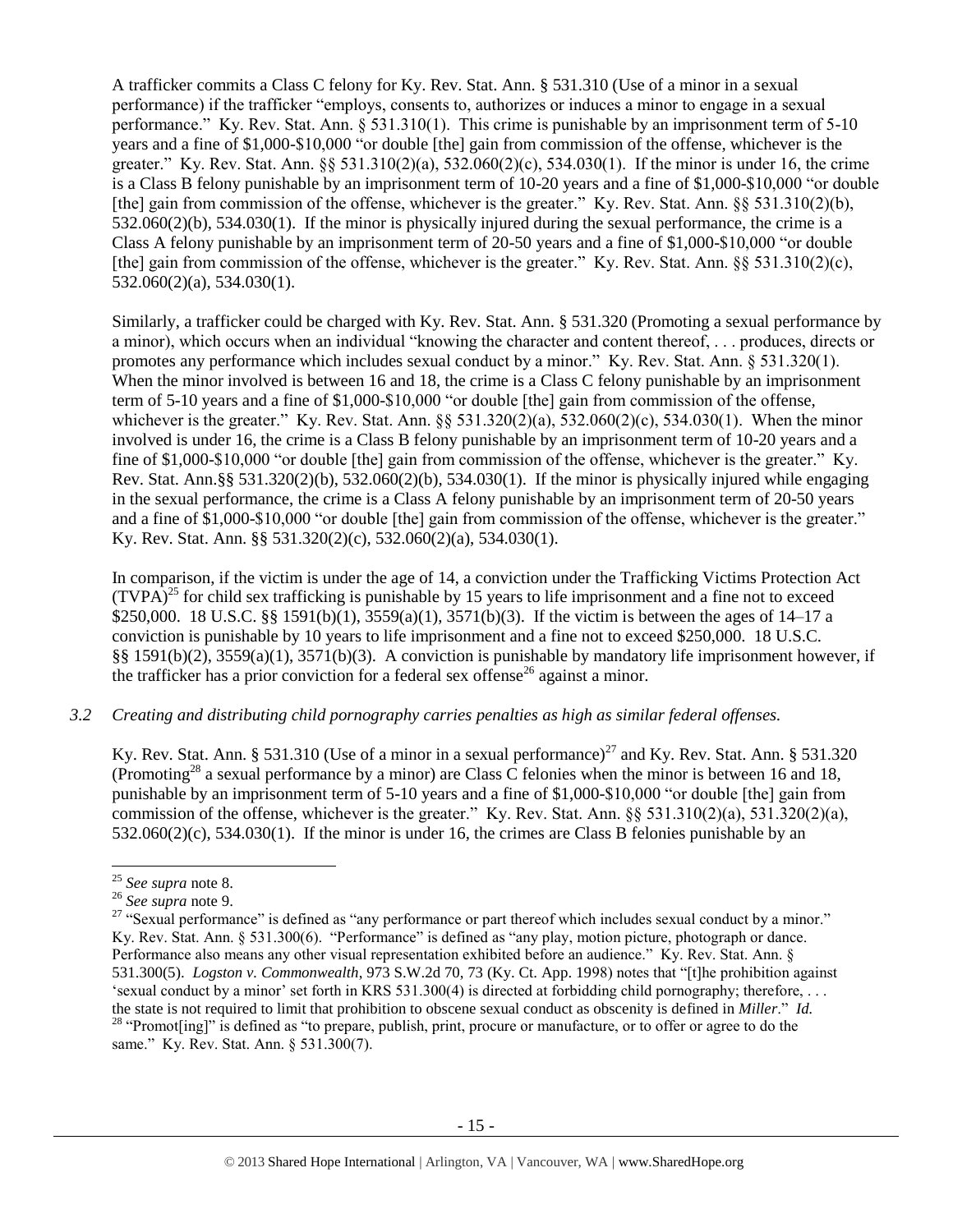imprisonment term of 10-20 years and a fine of \$1,000-\$10,000 "or double [the] gain from commission of the offense, whichever is the greater." Ky. Rev. Stat. Ann. §§ 531.310(2)(b), 531.320(2)(b), 532.060(2)(b), 534.030(1). If the minor was physically injured during the sexual performance, they are Class A felonies punishable by an imprisonment term of 20-50 years and a fine of \$1,000-\$10,000 "or double [the] gain from commission of the offense, whichever is the greater." Ky. Rev. Stat. Ann. §§ 531.310(2)(c), 531.320(2)(c), 532.060(2)(a), 534.030(1).

Distribution of child pornography is a crime under Ky. Rev. Stat. Ann. § 531.340(1) (Distribution of matter portraying a sexual performance by a minor). Subsection (1) states,

A person is guilty of distribution of matter portraying a sexual performance by a minor when, having knowledge of its content and character, he or she:

- (a) Sends or causes to be sent into this state for sale or distribution; or
- (b) Brings or causes to be brought into this state for sale or distribution; or
- (c) In this state, he or she:
	- 1. Exhibits for profit or gain; or
	- 2. Distributes; or
	- 3. Offers to distribute; or

4. Has in his or her possession with intent to distribute, exhibit for profit or gain or offer to distribute, any matter portraying a sexual performance by a minor.

The first offense is a Class D felony punishable by an imprisonment term of 1-5 years and a fine of \$1,000- \$10,000 "or double [the] gain from commission of the offense, whichever is the greater." Ky. Rev. Stat. Ann. §§ 531.340(3), 532.060(2)(d), 534.030(1). Second and subsequent offenses are Class C felonies subject to 5-10 year sentences and a fine of \$1,000-\$10,000 "or double [the] gain from commission of the offense, whichever is the greater." Ky. Rev. Stat. Ann. §§ 531.340(3), 532.060(2)(c), 534.030(1).

In comparison, if the victim is under the age of 14, a conviction under the TVPA for child sex trafficking is punishable by 15 years to life imprisonment and a fine not to exceed \$250,000. 18 U.S.C. §§ 1591(b)(1),  $3559(a)(1)$ ,  $3571(b)(3)$ . If the victim is between the ages of  $14-17$  a conviction is punishable by 10 years to life imprisonment and a fine not to exceed \$250,000. 18 U.S.C. §§ 1591(b)(2), 3559(a)(1), 3571(b)(3). A conviction is punishable by mandatory life imprisonment however, if the trafficker has a prior conviction for a federal sex offense<sup>29</sup> against a minor. Additionally, a federal conviction for distribution of child pornography<sup>30</sup> is generally punishable by imprisonment for  $5-20$  years and a fine not to exceed \$250,000.<sup>31</sup> Subsequent convictions, however, are punishable by imprisonment up to 40 years and a fine not to exceed \$250,000.<sup>32</sup>

 $\overline{\phantom{a}}$ <sup>29</sup> *See supra* note [9.](#page-7-2)

 $30\,18$  U.S.C. §§ 2252(a)(1), (a)(2), (a)(3) (Certain activities relating to material involving the sexual exploitation of minors),  $2252A(a)(2)$ , (a)(3) (Certain activities relating to material constituting or containing child pornography), 1466A(a) (Obscene visual representations of the sexual abuse of children).

<sup>&</sup>lt;sup>31</sup> 18 U.S.C. §§ 2252(b) (stating that a conviction under subsection (a)(1), (a)(2) or (a)(3) is punishable by imprisonment for 5–20 years and a fine), 2252A(b)(1) (a conviction is punishable by imprisonment for 5–20 years and a fine),  $1466A(a)$ , (b) (stating that a conviction under subsection (a) is "subject to the penalties provided in section 2252A(b)(1)," imprisonment for 5–20 years and a fine, while a conviction under subsection (b) is "subject to the penalties provided in section 2252A(b)(2)," imprisonment up to 10 years, a fine, or both); *see also* 18 U.S.C §§  $3559(a)(1)$  (classifying all of the above listed offenses as felonies),  $3571(b)(3)$  (providing a fine up to \$250,000 for any felony conviction).

 $32$  18 U.S.C. §§ 2252(b) (stating if a person has a prior conviction under subsection (a)(1), (a)(2), or (a)(3) or a list of other statutes, a conviction is punishable by a fine and imprisonment for  $15-40$  years),  $2252A(b)(1)$  (stating if a person has a prior conviction under subsection (a)(2), (a)(3), or a list of other statutes, a conviction is punishable by a fine and imprisonment for 15–40 years), 1466A(a), (b) (stating that the penalty scheme for section 2252A(b)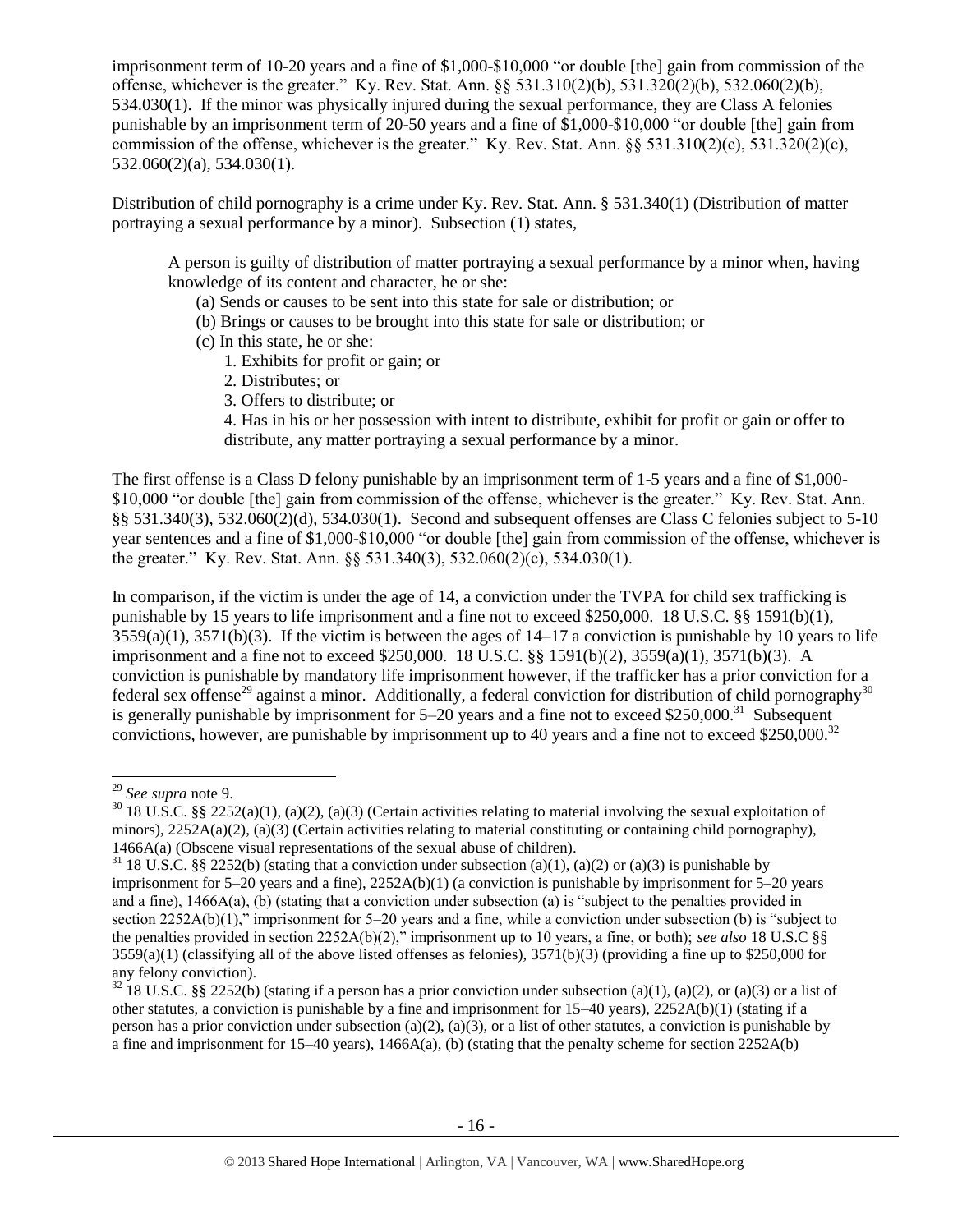*3.3 Using the Internet to lure, entice, recruit, or sell commercial sex acts with a minor is a separate crime or results in an enhanced penalty for traffickers.*

Ky. Rev. Stat. Ann. § 510.155(1)<sup>33</sup> (Unlawful use of electronic means originating or received within the Commonwealth to induce a minor to engage in sexual or other prohibited activities) states that

[i]t shall be unlawful for any person to knowingly use a communications system, including computers, computer networks, computer bulletin boards, cellular telephones, or any other electronic means, for the purpose of procuring or promoting the use of a minor, or a peace officer posing as a minor if the person believes that the peace officer is a minor or is wanton or reckless in that belief, for any activity in violation of KRS 510.040 [Rape in the first degree], 510.050 [Rape in the second degree], 510.060 [Rape in the third degree], 510.070 [Sodomy in the first degree], 510.080 [Sodomy in the second degree], 510.090 [Sodomy in the third degree], 510.110 [Sexual abuse in the first degree], 529.100 [Human trafficking] where that offense involves commercial sexual activity, or 530.064(1)(a), or KRS Chapter 531.

Under this statute it is not necessary for the person to have met, or attempted to meet with the minor for the offense to be committed. The electronic solicitation of a minor is "prima facie evidence of the person's intent to commit the offense." Ky. Rev. Stat. Ann. § 510.155 (3). This crime is a Class D felony punishable by an imprisonment term of 1-5 years and a fine of \$1,000-\$10,000 "or double [the] gain from commission of the offense, whichever is the greater." Ky. Rev. Stat. Ann. §§ 510.155(5), 532.060(2)(d), 534.030(1).

*3.4 Financial penalties for traffickers, including asset forfeiture, are sufficiently high.*

In addition to any other fines, penalties, or forfeitures traffickers may be subject to, Ky. Rev. Stat. Ann. §  $529.130^{34}$  creates a \$10,000 fee to be paid by all those convicted of Ky. Rev. Stat. Ann. §§ 529.100 (Human trafficking) or 529.110 (Promoting human trafficking).

A trafficker convicted of the felony offenses of Ky. Rev. Stat. Ann. § 529.100 (Human trafficking), Ky. Rev. Stat. Ann. § 529.110 (Promoting human trafficking), or Ky. Rev. Stat. Ann. § 510.155 (Unlawful use of electronic means originating or received within the Commonwealth to induce a minor to engage in sexual or other prohibited activities) faces a fine of \$1,000-\$10,000 "or double his gain from commission of the offense, whichever is the greater." Ky. Rev. Stat. Ann. § 534.030(1).

A trafficker shall be subject to mandatory, criminal asset forfeiture if convicted of certain offenses. Ky. Rev. Stat. Ann. § 500.092(3)<sup>35</sup> (Forfeiture of personal property not used as a residence triggered by violation or attempted violation of certain offenses -- Forfeiture of real and personal property associated with violation or attempted violation of KRS 531.310 or 531.320) allows asset forfeiture for the following crimes:

(a) KRS 17.546 [Registrant prohibited from using social networking Web site or instant messaging or chat room program accessible by minors, or intentionally photograph, film, or video a minor through traditional or electronic means without written consent].

(b) KRS 508.140 [Stalking in the first degree] and 508.150 [Stalking in the second degree] involving the use of any equipment, instrument, machine, or other device by which communication or information is transmitted, including computers, the Internet or other electronic network, cameras or other recording

applies); *see also* 18 U.S.C. §§ 3559(a)(1) (classifying all of the above listed offenses as felonies), 3571(b)(3) (providing a fine up to \$250,000 for any felony conviction).

See supra note [12.](#page-7-0)

<sup>34</sup> *See supra* note [14.](#page-9-0)

<sup>35</sup> *See supra* note [18.](#page-11-0)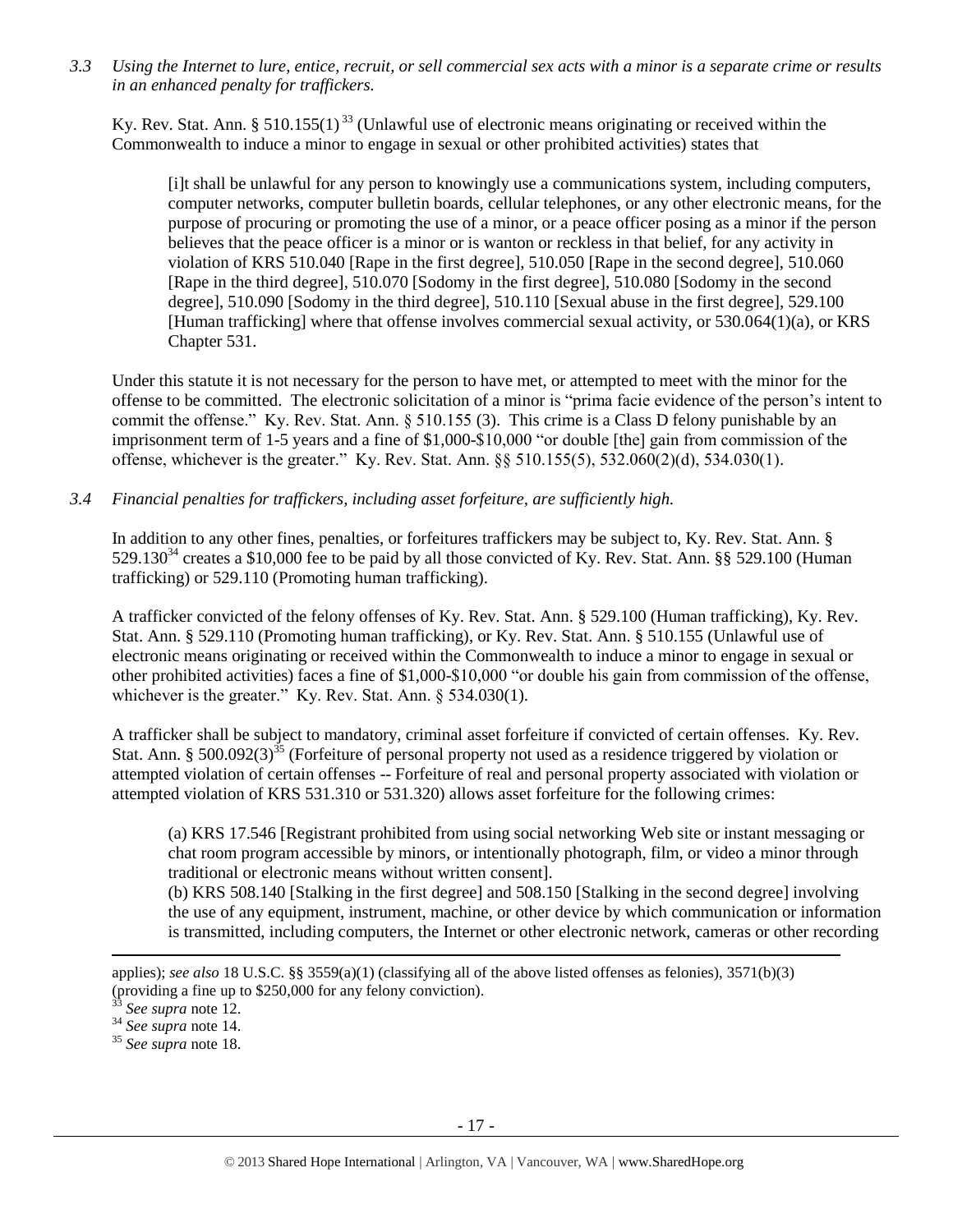devices, telephones or other personal communications devices, scanners or other copying devices, and any device that enables the use of a transmitting device; (c) KRS 510.155 [Unlawful use of electronic means originating or received within the Commonwealth to induce a minor to engage in sexual or other prohibited activities]; (d) KRS 530.064(1)(a) [Unlawful transaction with a minor in the first degree]; (e) KRS 531.030 [Distribution of obscene matter to minors]; (f) KRS 531.040 [Using minors to distribute obscene material]; (g) KRS 531.310 [Use of a minor in a sexual performance]; (h) KRS 531.320 [Promoting a sexual performance by a minor]; (i) KRS 531.335 [Possession or viewing of matter portraying a sexual performance by a minor]; (j) KRS 531.340 [Distribution of matter portraying a sexual performance by a minor]; (k) KRS 531.350 [Promoting sale of material portraying a sexual performance by a minor]; (l) KRS 531.360 [Advertising material portraying a sexual performance by a minor]; and (m) KRS 531.370 [Using minors to distribute material portraying a sexual performance by a minor].

Under Ky. Rev. Stat. Ann. § 500.092, property subject to forfeiture includes

all personal property which is not used as a permanent residence in this state which is used in connection with or acquired as a result of a violation or attempted violation of any of the statutes set out in subsection (3), and notwithstanding KRS 500.090 [Forfeiture], all real and personal property in this state which is used in connection with or acquired as a result of a violation or attempted violation of KRS 531.310 or 531.320 shall be subject to forfeiture under the same terms, conditions, and defenses and using the same process as set out in KRS 218A.405 to 218A.460 for property subject to forfeiture under that chapter. Ky. Rev. Stat. Ann. § 500.092(1).

The property may be seized upon process issued by the court, or without process where the seizure of property is incident to lawful arrest, incident to a search under a valid search warrant, where the property has been the subject of a prior judgment in favor of the state, or where the law enforcement agency has probable cause to believe the property is dangerous or subject to forfeiture, pursuant to Ky. Rev. Stat. Ann. § 218A.415. Following an order of forfeiture, 85 percent of the value of the property shall be paid to the law enforcement agency who seized the property and 15 percent shall be paid to the Office of the Attorney General, pursuant to Ky. Rev. Stat. Ann. §218A.420.

Where a trafficker is convicted of engaging in organized crime, pursuant to Ky. Rev. Stat. Ann § 506.120,<sup>36</sup> a trafficker faces a Class B felony, punishable by a fine of \$1,000-\$10,000 "or double his gain from commission of the offense, whichever is the greater." Ky. Rev. Stat. Ann. §§ 506.120(2), 534.030(1).

Lastly, for certain crimes a trafficker is subject to mandatory restitution. Ky. Rev. Stat. Ann. § 532.032 generally allows restitution to victims by stating that "[r]estitution to a named victim, if there is a named victim, shall be ordered in a manner consistent, insofar as possible, with the provisions of this section . . . ." Ky. Rev. Stat. Ann. § 532.032(1). *Fields v. Commonwealth*, 123 S.W.3d 914, 916 (Ky. Ct. App. 2003) also confirms that "under this statute restitution must now be considered during sentencing in all appropriate cases, and therefore that the General Assembly contemplated ordinary sentencing procedures as the foundation for restitutionary sentences . . . ." Ky. Rev. Stat. Ann. § 532.356(1) (Reimbursement and restitution as additional sanctions— Ineligibility to operate motor vehicle upon conviction of certain theft, fraud, and organized crime offenses) states in part, "Upon a person's conviction and sentencing for any nonstatus juvenile offense, moving traffic violation, criminal violation, misdemeanor, or Class D felony offense, and, for the purposes of paragraph (b) of

 $\overline{a}$ <sup>36</sup> *See supra* Section 3.1 for a discussion of the relevant provision of Ky. Rev. Stat. Ann. §506.120.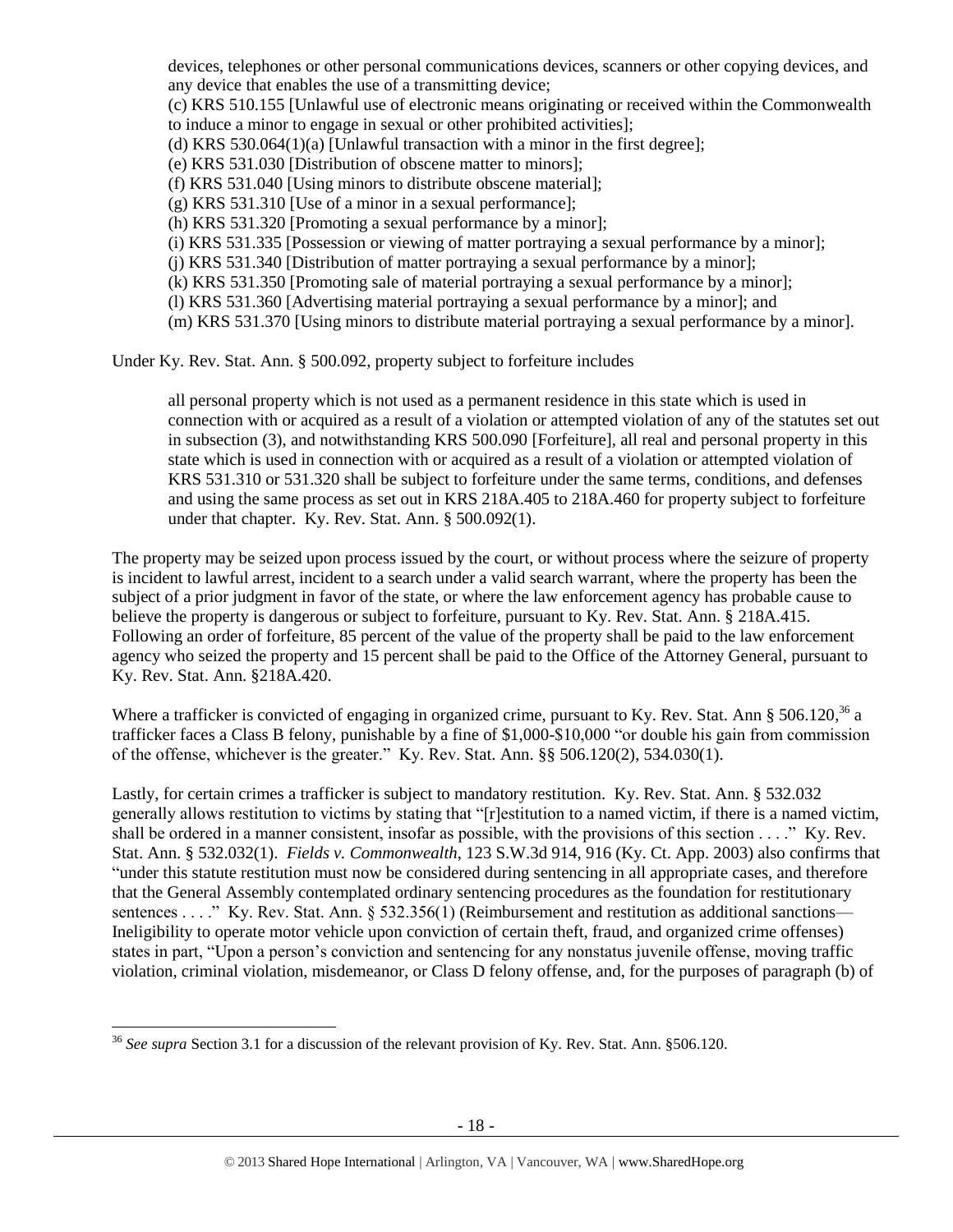this subsection, any Class C felony offense listed in subsection  $(3)$  of this section,  $37$  the court shall impose the following sanctions in addition to any imprisonment, fine, court cost, or community service : . . ." The provision goes on to list in paragraph (a) "[r]eimbursement to the state or local government" of certain incarceration and medical expenses and, in paragraph (b), "[r]estitution to the crime victim as set out in KRS 439.563, 532.032, and 532.033."

3.4.1 Recommendation: Add the crimes of human trafficking pursuant to Ky. Rev. Stat. Ann. § 529.100, promoting human trafficking pursuant to Ky. Rev. Stat. Ann. § 529.110, and promoting prostitution pursuant to Ky. Rev. Stat. Ann. § 529.040 to the list of crimes allowing asset forfeiture under Ky. Rev. Stat. Ann. § 500.092(3).

# *3.5 Convicted traffickers are required to register as sex offenders.*

A convicted offender of child sex trafficking is required to register under the sex offender registry law in Kentucky. Under Ky. Rev. Stat. Ann. § 17.510(2) (Registration system for adults who have committed sex crimes or crimes against minors -- persons required to register), "A registrant shall, on or before the date of his or her release by the court, the parole board, the cabinet, or any detention facility, register with the appropriate local probation and parole office in the county in which he or she intends to reside. The person in charge of the release shall facilitate the registration process." The definition section, Ky. Rev. Stat. Ann. § 17.500, defines "registrant" as including "[a]ny person eighteen (18) years of age or older at the time of the offense or any youthful offender, as defined in KRS 600.020, who has committed: 1. A sex crime;<sup>38</sup> or 2. A criminal offense against a victim who is a minor." Ky. Rev. Stat. Ann. § 17.500(5)(a). A "criminal offense against a victim who is a minor" is defined in Ky. Rev. Stat. Ann. § 17.500(3), which states,

(a) Except as provided in paragraph (b) of this subsection, "criminal offense against a victim who is a minor" means any of the following offenses if the victim is under the age of eighteen (18) at the time of the commission of the offense:

- 1. Kidnapping, as set forth in KRS 509.040, except by a parent;
- 2. Unlawful imprisonment, as set forth in KRS 509.020, except by a parent;
- 3. Sex crime;

 $\overline{\phantom{a}}$ 

4. Promoting a sexual performance of a minor, as set forth in KRS 531.320;

5. Human trafficking involving commercial sexual activity, as set forth in KRS 529.100;

6. Promoting prostitution, as set forth in KRS 529.040, when the defendant advances or profits from the prostitution of a person under the age of eighteen (18);

- 7. Use of a minor in a sexual performance, as set forth in KRS 531.310;
- 8. Sexual abuse, as set forth in KRS 510.120 and 510.130;
- 9. Unlawful transaction with a minor in the first degree, as set forth in KRS  $530.064(1)(a)$ ;

In addition to any other penalty allowed by law, a court may declare the defendant ineligible to operate a motor vehicle for the period of time that any amount of restitution ordered under this section remains unpaid, where the restitution is imposed as the result of the commission of the following offenses:

 $37$  Pursuant to Ky. Rev. Stat. § 532.356 (Reimbursement and restitution as additional sanctions—Ineligibility to operate motor vehicle upon conviction of certain theft, fraud, and organized crime offenses),

KRS 506.120 (engaging in organized crime).

<sup>&</sup>lt;sup>38</sup> "Sex crime" is defined in Ky. Rev. Stat. Ann. § 17.500(8) as "(a) A felony offense defined in KRS Chapter 510 [Sexual offenses], or KRS 530.020 [Incest], 530.064(1)(a) [Unlawful transaction with a minor in the first degree], 531.310 [Use of a minor in a sexual performance], or 531.320 [Promoting a sexual performance by a minor]; (b) A felony attempt to commit a felony offense specified in paragraph (a) of this subsection; . . . ."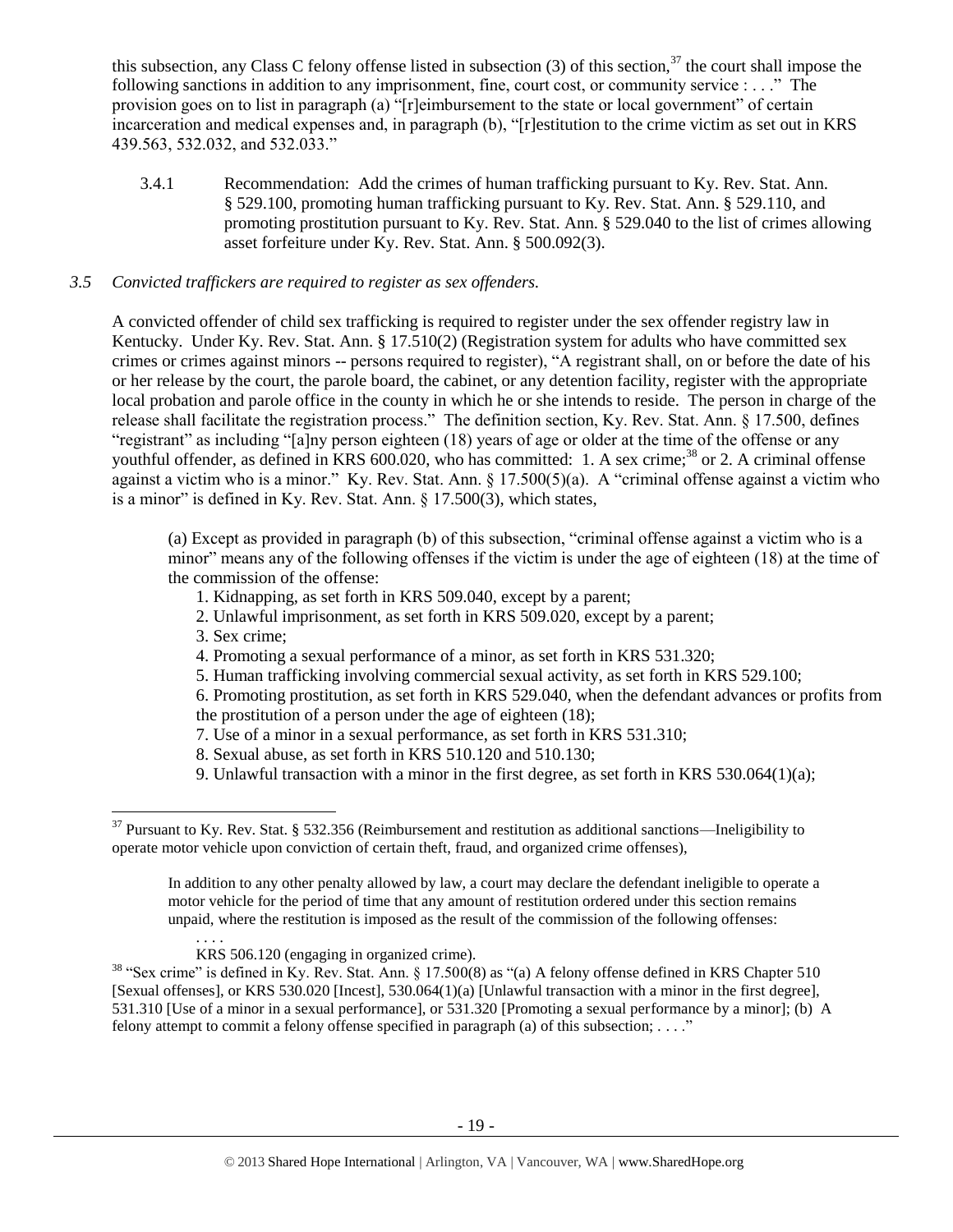10. Any offense involving a minor or depictions of a minor, as set forth in KRS Chapter 531 [Pornography];

11. Any attempt to commit any of the offenses described in subparagraphs 1. to 10. of this paragraph; and

12. Solicitation to commit any of the offenses described in subparagraphs 1. to 10. of this paragraph.

(b) Conduct which is criminal only because of the age of the victim shall not be considered a criminal offense against a victim who is a minor if the perpetrator was under the age of eighteen (18) at the time of the commission of the offense;

*3.6 Laws relating to termination of parental rights for certain offenses include sex trafficking or commercial sexual exploitation of children (CSEC) offenses in order to remove the children of traffickers from their control and potential exploitation.* 

In Kentucky, a human trafficker would likely lose parental rights under Ky. Rev. Stat. Ann. § 625.090 (Grounds for termination). Ky. Rev. Stat. Ann. § 625.090 allows for termination "if the Circuit Court finds from the pleadings and by clear and convincing evidence that: . . . ; 3. The parent has been convicted of a criminal charge relating to the physical or sexual abuse or neglect of any child and that physical or sexual abuse, neglect, or emotional injury to the child named in the present termination action is likely to occur if the parental rights are not terminated; and (b) Termination would be in the best interest of the child." Ky. Rev. Stat. Ann. § 625.090(1)(a)(3), (1)(b). Subsection (3) sets out factors to consider "[i]n determining the best interest of the child and the existence of a ground for termination . . . ." Ky. Rev. Stat. Ann. § 625.090(2) further states that "[n]o termination of parental rights shall be ordered unless the Circuit Court also finds by clear and convincing evidence the existence of one (1) or more of the following grounds: . . . ; (d) That the parent has been convicted of a felony that involved the infliction of serious physical injury to any child; . . . (f) That the parent has caused or allowed the child to be sexually abused or exploited; ...." Ky. Rev. Stat. Ann. § 625.090(2)(d), (f). Since human trafficking could seriously injure a minor victim, it is possible that parental rights can be terminated through this statute.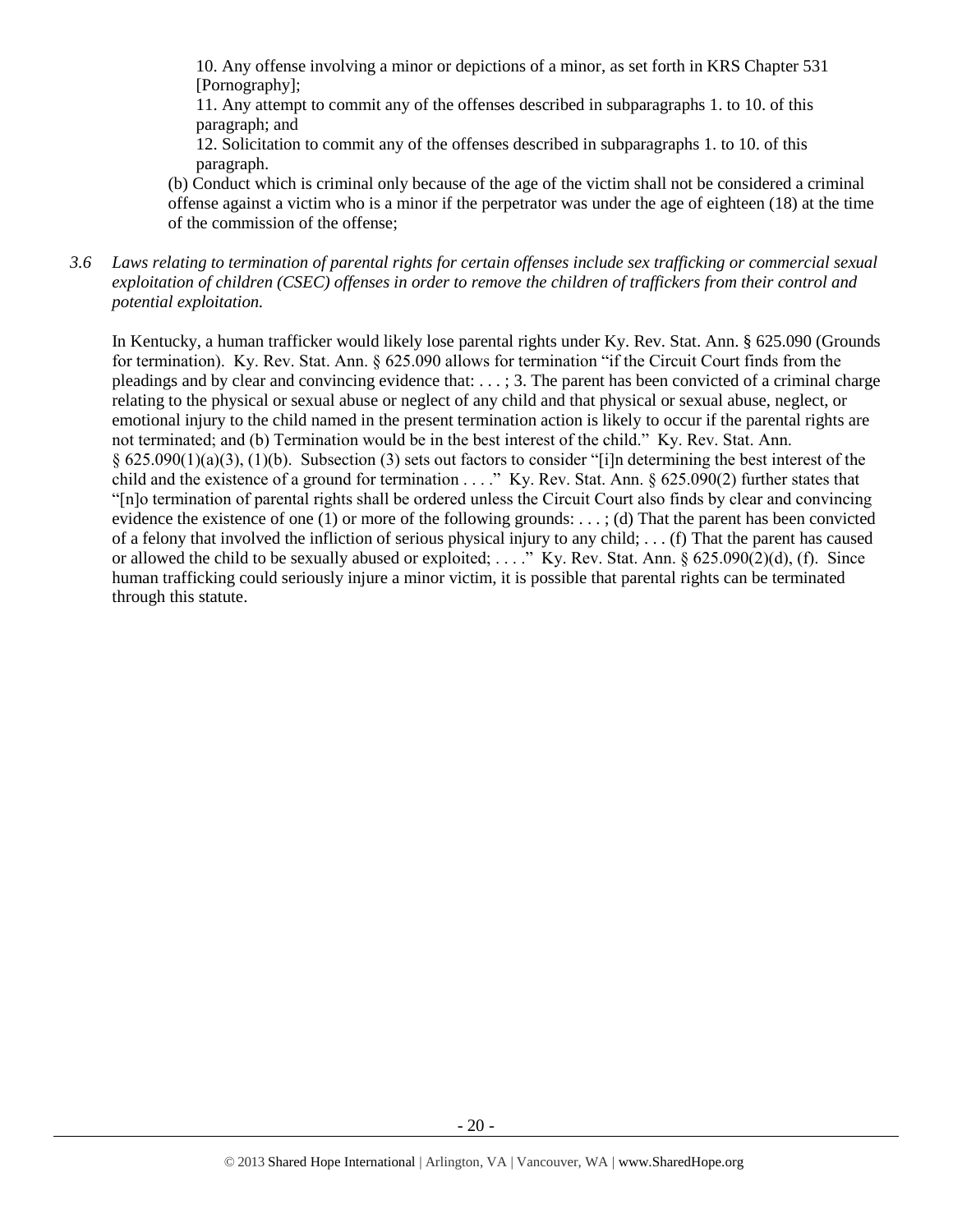#### *Legal Components:*

- *4.1 The acts of assisting, enabling, or financially benefitting from child sex trafficking are included as criminal offenses in the state sex trafficking statute.*
- *4.2 Financial penalties, including asset forfeiture laws, are in place for those who benefit financially from or aid and assist in committing domestic minor sex trafficking.*

*\_\_\_\_\_\_\_\_\_\_\_\_\_\_\_\_\_\_\_\_\_\_\_\_\_\_\_\_\_\_\_\_\_\_\_\_\_\_\_\_\_\_\_\_\_\_\_\_\_\_\_\_\_\_\_\_\_\_\_\_\_\_\_\_\_\_\_\_\_\_\_\_\_\_\_\_\_\_\_\_\_\_\_\_\_\_\_\_\_\_\_\_\_\_*

- *4.3 Promoting and selling child sex tourism is illegal.*
- *4.4 Promoting and selling child pornography is illegal.*

### *Legal Analysis:*

 $\overline{a}$ 

*4.1 The acts of assisting, enabling, or financially benefitting from child sex trafficking are included as criminal offenses in the state sex trafficking statute.*

A facilitator can be charged with promoting human trafficking under Ky. Rev. Stat. Ann. § 529.110, which includes when a person intentionally "[b]enefits financially or receives anything of value from knowing participation in human trafficking." Ky. Rev. Stat. Ann. § 529.110(1)(a). Promoting human trafficking of a minor is a Class C felony. Ky. Rev. Stat. Ann. § 529.110(2).

A facilitator may also be charged with the Class D felony of promoting prostitution under Ky. Rev. Stat. Ann. § 529.040, which is defined as including an individual "engag[ing] in any conduct designed to institute, aid or facilitate an act or enterprise of prostitution" when two or more individuals are prostituted. Ky. Rev. Stat. Ann.  $\S$ § 529.010(1), 529.040(2).<sup>39</sup> Similarly, if the facilitator promotes the prostitution of only one victim, then the facilitator can be charged with a Class A misdemeanor. Ky. Rev. Stat. Ann. § 529.040(2). Similarly, the crime of permitting prostitution pursuant to Ky. Rev. Stat. Ann. § 529.070 applies to facilitators and creates a Class B misdemeanor when an individual "having possession or control of premises which he knows or has reasonable cause to know are being used for prostitution purposes, . . . fails to make reasonable and timely effort to halt or abate such use."

Under Ky. Rev. Stat. Ann. § 531.320 (Promoting a sexual performance by a minor) it is unlawful when an individual "knowing the character and content thereof, . . . produces, directs or promotes any performance which includes sexual conduct by a minor." Ky. Rev. Stat. Ann. § 531.320(1). A first time offender of this crime is guilty of a Class C felony if the minor is between the ages of sixteen and eighteen, a class B felony if the minor is under the age of sixteen, and a Class A felony if the minor suffers physical injury as the result of the performance. Ky. Rev. Stat. Ann. § 531.320(2). These offenses could be punishable by an imprisonment term ranging from 5-50 years or life imprisonment and a possible fine of \$1,000-\$10,000. Ky. Rev. Stat. Ann. §§ 531.320(2), 532.060(2), 534.030(1).

Finally, a facilitator may be convicted of engaging in organized crime, pursuant to Ky. Rev. Stat. Ann § 506.120.<sup>40</sup> A conviction under this section is a Class B felony, punishable by a term of imprisonment of 10 to 20 years and a fine of \$1,000-\$10,000 "or double his gain from commission of the offense, whichever is the greater." Ky. Rev. Stat. Ann. §§ 506.120(2), 534.030(1).

 $39$  The definition of "advancing prostitution" from Ky. Rev. Stat. Ann. § 529.010 is used, since one is guilty of promoting prostitution under Ky. Rev. Stat. Ann. § 529.040 if one "knowingly advances or profits from prostitution."

<sup>40</sup> *See supra* Section 3.1 for a discussion of the relevant provision of Ky. Rev. Stat. Ann. §506.120.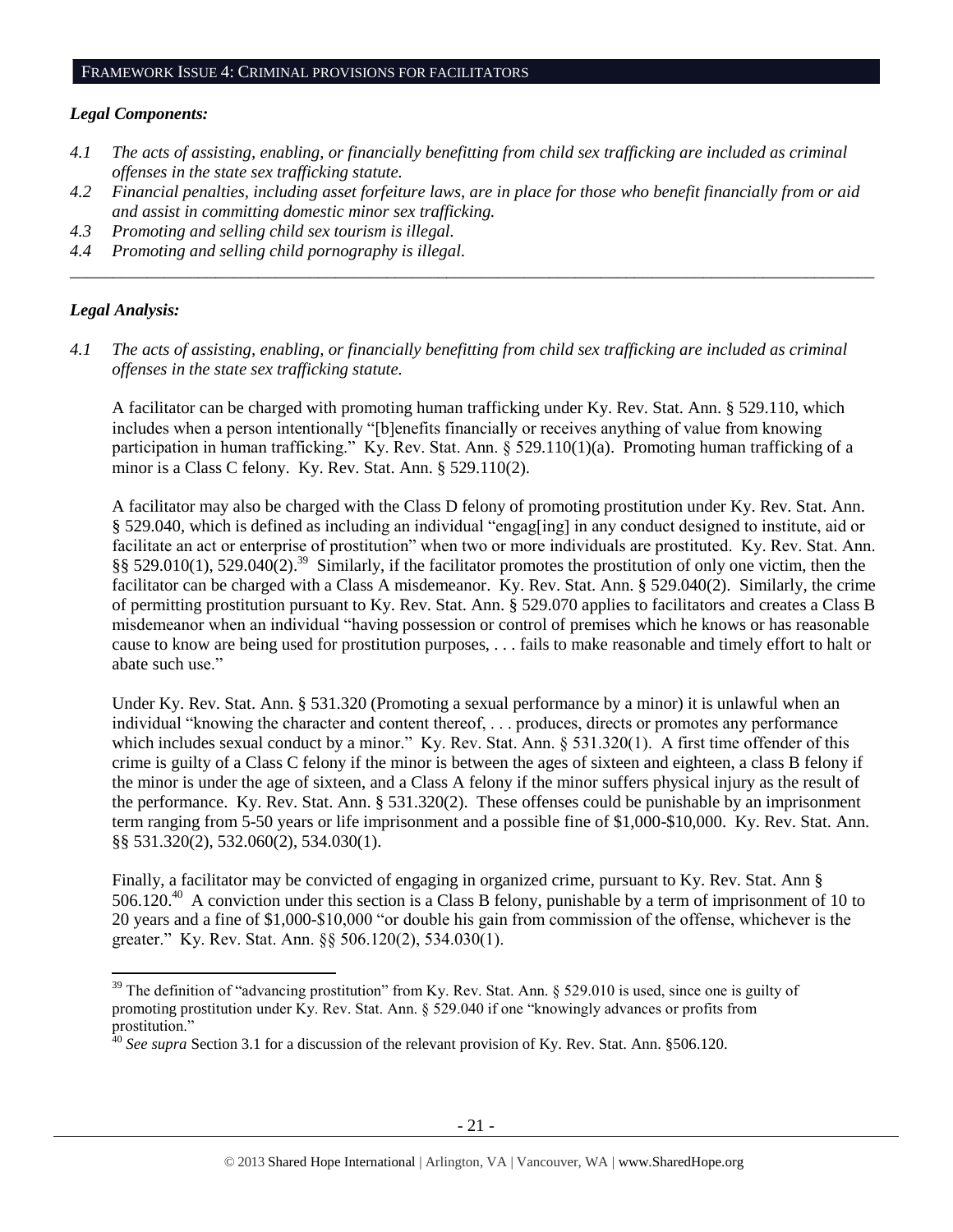*4.2 Financial penalties, including asset forfeiture laws, are in place for those who benefit financially from or aid and assist in committing domestic minor sex trafficking.*

In addition to any other fines, penalties, or forfeitures facilitators may be subject to, Ky. Rev. Stat. Ann. §  $529.130^{41}$  creates a \$10,000 fee to be paid by all those convicted of Ky. Rev. Stat. Ann. §§ 529.100 (Human trafficking) or 529.110 (Promoting human trafficking).

Under Ky. Rev. Stat. Ann. § 500.092(3)<sup>42</sup> a facilitator of domestic minor sex trafficking may be subject to asset forfeiture if convicted of certain offenses, including the following:

(e) KRS 531.030 [Distribution of obscene matters to minors];

(f) KRS 531.040 [Using minors to distribute obscene material];

. . . (h) KRS 531.320 [Promoting a sexual performance by a minor];

. . .

(j) KRS 531.340 [Distribution of matter portraying a sexual performance by a minor];

(k) KRS 531.350 [Promoting sale of material portraying a sexual performance by a minor];

(l) KRS 531.360 [Advertising material portraying a sexual performance by a minor]; and

(m) KRS 531.370 [Using minors to distribute material portraying a sexual performance by a minor].

Under Ky. Rev. Stat. Ann. § 500.092, property subject to forfeiture includes "all personal property which is not used as a permanent residence in this state which is used in connection with or acquired as a result of a violation or attempted violation of any of the statutes set out in subsection (3) . . . ." Ky. Rev. Stat. Ann. § 500.092(1). The property may be seized upon process issued by the court, or without process where the seizure of property is incident to lawful arrest, incident to a search under a valid search warrant, where the property has been the subject of a prior judgment in favor of the state, or where the law enforcement agency has probable cause to believe the property is dangerous or subject to forfeiture, pursuant to Ky. Rev. Stat. Ann. §218A.415. Following an order of forfeiture, 85 percent of the value of the property shall be paid to the law enforcement agency who seized the property and 15 percent shall be paid to the Office of the Attorney General, pursuant to Ky. Rev. Stat. Ann. §218A.420.

Other financial penalties related to facilitating domestic minor sex trafficking may be imposed upon conviction. Promoting human trafficking pursuant to Ky. Rev. Stat. Ann. § 529.110 and promoting prostitution pursuant to Ky. Rev. Stat. Ann. § 529.040, in addition to prison sentences, carry fines of \$1,000-\$10,000 "or double [the] gain from commission of the offense, whichever is the greater." Ky. Rev. Stat. Ann. § 534.030(1).

Lastly, for certain crimes a facilitator is subject to mandatory restitution. Ky. Rev. Stat. Ann. § 532.032 generally allows restitution to victims by stating that "[r]estitution to a named victim, if there is a named victim, shall be ordered in a manner consistent, insofar as possible, with the provisions of this section . . . ." Ky. Rev. Stat. Ann. § 532.032(1). *Fields v. Commonwealth*, 123 S.W.3d 914, 916 (Ky. Ct. App. 2003) also confirms that "under this statute restitution must now be considered during sentencing in all appropriate cases, and therefore that the General Assembly contemplated ordinary sentencing procedures as the foundation for restitutionary sentences . . . ." Ky. Rev. Stat. Ann. § 532.356(1) (Reimbursement and restitution as additional sanctions— Ineligibility to operate motor vehicle upon conviction of certain theft, fraud, and organized crime offenses) states in part, "Upon a person's conviction and sentencing for any nonstatus juvenile offense, moving traffic violation, criminal violation, misdemeanor, or Class D felony offense, and, for the purposes of paragraph (b) of

l

<sup>41</sup> *See supra* note [14.](#page-9-0)

<sup>42</sup> *See supra* note [18.](#page-11-0)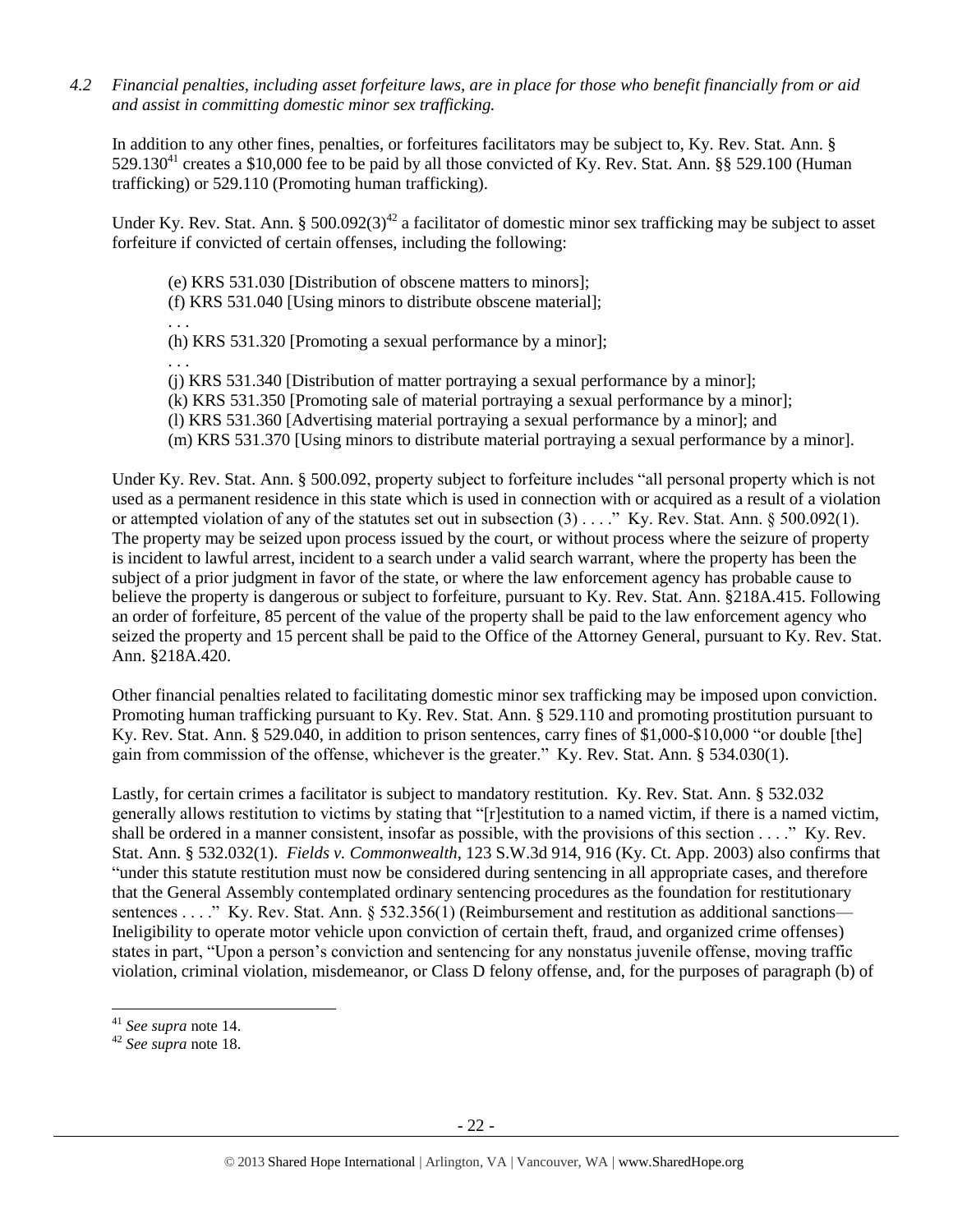this subsection, any Class C felony offense listed in subsection (3) of this section, the court shall impose the following sanctions in addition to any imprisonment, fine, court cost, or community service : . . ." The provision goes on to list in paragraph (a) "[r]eimbursement to the state or local government" of certain incarceration and medical expenses and, in paragraph (b), "[r]estitution to the crime victim as set out in KRS 439.563 [Restitution as condition of parole—board order—effect on length of parole], 532.032 [Restitution], and 532.033 [Order of restitution]."

# *4.3 Promoting and selling child sex tourism is illegal*.

Kentucky has no statute specifically related to sex tourism. However, Ky. Rev. Stat. Ann. § 529.040 (Promoting prostitution) might be applicable to certain forms of sex tourism. Under this statute, a person commits a crime when "he knowingly advances or profits from prostitution."<sup>43</sup> Ky. Rev. Stat. Ann. § 529.040. The statute further clarifies that "[p]romoting prostitution is a Class A misdemeanor unless the person managed, supervised, controlled, or owned, either alone or in association with others, a house of prostitution or a prostitution business or enterprise involving prostitution activity by two (2) or more prostitutes, in which case it is a Class D felony." Ky. Rev. Stat. Ann. § 529.040(2).

4.3.1 Recommendation: Enact a law prohibiting selling or offering to sell travel services that include or facilitate travel for the purpose of engaging in commercial sexual exploitation of a minor or prostitution of a minor, if occurring in Kentucky.

# *4.4 Promoting and selling child pornography is illegal.*

Kentucky criminalizes promoting child pornography through Ky. Rev. Stat. Ann. § 531.340 (Distribution of matter portraying a sexual performance by a minor), which states in subsections (1) and (2),

(1) A person is guilty of distribution of matter portraying a sexual performance by a minor when, having knowledge of its content and character, he or she:

- (a) Sends or causes to be sent into this state for sale or distribution; or
- (b) Brings or causes to be brought into this state for sale or distribution; or
- (c) In this state, he or she:
	- 1. Exhibits for profit or gain; or
	- 2. Distributes; or
	- 3. Offers to distribute; or
	- 4. Has in his or her possession with intent to distribute, exhibit for profit or gain or offer to distribute, any matter portraying a sexual performance by a minor.

(2) Any person who has in his or her possession more than one (1) unit of material coming within the provision of KRS 531.300(2) shall be rebuttably presumed to have such material in his or her possession with the intent to distribute it.

The first offense is a Class D felony punishable by a possible imprisonment term of 1-5 years and a possible fine of \$1,000-\$10,000 "or double [the] gain from commission of the offense, whichever is the greater." Ky. Rev. Stat. Ann.§§ 531.340(3), 532.060(2)(d), 534.030(1). Second and subsequent offenses are Class C felonies punishable by an imprisonment term of 5-10 years and a fine of \$1,000-\$10,000 "or double [the] gain from commission of the offense, whichever is the greater." Ky. Rev. Stat. Ann. §§ 531.340(3), 532.060(2)(c), 534.030(1).

 $\overline{a}$ 

<sup>43</sup> *See supra* note [24.](#page-13-0)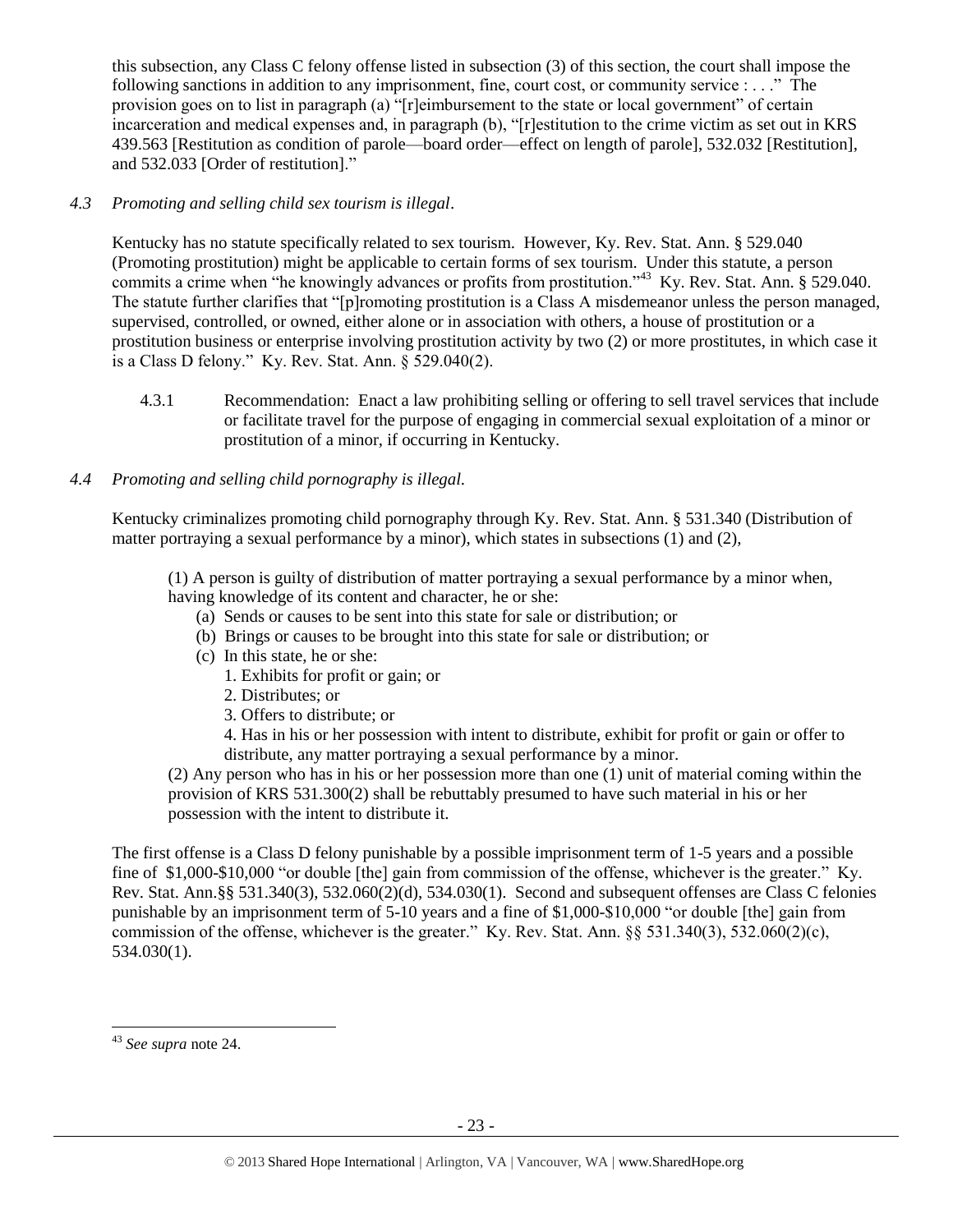Similarly, under Ky. Rev. Stat. Ann. § 531.360(1) an individual commits a felony if the individual "having knowledge of its content and character thereof, . . . writes or creates advertising or solicits anyone to publish such advertising or otherwise promotes the sale or distribution of matter portraying a sexual performance by a minor." A first offense of this crime is a Class D felony. Ky. Rev. Stat. Ann. § 531.360(2). Second and subsequent offenses are Class C felonies. Ky. Rev. Stat. Ann. § 531.360(2).

Lastly, a facilitator could be guilty of Ky. Rev. Stat. Ann. § 531.350 (Promoting sale of material portraying a sexual performance by a minor) when the individual

knowingly, as a condition to a sale, allocation, consignment, or delivery for resale of any paper, magazine, book, periodical, publication or other merchandise, requires that the purchaser or consignee receive any matter portraying a sexual performance by a minor, or he denies or threatens to deny a franchise, revokes or threatens to revoke, or imposes any penalty, financial or otherwise, by reason of the failure of any person to accept such matter, or by reason of the return of such matter. Ky. Rev. Stat. Ann. § 531.350(1).

A first offense of this statute is a Class A misdemeanor. Ky. Rev. Stat. Ann. § 531.350(2). A second offense is a Class D felony. Ky. Rev. Stat. Ann. § 531.350(2). Third and subsequent offenses are Class C felonies. Ky. Rev. Stat. Ann. § 531.350(2).

4.4.1 Recommendation: Amend Ky. Rev. Stat. Ann. § 531.350 (Promoting sale of material portraying a sexual performance by a minor) to impose substantial penalties for a first offense.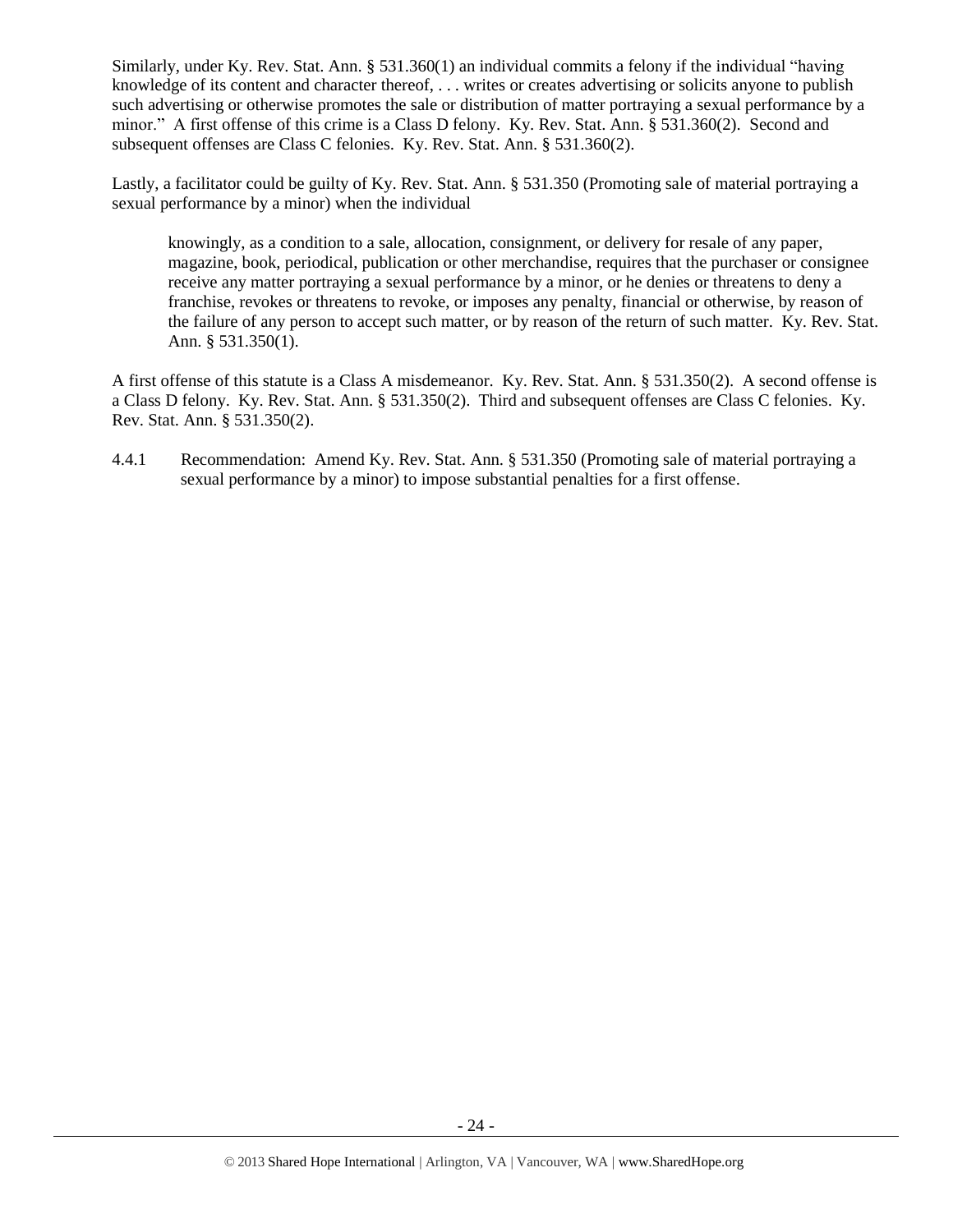### FRAMEWORK ISSUE 5: PROTECTIVE PROVISIONS FOR THE CHILD VICTIMS

# *Legal Components:*

- *5.1 Statutorily-mandated victim services define "victim" to specifically include victims of domestic minor sex trafficking or commercial sexual exploitation of children (CSEC) to ensure prompt identification and access to victims' rights and services.*
- *5.2 The state sex trafficking statute expressly prohibits a defendant from raising consent of the minor to the commercial sex acts as a defense.*
- *5.3 Prostitution laws apply only to adults, making minors under 18 specifically immune from this offense.*
- *5.4 Child victims of sex trafficking or commercial sexual exploitation are provided with a child protection response, including specialized shelter and services, and are not detained in juvenile detention facilities.*
- *5.5 Commercial sexual exploitation or sex trafficking is identified as a type of abuse and neglect within child protection statutes.*
- *5.6 The definition of "caregiver" (or similar term) in the child welfare statutes is broad enough to include a trafficker who has custody or control of a child in order to bring a trafficked child into the protection of child protective services.*
- *5.7 Crime victims' compensation is specifically available to a child victim of sex trafficking or commercial sexual exploitation of children (CSEC) without regard to ineligibility factors.*
- *5.8 Victim-friendly procedures and protections are provided in the trial process for minors under 18.*
- *5.9 Expungement or sealing of juvenile delinquency records resulting from arrests or adjudications for prostitution-related offenses committed as a result of, or in the course of, the commercial sexual exploitation of a minor is available within a reasonable time after turning 18.*
- *5.10 Victim restitution and civil remedies for victims of domestic minor sex trafficking or commercial sexual exploitation of children (CSEC) are authorized by law.*
- *5.11 Statutes of limitations for civil and criminal actions for child sex trafficking or commercial sexual exploitation of children (CSEC) offenses are eliminated or lengthened sufficiently to allow prosecutors and victims a realistic opportunity to pursue criminal action and legal remedies.*

*\_\_\_\_\_\_\_\_\_\_\_\_\_\_\_\_\_\_\_\_\_\_\_\_\_\_\_\_\_\_\_\_\_\_\_\_\_\_\_\_\_\_\_\_\_\_\_\_\_\_\_\_\_\_\_\_\_\_\_\_\_\_\_\_\_\_\_\_\_\_\_\_\_\_\_\_\_\_\_\_\_\_\_\_\_\_\_\_\_\_\_\_\_*

# *Legal Analysis:*

*5.1 Statutorily-mandated victim services define "victim" to specifically include victims of domestic minor sex trafficking or commercial sexual exploitation of children (CSEC) to ensure prompt identification and access to victims' rights and services.*

For the purposes of crime victims' compensation, "victim" is defined as including "a needy person who suffers personal physical or psychological injury or death from a criminal act in Kentucky as a result of: 1. Criminally injurious conduct . . . . " Ky. Rev. Stat. Ann. § 346.020(6)(a). "Criminally injurious conduct" is broadly defined as including "conduct that occurs or is attempted in this jurisdiction, poses a substantial threat of personal physical, psychological injury, or death, and is punishable by fine, imprisonment, or death." Ky. Rev. Stat. Ann. § 346.020(4). Because this definition of criminally injurious conduct includes all crimes punishable by fine and imprisonment, it would include CSEC offenses.<sup>44</sup>

For the purpose of crime victim and witness protection statutes, Ky. Rev. Stat. Ann. §§ 421.500–421.575, the term "victim" includes "an individual who suffers direct or threatened physical, financial, or emotional harm as a result of the commission of a crime classified as stalking, unlawful imprisonment, use of a minor in a sexual performance, unlawful transaction with a minor in the first degree, terroristic threatening, menacing, harassing

 $\overline{a}$ 

<sup>44</sup> *See supra* Section 1.2.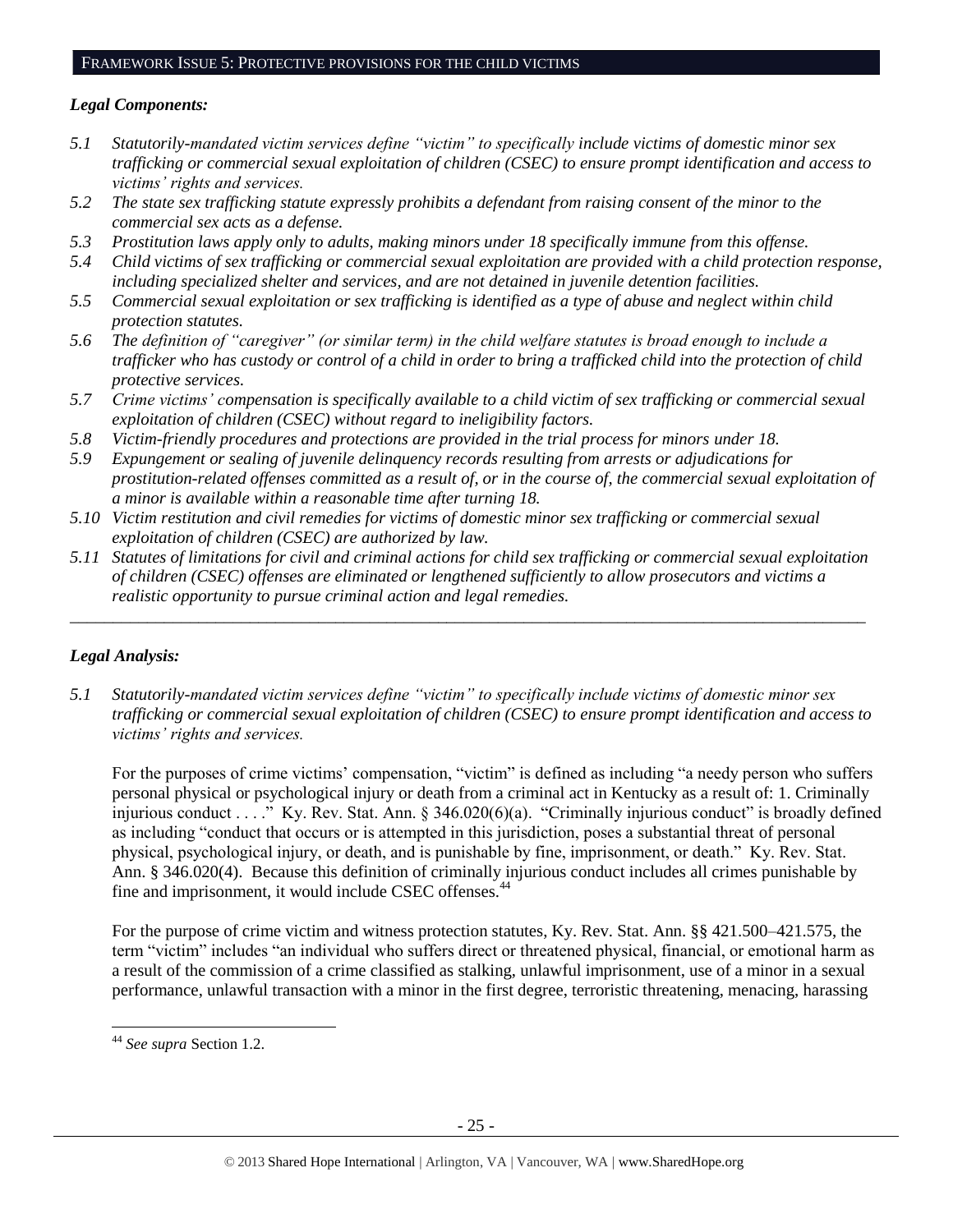communications, intimidating a witness, criminal homicide, robbery, rape, assault, sodomy, kidnapping, burglary in the first or second degree, sexual abuse, wanton endangerment, criminal abuse, human trafficking or incest." Ky. Rev. Stat. Ann.  $\S$  421.500(1).<sup>45</sup> Notably absent from this definition are the crimes of promoting human trafficking pursuant to Ky. Rev. Stat. Ann. § 529.110, promoting prostitution pursuant to Ky. Rev. Stat. Ann. § 529.040, and unlawful transaction with a minor in the third degree pursuant to Ky. Rev. Stat. Ann. § 530.070. Thus, victims of these crimes are not considered victims for the purpose of crime victim and witness protection or assistance from crime victim advocates.

Some crimes related to commercial sexual exploitation of children are specifically included in the definition of "child sexual abuse and exploitation," in Ky. Rev. Stat. Ann. § 15.900, which provides the definitions for Ky. Rev. Stat. Ann. § 15.905 – § 15.940, some of the statutes concerning the "State Child Sexual Abuse and Exploitation Board." Under Ky. Rev. Stat. Ann. § 15.935(1) the Board is authorized

(b) To fund the cost of medical examinations of victims of suspected child sexual abuse to the extent the fee for an examination is a service not eligible to be paid for by Medicaid or private insurance. The fees paid for this examination shall not exceed reasonable, usual, and customary charges as set by the state board;

(c) To fund the cost of counseling and other mental health services to victims of child sexual abuse to the extent the fees for counseling and mental health services are services not eligible to be paid for by Medicaid or private insurance. The fees paid for counseling and mental health services shall not exceed reasonable, usual, and customary charges as set by the state board;

For purposes of these services and other Board activities, "child sexual abuse and exploitation" is defined as "harm to a child's health or welfare by any person, responsible or not for the child's health or welfare, which harm occurs or is threatened through nonaccidental sexual contact which includes violations of KRS 510.040 [Rape in the first degree] to 510.150 [Indecent exposure in the second degree], 530.020 [Incest], 530.070 [Unlawful transaction with a minor in the third degree], 531.310 [Use of a minor in a sexual performance], 531.320 [Promoting a sexual performance by a minor], and 531.370 [Using minors to distribute material portraying a sexual performance by a minor]." Ky. Rev. Stat. Ann. § 15.900(2).

*5.2 The state sex trafficking statute expressly prohibits a defendant from raising consent of the minor to the commercial sex acts as a defense.*

Ky. Rev. Stat. Ann. § 529.100 (Human trafficking), Ky. Rev. Stat. Ann. § 529.110 (Promoting human trafficking), and Ky. Rev. Stat. Ann. § 530.070 (Unlawful transaction with a minor in the third degree) do not refer to a defense based on consent of the minor to the commercial sex act. However, the code does not specifically prohibit a defendant from raising such a defense.

5.2.1 Recommendation: Enact a provision specifically prohibiting a defense to any sexual crime against a minor under 18 based on consent of the child to the sex act.

<sup>&</sup>lt;sup>45</sup> Here and elsewhere in this report where Ky. Rev. Stat. Ann.  $\S$  421.500 – 421.575 is quoted or cited, it has been updated to reflect the amendments added by the passage of House Bill 3. H.B. 3, 2013 Reg. Sess., Leg. Sess. (Ky. 2013) (effective Mar. 19, 2013).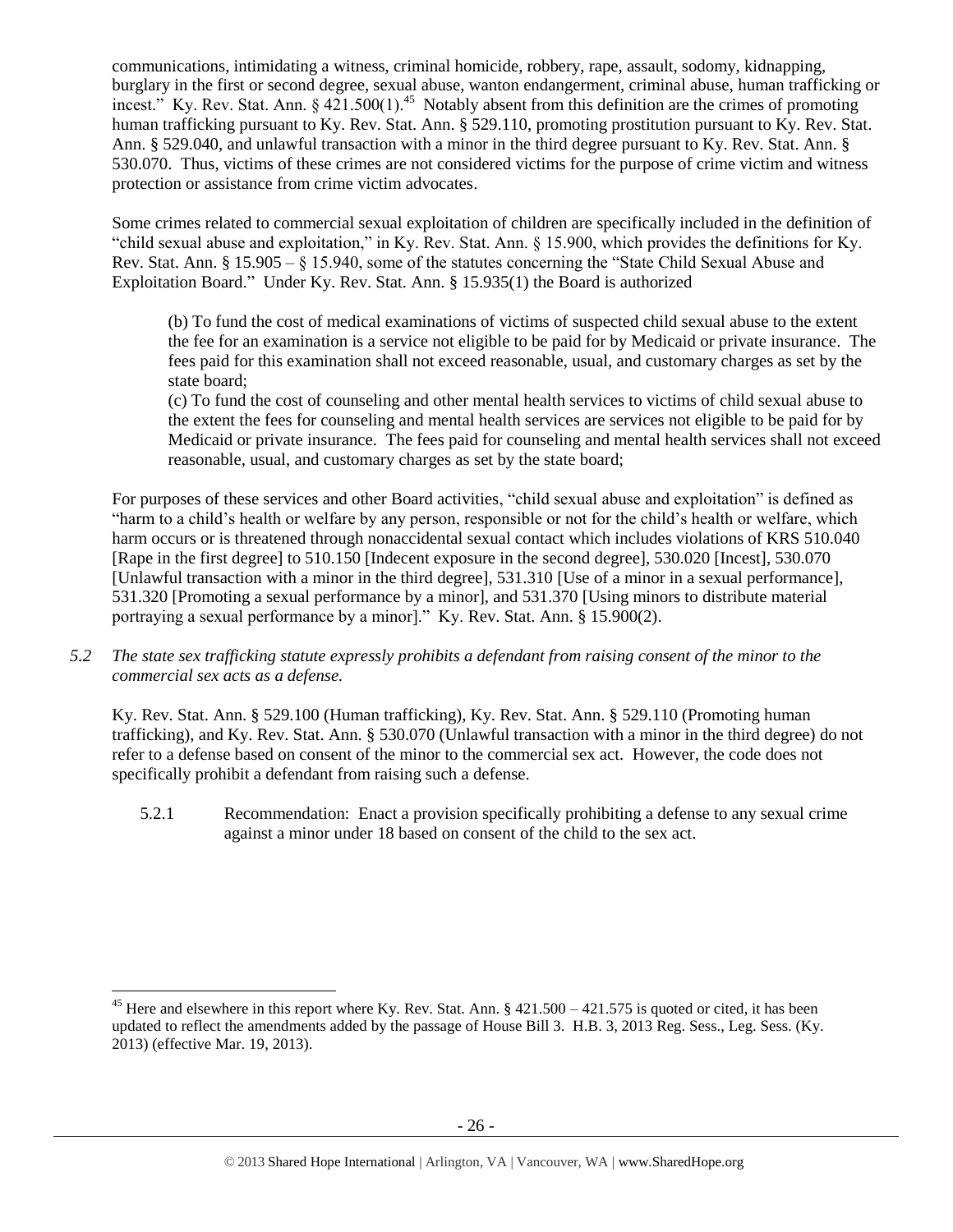# *5.3 Prostitution laws apply only to adults, making minors under 18 specifically immune from this offense.*

<span id="page-26-1"></span><span id="page-26-0"></span>Under Ky. Rev. Stat. Ann. § 529.120<sup>46</sup> (Treatment of minor suspected of prostitution offense), "notwithstanding KRS § 529.020 (Prostitution) or § 529.080 (Loitering for prostitution purposes), if it is determined after a reasonable period of custody for investigative purposes, that the person suspected of prostitution or loitering for prostitution is under the age of eighteen (18), then the minor shall not be prosecuted for an offense under § 529.020 or § 529.080."<sup>47</sup> Pursuant to Ky. Rev. Stat. Ann. § 529.120, a law enforcement officer who encounters a minor suspected of prostitution may take the minor into protective custody, and must make an immediate report to the Cabinet for Health and Family Services, who shall commence an investigation in a child dependency, abuse, or neglect proceeding.

*5.4 Child victims of sex trafficking or commercial sexual exploitation are provided with a child protection response, including specialized shelter and services, and are not detained in juvenile detention facilities.*

### **Child Identified as Dependent/Neglected/Abused**

l

Kentucky provides a protective response for victims of domestic minor sex trafficking through the Cabinet for Health and Family Services. Pursuant to Ky. Rev. Stat. § 620.029 (Duties of cabinet relating to children who are victims of human trafficking),

(1) In order to provide the most effective treatment for children who are victims of human trafficking, as defined in KRS 529.010, the cabinet shall:

(a) Investigate a report alleging a child is a victim of human trafficking pursuant to KRS 620.030(3);

(b) Provide or ensure the provision of appropriate treatment, housing, and services consistent with the status of the child as a victim of human trafficking; and

(c) Proceed in the case in accordance with applicable statutes governing cases involving dependency, $48$  neglect, or abuse<sup>49</sup> regardless of whether the person believed to have caused the

<sup>49</sup> An "abused or neglected child" includes "a child whose health or welfare is harmed or threatened with harm when . . . [a] person twenty-one (21) years of age or older commits or allows to be committed an act of sexual abuse, sexual exploitation, or prostitution upon a child less than sixteen (16) years of age." Ky. Rev. Stat. Ann. § 600.020(1)(b) (Definitions for KRS Chapters 600 to 645). The definition of an "abused or neglected child" also covers a child whose "parent, guardian, or other person exercising custodial control or supervision of the child: . . . ; (e) Commits or allows to be committed an act of sexual abuse, sexual exploitation, or prostitution upon the child; (f) Creates or allows to be created a risk that an act of sexual abuse, sexual exploitation, or prostitution will be committed upon the child; ...." Ky. Rev. Stat. Ann.  $\S 600.020(1)(a)(5)(6)$ . "Sexual exploitation" is further defined as behavior that

. . . [I]ncludes, but is not limited to, a situation in which a parent, guardian, person in a position of authority or special trust, as defined in KRS 532.045 [Persons prohibited from probation or post incarceration supervision -- Procedure when probation or post incarceration supervision not prohibited], or other person having custodial control or supervision of a child or responsible for his welfare, allows, permits, or encourages the child to engage in an act which constitutes prostitution under Kentucky law; or a parent,

 $^{46}$  Ky. Rev. Stat. Ann. § 529.120 was enacted by the passage of House Bill 3. H.B. 3, 2013 Reg. Sess., Leg. Sess. (Ky. 2013) (effective Mar. 19, 2013).

<sup>&</sup>lt;sup>47</sup> Here and elsewhere in this report where Ky. Rev. Stat. Ann. § 529.020 or § 529.080 are quoted or cited, they has been updated to reflect the new legislation and amendments added by the passage of House Bill 3. H.B. 3, 2013 Reg. Sess., Leg. Sess. (Ky. 2013) (effective Mar. 19, 2013).

 $^{48}$  Under Ky. Rev. Stat. Ann. § 600.020(19), "dependent child" is defined as "any child, other than an abused or neglected child, who is under improper care, custody, control, or guardianship that is not due to an intentional act of the parent, guardian, or person exercising custodial control or supervision of the child."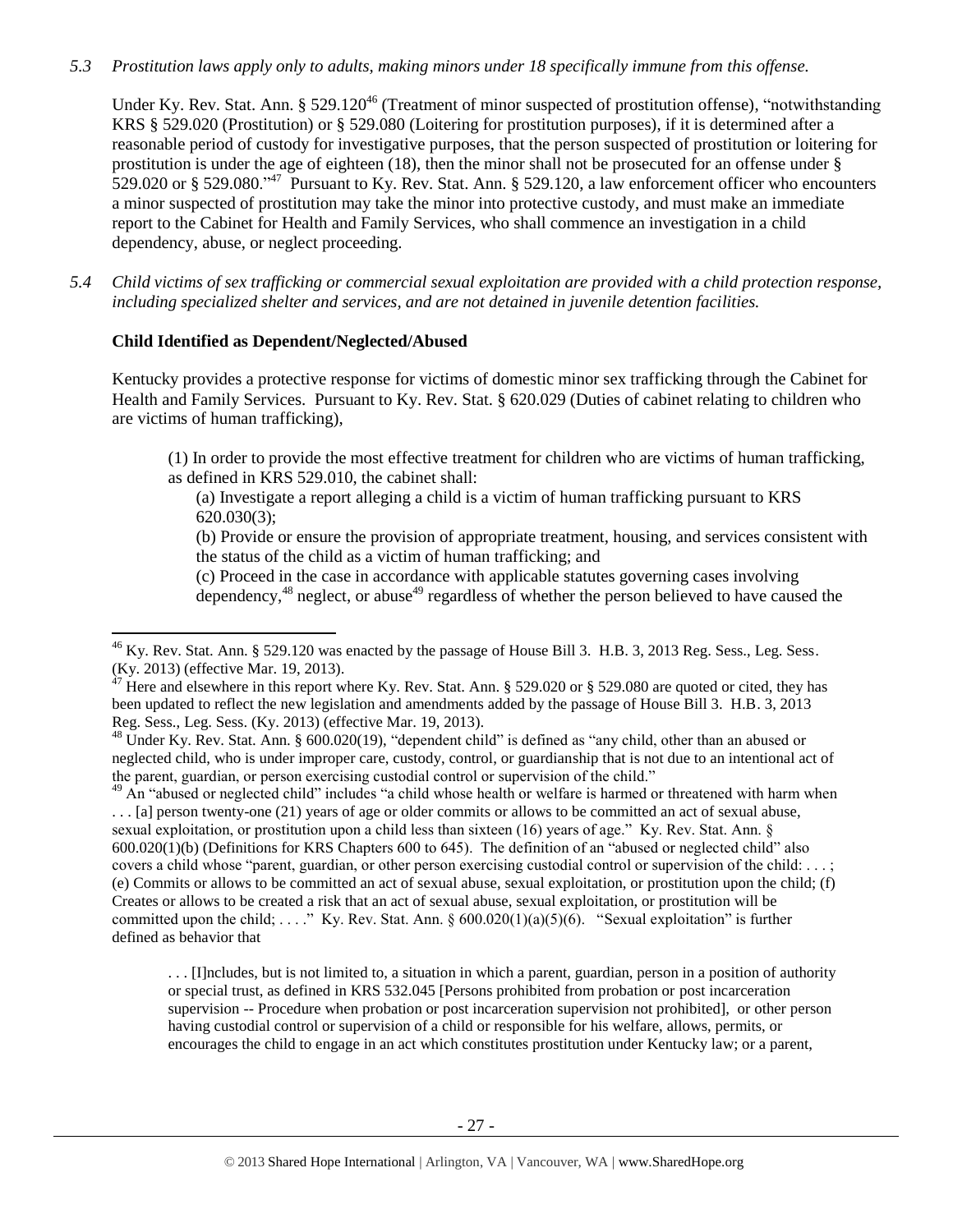human trafficking of the child is a parent, guardian, or person exercising custodial control or supervision.

*I. Initial Custody*

a. Authority for initial custody

Law enforcement officer may take emergency protective custody of a child and initiate a child protective response when they suspect that the child is engaged in prostitution. Ky. Rev. Stat. Ann. § 529.120 (Treatment of minor suspected of prostitution offense). Additionally, the court may take emergency custody of a potentially dependent, neglected, or abused child under Ky. Rev. Stat. Ann. § 620.060 (Definitions for the chapter), which states in part,

(1) The court for the county where the child is present may issue an ex parte emergency custody order when it appears to the court that removal is in the best interest of the child and that there are reasonable grounds to believe, as supported by affidavit or by recorded sworn testimony, that one (1) or more of the following conditions exist and that the parents or other person exercising custodial control or supervision are unable or unwilling to protect the child:

(a) The child is in danger of imminent death or serious physical injury or is being sexually abused; (b) The parent has repeatedly inflicted or allowed to be inflicted by other than accidental means physical injury or emotional injury. This condition shall not include reasonable and ordinary discipline recognized in the community where the child lives, as long as reasonable and ordinary discipline does not result in abuse or neglect as defined in KRS  $600.020(1)^{50}$ ; or

(c) The child is in immediate danger due to the parent's failure or refusal to provide for the safety or needs of the child.

(2) Custody may be placed with a relative taking into account the wishes of the custodial parent and child or any other appropriate person or agency including the cabinet.

Additionally, pursuant to Ky. Rev. Stat. Ann. § 610.050 (Temporary change in custody), a court may also order temporary custody of a child if, "that the child is a danger to himself or the community, or is in such condition or surroundings that his welfare is being harmed or threatened with harm to such a degree that his best interest requires that his custody be immediately changed."

Ky. Rev. Stat. Ann. § 620.040(5) (Duties of prosecutor, police, and cabinet -- prohibition as to school personnel -- multidisciplinary teams) further offers a process for bringing the minor into custody:

(a) If, after receiving the report, the law enforcement officer, the cabinet, or its designated representative cannot gain admission to the location of the child, a search warrant shall be requested from, and may be issued by, the judge to the appropriate law enforcement official upon probable cause that the child is dependent, neglected, or abused. If, pursuant to a search under a warrant, a child is discovered and appears to be in imminent danger, the child may be removed by the law enforcement officer.

<sup>50</sup> See section 5.5 *infra* for definition of abuse and neglect.

guardian, or other person having custodial control or supervision of a child or responsible for his or her welfare, allows, permits, or encourages the child to engage in an act of obscene or pornographic photographing, filming, or depicting of a child as provided for under Kentucky law. Ky. Rev. Stat. Ann. § 600.020(56).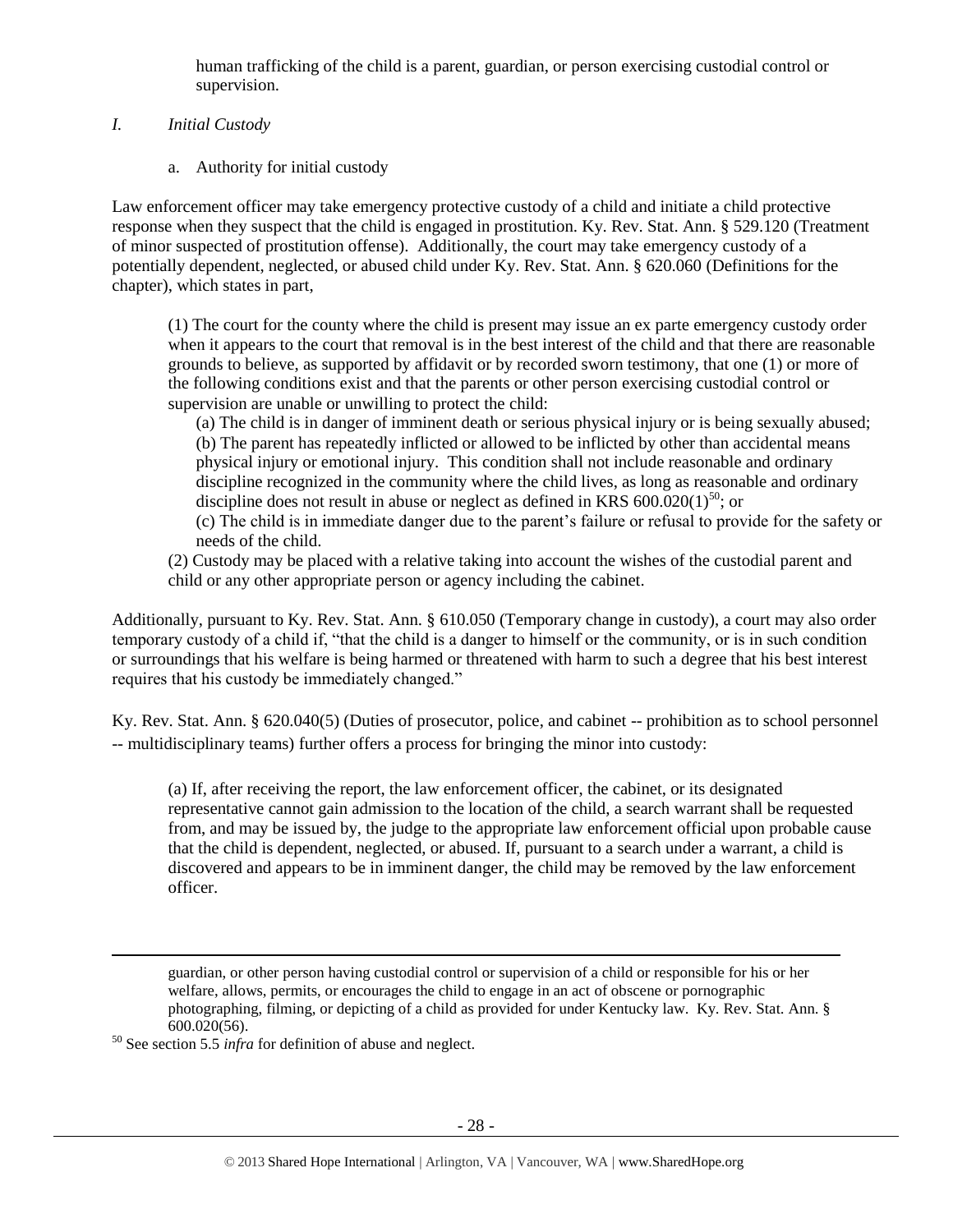(b) If a child who is in a hospital or under the immediate care of a physician appears to be in imminent danger if he or she is returned to the persons having custody of him or her, the physician or hospital administrator may hold the child without court order, provided that a request is made to the court for an emergency custody order at the earliest practicable time, not to exceed seventy-two (72) hours.

(c) Any appropriate law enforcement officer may take a child into protective custody and may hold that child in protective custody without the consent of the parent or other person exercising custodial control or supervision if there exist reasonable grounds for the officer to believe that the child is in danger of imminent death or serious physical injury, is being sexually abused, or is a victim of human trafficking and that the parents or other person exercising custodial control or supervision are unable or unwilling to protect the child. The officer or the person to whom the officer entrusts the child shall, within twelve (12) hours of taking the child into protective custody, request the court to issue an emergency custody order.

Specific to a DMST victim, a report is required by Ky. Rev. Stat. Ann. § 620.030 (Duty to report dependency, neglect, or abuse – husband -wife and professional - client/patient privileges not grounds for refusal to report -- exceptions –penalties), which states that

Any person who knows or has reasonable cause to believe that a child is a victim of human trafficking as defined in Section 7 of this Act shall immediately cause an oral or written report to be made to a local law enforcement agency or the Department of Kentucky State Police; or the cabinet or its designated representative; or the Commonwealth's attorney or the county attorney; by telephone or otherwise. This subsection shall apply regardless of whether the person believed to have caused the human trafficking of the child is a parent, guardian, or person exercising custodial control or supervision.

b. Placement

Pursuant to Ky. Rev. Stat. Ann. § 620.060(2), "Custody may be placed with a relative taking into account the wishes of the custodial parent and child or any other appropriate person or agency including the cabinet." Additionally, under Ky. Rev. Stat. Ann. § 620.095 (Restriction on placement of nonoffender), "[a] nonoffender, as defined in KRS 600.020 ["a child alleged to be dependent, neglected, or abused and who has not been otherwise charged with a status or public offense"], shall not be placed in secure or nonsecure detention."

However, if a minor is identified as a victim of human trafficking, then Ky. Rev. Stat. Ann. § 431.063 (Human trafficking victim not to be incarcerated pending trial—exceptions) could prohibit the detention of a human trafficking victim for any offenses the victim committed as a result of the trafficking prior to trial. The statute states,

A victim of human trafficking shall not be held in a detention center, jail, or other secure facility pending trial for an offense arising from the human trafficking situation, except where the incarceration is found to be the least restrictive alternative to securing the appearance of that person before the court or the release of the person under any other reasonable condition would be a clear threat to public safety.

# *II. Process Following Initial Custody*

Under Ky. Rev. Stat. Ann. § 620.080 (Temporary removal hearing), unless waived, the court must hold a temporary removal hearing, "[w]ithin seventy-two (72) hours, excluding weekends and holidays, of the time when an emergency custody order is issued or when a child is taken into custody without the consent of his parent or other person exercising custodial control or supervision; and (b) In cases commenced by the filing of a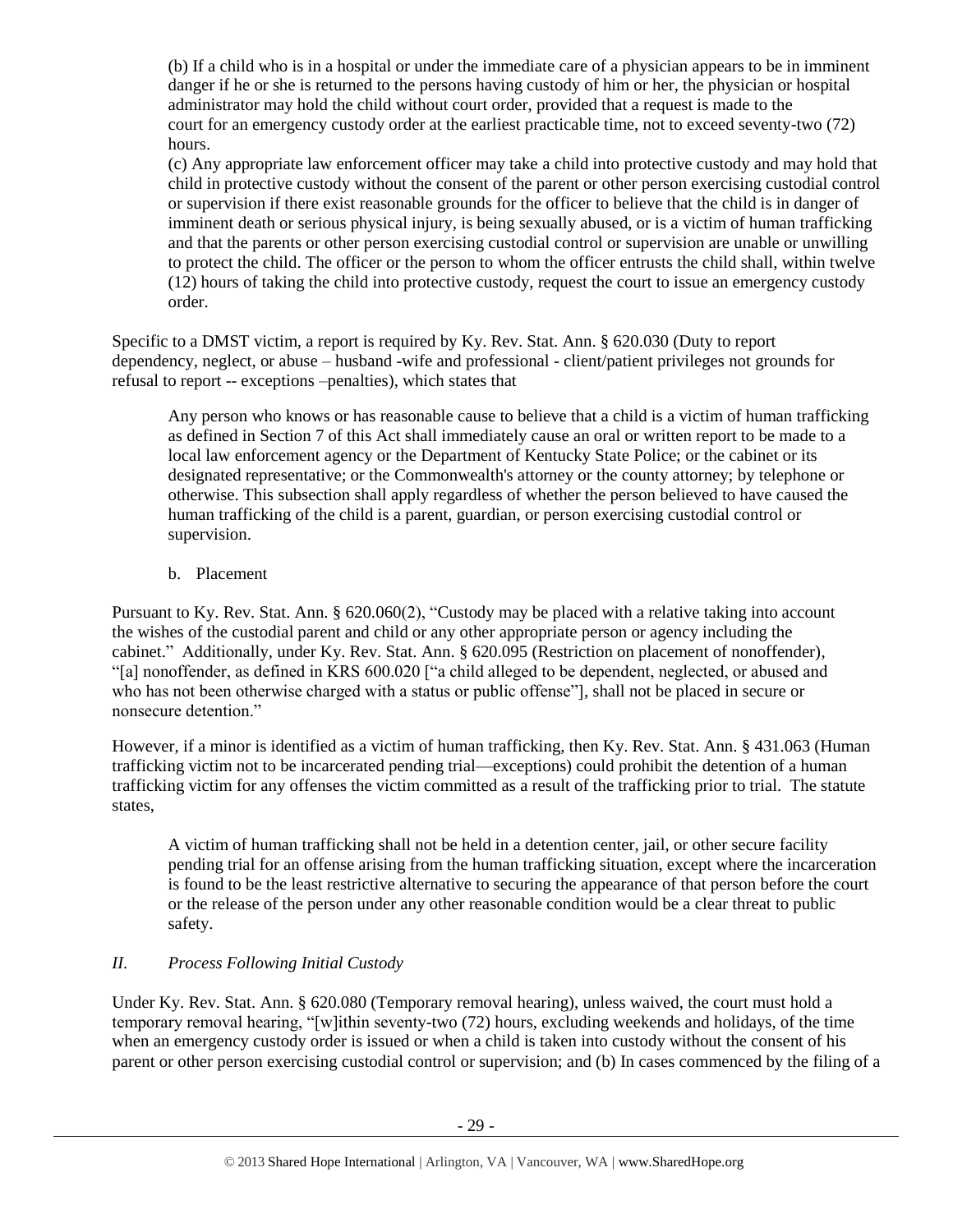petition, within ten (10) days of the date of filing." At the hearing, the court "shall determine whether there are reasonable grounds to believe that the child would be dependent, neglected or abused if returned to or left in the custody of his parent or other person exercising custodial control or supervision . . . ."

If a law enforcement officer takes a minor into protective custody on suspicion of prostitution under Ky. Rev. Stat. Ann. §529.120, the abuse and neglect protective response commences:

(2) A law enforcement officer who takes a minor into custody under subsection (1) of this section shall immediately make a report to the Cabinet for Health and Family Services pursuant to Section 2 of this Act. Pursuant to Section 3 of this Act, the officer may take the minor into protective custody. (3)The Cabinet for Health and Family Services shall commence an investigation into child dependency, neglect, or abuse pursuant to [Ky. Rev. Stat. Ann. § 620.029 (Duties of cabinet relating to children who are victims of human trafficking)].

Under Ky. Rev. Stat. Ann.  $\S 620.029^{51}$  once a report of suspected human trafficking is made the cabinet is required to:

(a) Investigate a report alleging a child is a victim of human trafficking . . .;

(b) Provide or ensure the provision of appropriate treatment, housing, and services consistent with the status of the child as a victim of human trafficking; and

(c) Proceed in the case in accordance with applicable statutes governing cases involving dependency, neglect, or abuse regardless of whether the person believed to have caused the human trafficking of the child is a parent, guardian, or person exercising custodial control or supervision.

# *III. Placement Process Pending Adjudication/Investigation*

Ky. Rev. Stat. Ann. § 620.090(1) (Temporary custody orders) states in part, "If, after completion of the temporary removal hearing, the court finds there are reasonable grounds to believe the child is dependent, neglected or abused, the court shall issue an order for temporary removal and shall grant temporary custody to the cabinet or other appropriate person or agency. Preference shall be given to available and qualified relatives of the child considering the wishes of the parent or other person exercising custodial control or supervision, if known. The order shall state the specific reasons for removal and show that alternative less restrictive placements and services have been considered." However, specifically under Ky. Rev. Stat. Ann. § 620.095 (Restriction on placement of nonoffender), "[a] nonoffender, as defined in KRS 600.020 ["a child alleged to be dependent, neglected, or abused and who has not been otherwise charged with a status or public offense"], shall not be placed in secure or nonsecure detention."

### *IV. Adjudication or Referral to Alternate Process*

l

Ky. Rev. Stat. Ann. § 620.090(5) (Temporary custody orders) states,

The child shall remain in temporary custody with the cabinet for a period of time not to exceed forty-five (45) days from the date of the removal from his home. The court shall conduct the adjudicatory hearing and shall make a final disposition within forty-five (45) days of the removal of the child. The court may extend such time after making written findings establishing the need for the extension and after finding that the extension is in the child's best interest.

 $^{51}$  Ky. Rev. Stat. Ann. § 620.029 was enacted by the passage of House Bill 3. H.B. 3, 2013 Reg. Sess., Leg. Sess. (Ky. 2013) (effective Mar. 19, 2013).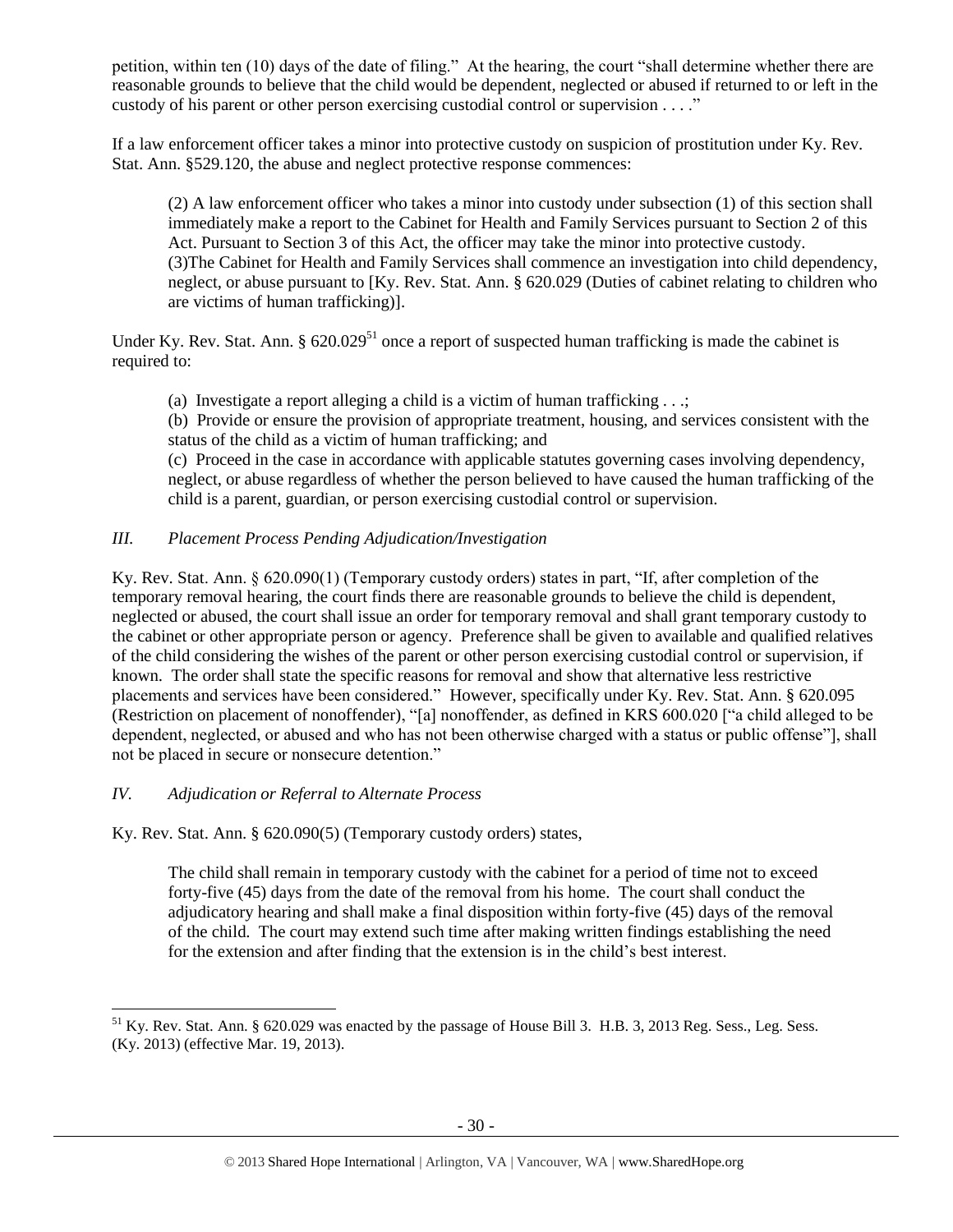The adjudicatory proceeding is also explained under Ky. Stat. Ann. § 610.070 (Hearings), which states that, "All cases involving children brought before the court whose cases are under the jurisdiction of the court shall be granted a speedy hearing and shall be dealt with by the court without a jury."

Ky. Rev. Stat. Ann. § 620.140 (Dispositional alternatives) states that the disposition of a case must be, "in the best interest of the child," and such a disposition may include, "an informal adjustment may be made at any time during the proceedings."

# *V. Outcomes*

Ky. Rev. Stat. Ann. § 620.130 (Alternatives to removal from custody) sets out "alternatives less restrictive than removal" from custody for the court to consider in cases under Chapter 620. Ky. Rev. Stat. Ann. § 620.140 (Dispositional alternatives) sets forth possible court options for "disposition of all cases brought on behalf of dependent, neglected, or abused children," including admission of the child into "custody of the cabinet for placement" not to exceed the age of 18, or upon request  $21$ ,  $52$  or for protective orders, such as:

1. Requiring the parent or any other person to abstain from any conduct abusing, neglecting, or making the child dependent;

2. Placing the child in his own home under supervision of the cabinet or its designee with services as determined to be appropriate by the cabinet; and

3. Orders authorized by KRS 403.740 [Emergency protective order] and 403.750 [Restraining orders]; Ky. Rev. Stat. Ann. § 620.140(b).

Ky. Rev. Stat. Ann. § 620.230 requires that children who are placed in the custody of the cabinet will have a case permanency plan, which will include:

(g) A description of the type of home, child-caring facility, child-placing agency or facility in which the child is to be placed or has been placed, and a statement why the placement is appropriate for the child, including but not limited to:

- 1. Age;
- 2. Educational needs;
- 3. Medical needs;
- 4. Emotional needs;
- 5. Relationship with parents; and

 $\overline{\phantom{a}}$  $52$  Pursuant to Ky. Rev. Stat. Ann. § 620.140(d) (Dispositional alternatives),

Commitment of the child to the custody of the cabinet for placement [is] for an indeterminate period of time not to exceed his or her attainment of the age eighteen (18), unless the youth elects to extend his or her commitment beyond the age of eighteen (18) under paragraph (e) of this subsection. Beginning at least six (6) months prior to an eligible youth attaining the age of eighteen (18), the cabinet shall provide the eligible youth with education, encouragement, assistance, and support regarding the development of a transition plan, and inform the eligible youth of his or her right to extend commitment beyond the age of eighteen  $(18)$ ...

Pursuant to Ky. Rev. Stat. Ann. § 600.020(23) (Definitions), "'[e]ligible youth' means a person who is or has been committed to the cabinet as dependent, neglected, or abused, eighteen (18) years of age to nineteen (19) years of age, and who is requesting to extend or reinstate his or her commitment to the cabinet in order to participate in state or federal educational programs or to establish independent living arrangements." Pursuant to Ky. Rev. Stat. Ann. § 600.020(63), "'Transition plan' means a plan that is personalized at the direction of the youth that includes specific options on housing; health insurance; education; local opportunities for mentors and continuing support services; and work force supports and employment services; and is as detailed as the youth may elect . . ."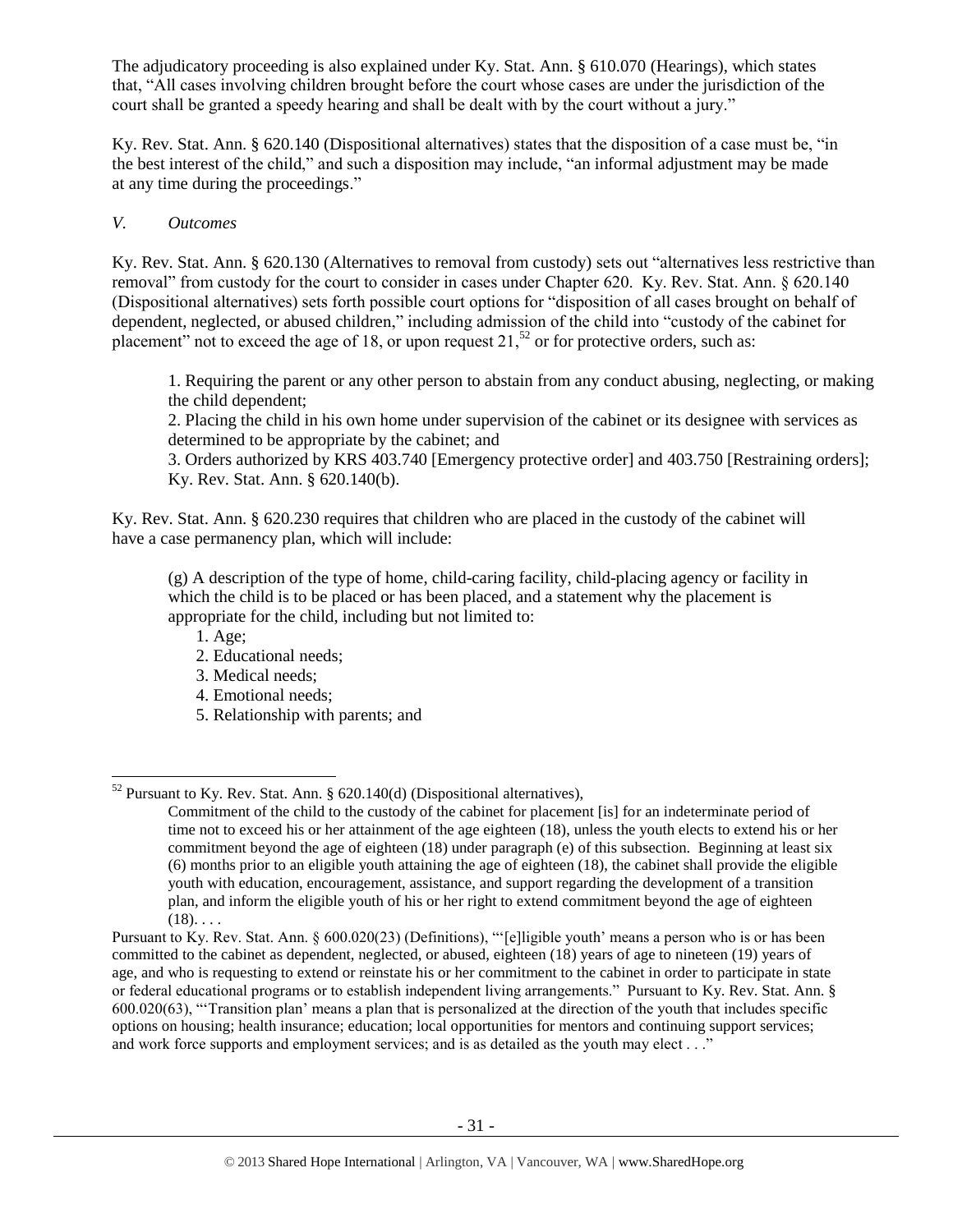- 6. Number of children the home is authorized to care for and the number of children currently residing in the home;
- . . . .
- (i) A description of the services for the child and his family to be provided or arranged by the cabinet to facilitate the return of the child to his own home or to another permanent placement;

Under 620.029 (Duties of cabinet relating to children who are victims of human trafficking), at least some of the services provided to victims of human trafficking will be set up to address their specific needs:

(2) In order to effectuate the requirements of this section, the cabinet shall:

(a) Consult with agencies serving victims of human trafficking to promulgate administrative regulations for the treatment of children who are reported to be victims of human trafficking as dependent, neglected, or abused children, including providing for appropriate screening, assessment, treatment, services, temporary and long-term placement of these children, training of staff, the designation of specific staff, and collaboration with service providers and law enforcement; and

# **Child Identified as Status Offender<sup>53</sup>**

Pursuant to Ky. Rev. Stat. Ann. § 630.020 (Jurisdiction of court), a status offender is defined as a child that "(1) [h]as been an habitual runaway from his parent or person exercising custodial control or supervision of the child, " or, "(2) [i]s beyond the control of the school or beyond the control of parents as defined in KRS  $600.020^{54}$ ...."

# *I. Initial Custody*

a. Authority for initial custody

Domestic minor sex trafficking victims frequently commit status offenses while being trafficked, leading to arrest and a juvenile justice response.<sup>55</sup> Under Chapter 630 (Status offenders), a minor may be taken into custody by law enforcement: "(1) Pursuant to an order of the court for failure to appear before the court for a previous status offense; or (2) If there are reasonable grounds to believe that the child has been an habitual

 $\overline{a}$ 

<sup>&</sup>lt;sup>53</sup> The system response to status offenses occurs at the intersection of the Cabinet for Health and Family Services and the Department of Juvenile Justice. Under Ky. Rev. Stat. Ann. § of 600.040 (Division of responsibility between cabinet and Department of Juvenile Justice): When KRS 605.090, 605.100, 605.110, 605.115, 610.110, or any other section of this code refer jointly to the operation of a program or service by both the Department of Juvenile Justice and the Cabinet for Health and Family Services, the following divisions are intended:

<sup>(1)</sup> Facilities, programs, and services relating to juveniles under KRS Chapter 635 or 640, or under KRS Chapter 645 as relates to a child who is mentally ill and who also comes within the purview of KRS Chapter 635 or 640, shall be the responsibility of the Department of Juvenile Justice.

<sup>(2)</sup> Facilities, programs, and services relating to juveniles under other chapters of the code, including KRS Chapter 630, shall be the responsibility of the Cabinet for Health and Family Services.

<sup>54</sup> *See infra* note 63.

<sup>&</sup>lt;sup>55</sup> A "'[s]tatus offense action' is any action brought in the interest of a child who is accused of committing acts, which if committed by an adult, would not be a crime. Such behavior shall not be considered criminal or delinquent and such children shall be termed status offenders. Status offenses shall include: 1. Beyond the control of school or beyond the control of parents; 2. Habitual runaway; 3. Habitual truant; 4. Tobacco offenses as provided in KRS 438.305 to 438.340; and 5. Alcohol offenses as provided in KRS 244.085. (b) Status offenses shall not include violations of state or local ordinances which may apply to children such as a violation of curfew." Ky. Rev. Stat. Ann. § 600.020(59).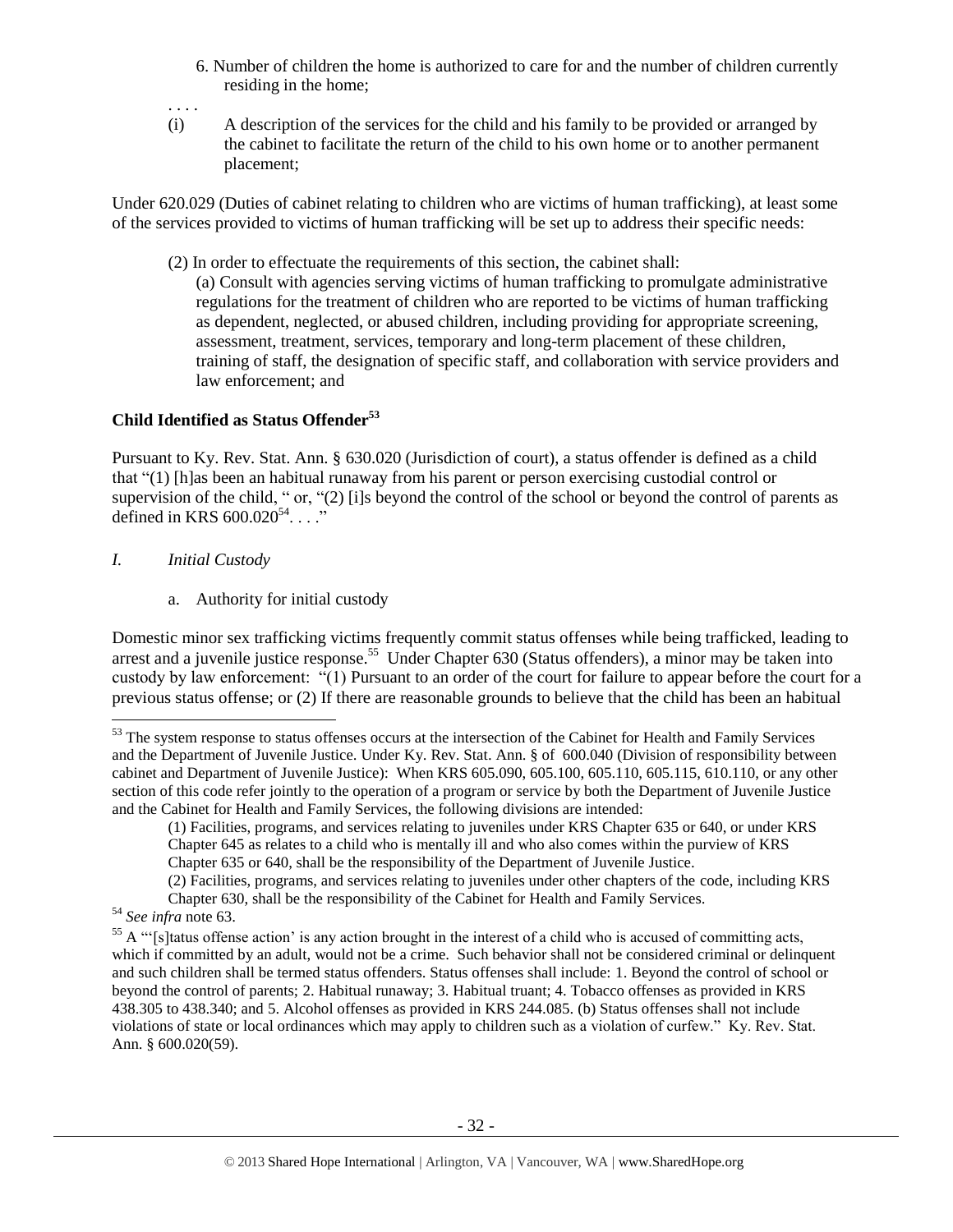runaway from his parent or person exercising custodial control or supervision of the child." Ky. Rev. Stat. Ann. § 630.030.

Additionally, pursuant to Ky. Rev. Stat. Ann. § 610.050 (Temporary change in custody), a court may also order temporary custody of a child if, "that the child is a danger to himself or the community, or is in such condition or surroundings that his welfare is being harmed or threatened with harm to such a degree that his best interest requires that his custody be immediately changed."

Kentucky law also prevents victims of DMST from prosecution as status offenders. Specifically, pursuant to Ky. Rev. Stat. Ann. § 630.125,<sup>56</sup>

If reasonable cause exists to believe the child is a victim of human trafficking, as defined in [Ky. Rev. Stat. Ann. § 529.010 (Definitions)], the child shall not be charged with or adjudicated guilty of a status offense related to conduct arising from the human trafficking of the child unless it is determined at a later time that the child was not a victim of human trafficking at the time of the offense.

b. Placement

l

After being taken into custody as a status offender, pursuant to Ky. Rev. Stat. Ann. § 630.040, the law enforcement officer must follow a series of sequential steps. Under subsection (2), the law enforcement officer must "[c]ontact a court designated worker who shall have the responsibility for determining appropriate placement pursuant to KRS § 610.200(5)." Ky. Rev. Stat. Ann. § 610.200(5) states,

Unless the child is subject to trial as an adult, if the child is not released, the peace officer shall contact the court-designated worker who may:

- (a) Release the child to his parents;
- (b) Release the child to such other persons or organizations as are authorized by law;
- (c) Release the child to either of the above subject to stated conditions; or

(d) Except as provided in subsection (6) of this section, authorize the peace officer to retain custody of the child for an additional period not to exceed twelve (12) hours during which the peace officer may transport the child to a secure juvenile detention facility, a juvenile holding facility, or a nonsecure facility. If the child is retained in custody, the court-designated worker shall give notice to the child's parents or person exercising custodial control or supervision of the fact that the child is being retained in custody.

However, if a minor is identified as a victim of human trafficking, then Ky. Rev. Stat. Ann. § 431.063 (Human trafficking victim not to be incarcerated pending trial—exceptions) could prohibit the detention of a human trafficking victim for any offenses the victim committed as a result of the trafficking prior to trial. The statute states

A victim of human trafficking shall not be held in a detention center, jail, or other secure facility pending trial for an offense arising from the human trafficking situation, except where the incarceration is found to be the least restrictive alternative to securing the appearance of that person before the court or the release of the person under any other reasonable condition would be a clear threat to public safety.

 $56$  Ky. Rev. Stat. Ann. § 630.125 was enacted by the passage of House Bill 3. H.B. 3, 2013 Reg. Sess., Leg. Sess. (Ky. 2013) (effective Mar. 19, 2013).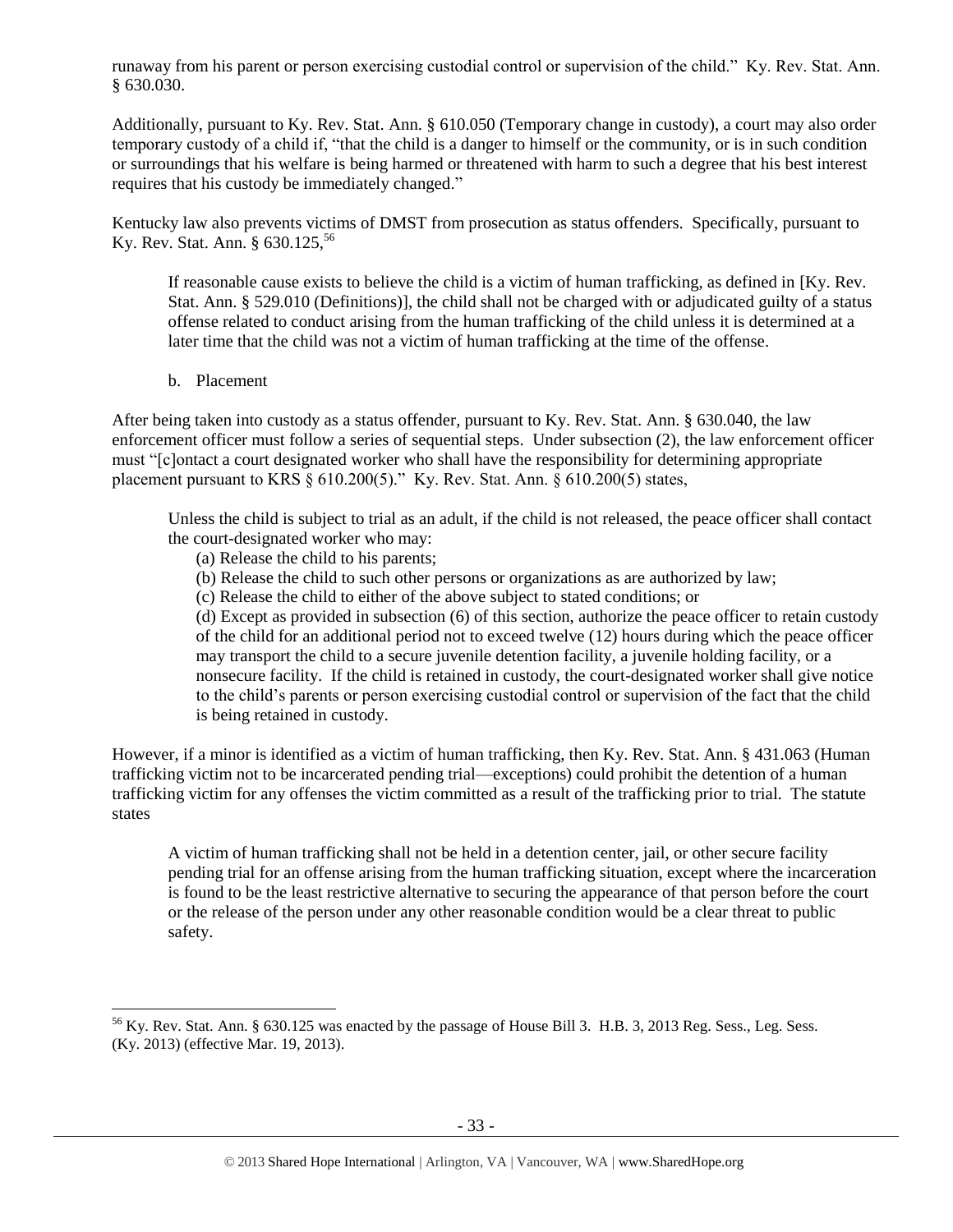# *II. Process Following Initial Custody*

 $\overline{\phantom{a}}$ 

If the child was not released, under Ky. Rev. Stat. Ann. § 630.040, "The peace officer taking the child into custody shall within three (3) hours of taking a child into custody file a complaint with the court, stating the basis for taking the child into custody and the reason why the child was not released to the parent or other adult exercising custodial control or supervision of the child, relative or other responsible adult, a court designated agency, an emergency shelter or medical facility," and could release the status offender to "a responsible adult who can provide adequate care and supervision." Ky. Rev. Stat. Ann. § 630.040(7).

Before an alleged status offender enters any judicial proceedings on the alleged offense, pursuant to Ky. Rev. Stat. Ann. § 630.050,

[T]he party or parties seeking such court action shall meet for a conference with a court-designated worker for the express purpose of determining whether or not:

(1) To refer the matter to the court by assisting in the filing of a petition under KRS 610.020 [Complaints];

(2) To refer the child and his family to a public or private social service agency. . . . ; or

(3) To enter into a diversionary agreement.

Under Ky. Rev. Stat. Ann. § 630.080 (Detention in secure juvenile detention facility or juvenile holding facility -- Limitation on detention of child)

(1) In order for the court to detain a child after the detention hearing, the Commonwealth shall establish probable cause at the detention hearing that the child is a status offender and that further detention of the child is necessary for the protection of the child or the community. . . . If grounds are established that the child is a status offender, and that further detention is necessary, the child may be placed in a nonsecure setting approved by the Department of Juvenile Justice . . . .

Additionally, under Ky. Rev. Stat. Ann. § 15A.068 (Duties of department if child may be victim of human trafficking – administrative regulations),<sup>57</sup> a child may be screened as a potential victim of human trafficking. If that occurs, the Department of Juvenile Justice must:

(a) File a report with the Cabinet for Health and Family Services pursuant to [KRS 620.030 (Duty to report dependency, neglect, abuse, or human trafficking -- husband-wife and professional-client/patient privileges not grounds for refusal to report -- exceptions – penalties)];

(b) Notify the child's attorney that the child may be a victim of human trafficking; and

(c) If the child does not pose a threat to public safety, petition the court to transfer custody from the department to the Cabinet for Health and Family Services.

Under Ky. Rev. Stat. Ann.  $\S 620.029^{58}$  once a report of suspected human trafficking is made the cabinet is required to:

(a) Investigate a report alleging a child is a victim of human trafficking . . .;

 $57$  Here and elsewhere in this report where Ky. Rev. Stat. Ann. § 15A.068 is quoted or cited, it has been updated to reflect the new legislation and amendments added by the passage of House Bill 3. H.B. 3, 2013 Reg. Sess., Leg. Sess. (Ky. 2013) (effective Mar. 19, 2013).

<sup>&</sup>lt;sup>58</sup> Ky. Rev. Stat. Ann. § 620.029 was enacted by the passage of House Bill 3. H.B. 3, 2013 Reg. Sess., Leg. Sess. (Ky. 2013) (effective Mar. 19, 2013).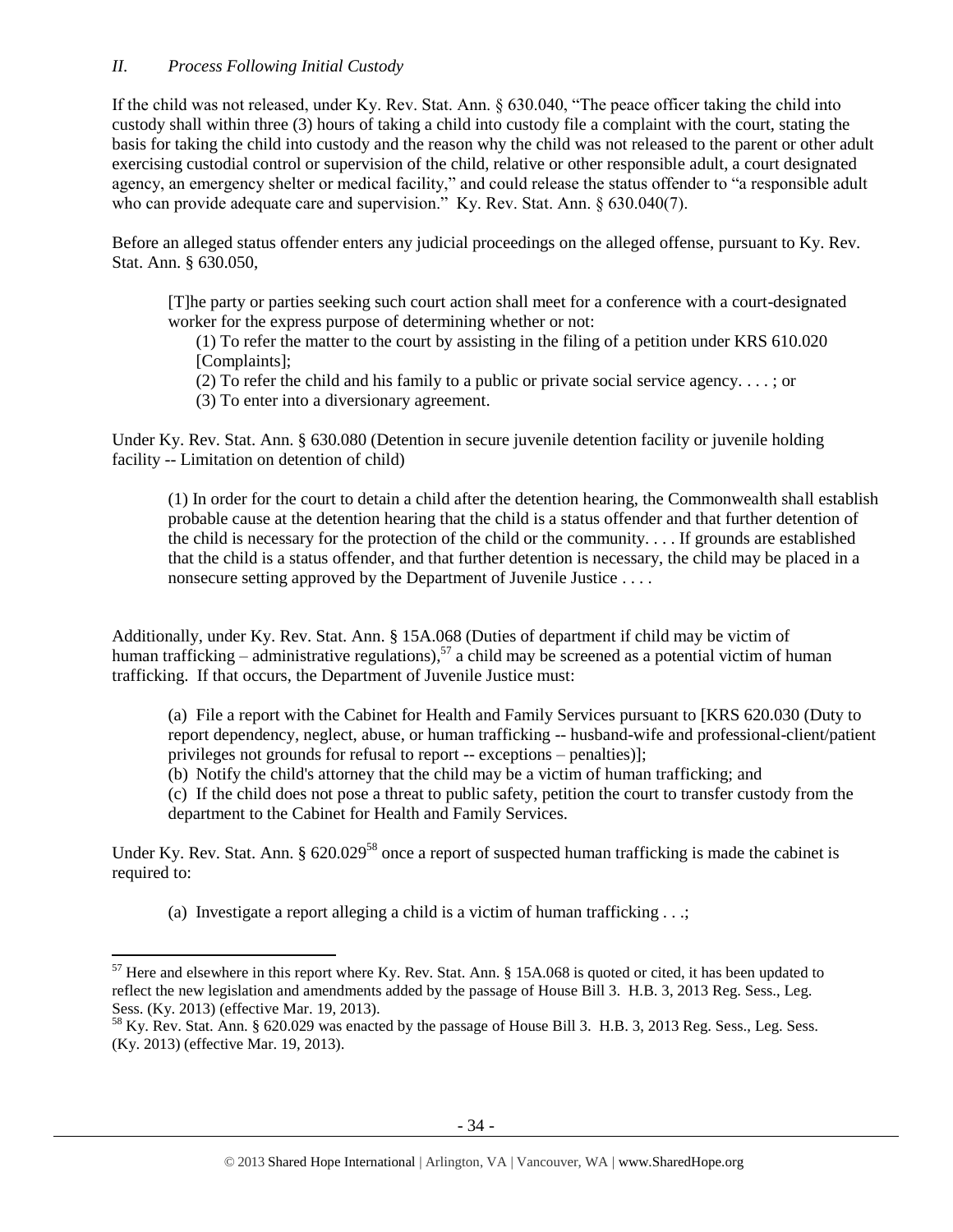(b) Provide or ensure the provision of appropriate treatment, housing, and services consistent with the status of the child as a victim of human trafficking; and

(c) Proceed in the case in accordance with applicable statutes governing cases involving dependency, neglect, or abuse regardless of whether the person believed to have caused the human trafficking of the child is a parent, guardian, or person exercising custodial control or supervision.

# *III. Placement Process Pending Adjudication/Investigation*

If the status offender is sent to a detention proceeding, the court could order that the status offender be detained in juvenile detention under Ky. Rev. Stat. Ann. § 630.080, which states that

. . . . (2) A status offender may be securely detained if the cabinet has initiated or intends to initiate transfer of the youth by competent document under the provisions of the interstate compact pursuant to KRS Chapter 615.

. . . .

However, if a minor is identified as a victim of human trafficking, then Ky. Rev. Stat. Ann. § 431.063 (Human trafficking victim not to be incarcerated pending trial—exceptions) could prohibit the detention of a human trafficking victim for any offenses the victim committed as a result of the trafficking prior to trial. The statute states

A victim of human trafficking shall not be held in a detention center, jail, or other secure facility pending trial for an offense arising from the human trafficking situation, except where the incarceration is found to be the least restrictive alternative to securing the appearance of that person before the court or the release of the person under any other reasonable condition would be a clear threat to public safety.

# *IV. Adjudication or Referral to Alternate Process*

The adjudicatory proceeding is explained under Ky. Stat. Ann. § 610.070 (Hearings), which states that, "All cases involving children brought before the court whose cases are under the jurisdiction of the court shall be granted a speedy hearing and shall be dealt with by the court without a jury."

Ky. Rev. Stat. Ann. § 620.140 (Dispositional alternatives) states that the disposition of a case must be, "in the best interest of the child," and such a disposition may include, "an informal adjustment may be made at any time during the proceedings."

# *V. Outcomes*

Under Ky. Rev. Stat. Ann. § 610.110 (Disposition), a child may be committed to the Department of Juvenile Justice as a disposition of the adjudication hearing or placed, "on probation in a home or boarding home...." Additionally, under subsection 6, "the court may authorize an extension of commitment up to age twenty - one (21) for the purpose of permitting the Department of Juvenile Justice or the cabinet, as appropriate, to assist the child in establishing independent living arrangements if a return to the child's home is not in his best interest."

# **Child Identified as a Public Offender**

A public offense is an action ". . . . brought in the interest of a child who is accused of committing an offense under KRS Chapter 527 or a public offense which, if committed by an adult, would be a crime,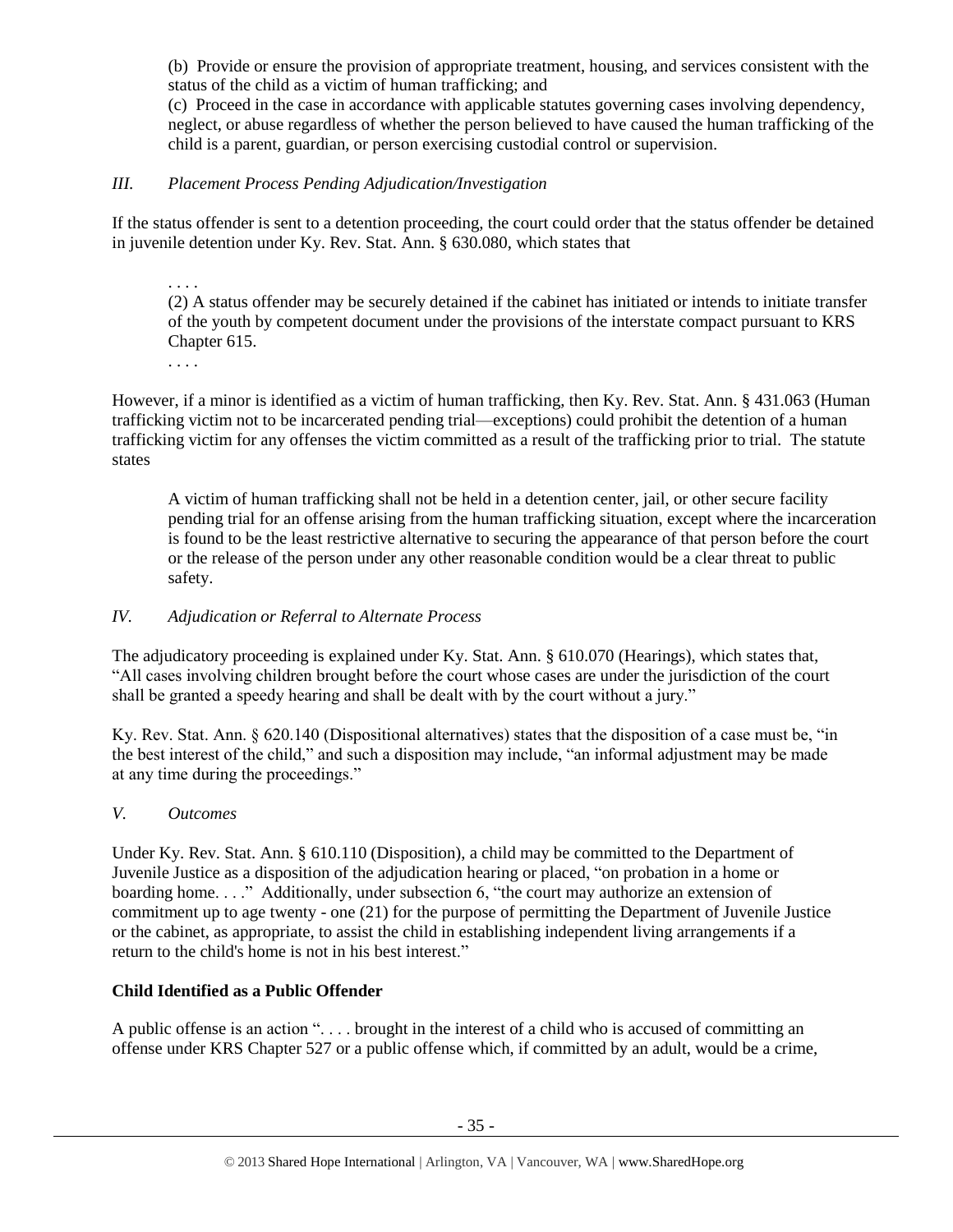whether the same is a felony, misdemeanor, or violation . . . ." Ky. Rev. Stat. § 600.020(48) (Definitions for KRS Chapters 600 to 645). However, under Ky. Rev. Stat. §529.120<sup>59</sup> (Treatment of minor suspected of prostitution offense), "notwithstanding KRS § 529.020 (Prostitution) or § 529.080 (Loitering for prostitution purposes), if it is determined after a reasonable period of custody for investigative purposes, that the person suspected of prostitution or loitering for prostitution is under the age of eighteen (18), then the minor shall not be prosecuted for an offense under  $\S$  529.020 or  $\S$  529.080."<sup>60</sup>

- *I. Initial Custody*
	- a. Authority for initial custody

A law enforcement officer may take a minor into custody under the same rules that allow for any public offender to be taken into custody, which include with a warrant or "without a warrant when a misdemeanor as defined in KRS §431.060 [Felonies, misdemeanors, and violations defined], has been committed in his presence." Ky. Rev. Stat. Ann.  $\S 610.190(1)$ ,  $\S 431.005(1)(a)$ , (d). If the domestic minor sex trafficking victim is taken into custody for a crime, first, the court will determine how the minor will be adjudicated under Ky. Rev. Stat. Ann. § 635.020(1), which provides that if reasonable cause exists to believe a minor committed a felony (with certain exceptions, one of which is related to prior felonies) or a misdemeanor, the court should proceed with the public offender provisions. This custody is only termed an "arrest" when the court decides to try the minor as an adult.

b. Placement

The detention of a potential public offender is allowed following adjudication, as well as before disposition if the court finds, "by a preponderance of the evidence that the circumstances surrounding the child are such as to endanger his safety or welfare or that of the community." Ky. Rev. Stat. Ann. § 635.050.

# *II. Process Following Initial Custody*

Where a commercially sexually exploited minor enters the juvenile justice system as a "public offender" for committing a crime other than prostitution or a status offense, Ky. Rev. Stat. Ann., § 610.190(1)(d), the minor may still be able to access a protective response through the Cabinet for Health and Family Services. Ky. Rev. Stat. Ann. §  $15A.068(1)^{61}$  (Duties of department if child may be victim of human trafficking—administrative regulations) states,

If, during the course of screening, assessing, or providing services to a child committed to or in the custody of the department, there is reasonable cause to believe that the child is a victim of human trafficking as defined in KRS 529.010, the department shall:

(a) File a report with the Cabinet for Health and Family Services pursuant to KRS 620.030;

(b) Notify the child's attorney that the child may be a victim of human trafficking; and

(c) If the child does not pose a threat to public safety, petition the court to transfer custody from the department to the Cabinet for Health and Family Services

<sup>59</sup> *See supra* note [46.](#page-26-0)

<sup>60</sup> *See supra* note [47.](#page-26-1)

 $61$  Here and elsewhere in this report where Ky. Rev. Stat. Ann. § 15A.068 is quoted or cited, it has been updated to reflect the new legislation and amendments added by the passage of House Bill 3. H.B. 3, 2013 Reg. Sess., Leg. Sess. (Ky. 2013) (effective Mar. 19, 2013).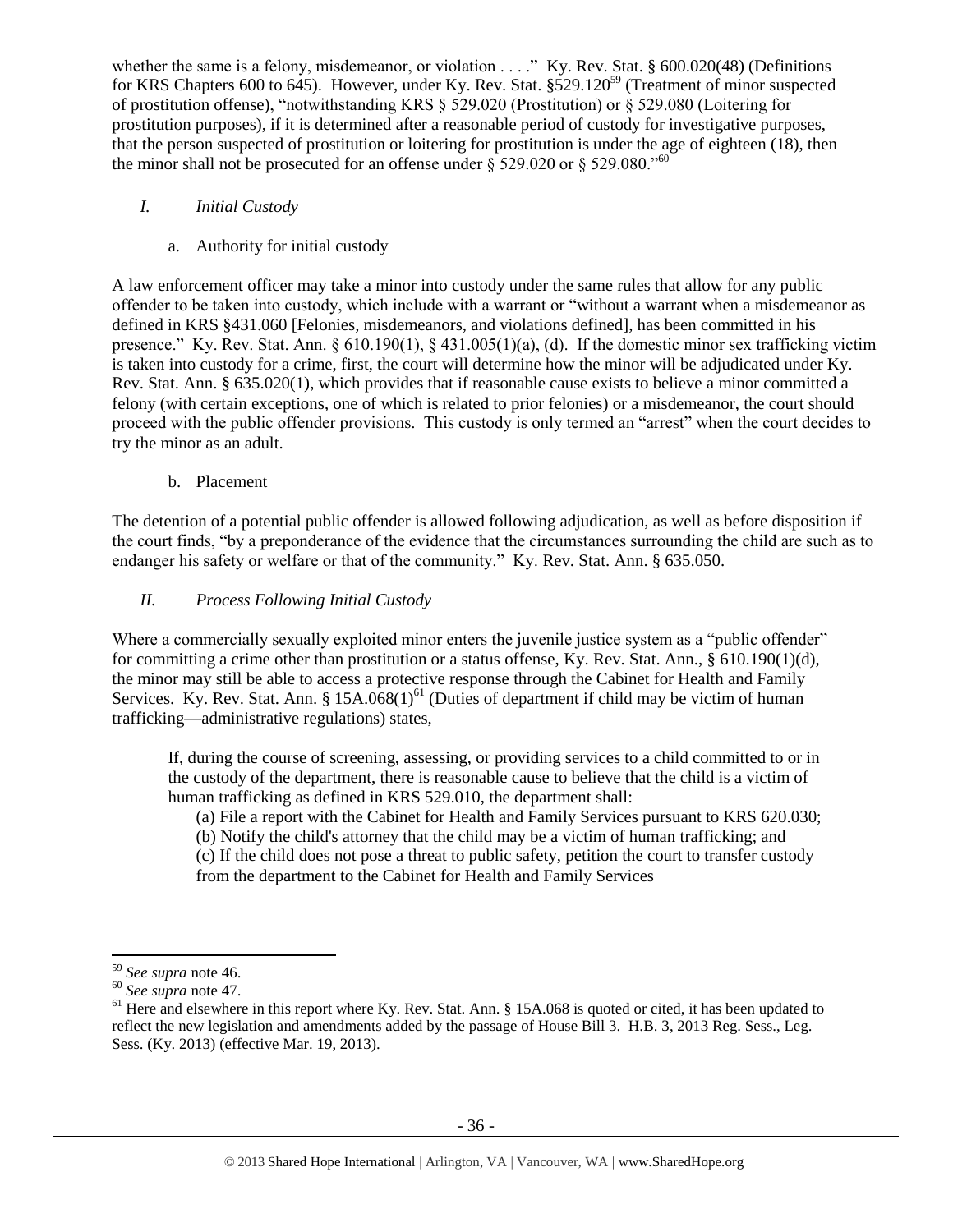If a child is not identified as a DMST victim, then under Ky. Rev. Stat. Ann. § 610.200 (Duties of peace officer), the peace officer shall inform the child of his rights, and notify the parent, guardian, or custodian of the child of the child's procedural rights as well as the nature of the charges.

Ky. Rev. Stat. Ann. §610.030 (Preliminary inquiry procedures) provides that once a person has filed a complaint about a juvenile alleged to be a public offender or a status offender, a preliminary inquiry shall be conducted "to determine the validity of the complaint, and, if valid, whether the interests of the child or the public require that further action be taken. . . ." Once the court worker makes the inquiry, then he or she will:

- 1. Determine that no further action be taken and dispose of the complaint;
- 2. Refer to an appropriate individual or social service agency for proper action;
- 3. Enter into diversionary agreement;
- 4. Refer to court for informal adjustment; or
- 5. Refer to court for formal hearing;

The authority to proceed does not lie solely with the court worker, however: "At any stage in the proceedings described in this section, the court or the county attorney may review any decision of the court-designated worker. The court upon its own motion or upon written request of the county attorney may refer any complaint for a formal hearing." Ky. Rev. Stat. Ann. §610.030(4)

# *III. Placement Process Pending Adjudication/Investigation*

Under circumstances where a child continues in the juvenile justice process, under most circumstances the child will initially be released. Ky. Rev. Stat. Ann. § 610.200 (Duties of peace officer) requires:

(2) Unless the child is subject to trial as an adult or unless the nature of the offense or other circumstances are such as to indicate the necessity of retaining the child in custody, the officer shall release the child to the custody of his parent or if the child is committed, the Department of Juvenile Justice or the cabinet, as appropriate; or if the parent is not available, then a relative, guardian, or person exercising custodial control or supervision or other responsible person or agency approved by the court upon the written promise, signed by such person or agency, to bring the child to the court at a stated time or at such time as the court may order. . . .

. . . .

(5) Unless the child is subject to trial as an adult, if the child is not released, the peace officer shall contact the court-designated worker who may:

- (a) Release the child to his parents;
- (b) Release the child to such other persons or organizations as are authorized by law;
- (c) Release the child to either of the above subject to stated conditions; or

(d) Except as provided in subsection (6) of this section, authorize the peace officer to retain custody of the child for an additional period not to exceed twelve (12) hours during which the peace officer may transport the child to a secure juvenile detention facility, a juvenile holding facility, or a nonsecure facility. If the child is retained in custody, the court-designated worker shall give notice to the child's parents or person exercising custodial control or supervision of the fact that the child is being retained in custody.

(6) (a) Except as provided in paragraph (b) of this subsection, no child ten (10) years of age or under shall be taken to or placed in a juvenile detention facility. (b) Any child ten (10) years of age or under who has been charged with the37ommission of a capital offense or with an offense designated as a Class A or Class B felony may be taken to or placed in a secure juvenile detention facility or youth alternative center when there is no available less restrictive alternative.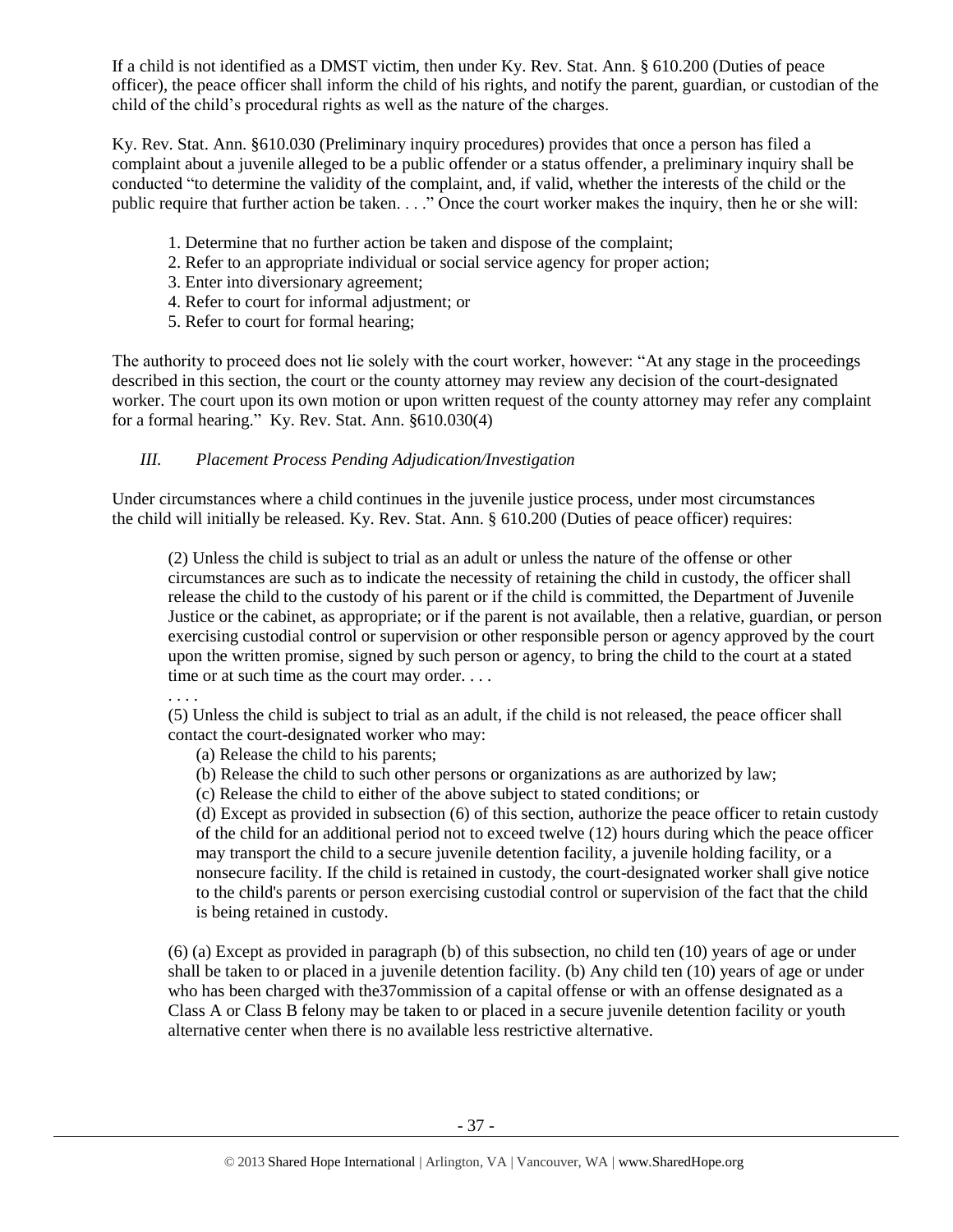At the hearing phase, Ky. Rev. Stat. Ann. § 610.070 (Hearings) requires that hearings be speedy, and are conducted without a jury, in a formal procedure. Only immediate family, necessary witnesses, representatives of government agencies, or those approved by the child and his lawyer may be present.

Alternatively, Ky. Rev. Stat. Ann. § 610.100(3)(Investigation -- informal adjustment) "Upon the court's motion or the motion of any party, an informal adjustment may be made at any time during the proceedings and with the victim and with those persons specified in KRS 610.070 having prior notification of the motion."

# *V. Outcomes*

When the dispositional hearing occurs for a public offender, the court has several options available pursuant to Ky. Rev. Stat. Ann. § 635.060 if the court finds that the minor is a public offender, including:

(2) Place the child under parental supervision in the child's own home or in a suitable home or boarding home, upon the conditions that the court shall determine, or place the child on probation under conditions that the court shall determine. . . . ; or

(3) Commit or recommit the child to the custody of the Department of Juvenile Justice, or grant guardianship to a child-caring facility, a child-placing agency authorized to care for the child, or place the child under the custody and supervision of a suitable person. . . . ; or

(4) If the child is fourteen (14) years of age but less than sixteen (16) years of age, order that the child be confined in an approved secure juvenile detention facility, juvenile holding facility, or approved detention program as authorized by the Department of Juvenile Justice in accordance with KRS Chapter 15A for a period of time not to exceed forty-five (45) days; or

(5) If the child is sixteen (16) years of age or older, order that the child be confined in an approved secure juvenile detention facility, juvenile holding facility, or approved detention program as authorized by the Department of Juvenile Justice in accordance with KRS Chapter 15A for a period of time not to exceed ninety (90) days; or

(6) Any combination of the dispositions listed above except that, if a court probates or suspends a commitment in conjunction with any other dispositional alternative, that fact shall be explained to the juvenile and contained in a written order.

. . . .

 $\overline{a}$ 

As a public offender, a minor could potentially receive imposition of a fine up to \$250 for committing a misdemeanor. Ky. Rev. Stat. Ann. §§ 635.085(1)(b).

*5.5 Commercial sexual exploitation or sex trafficking is identified as a type of abuse and neglect within child protection statutes.*

Commercial sexual exploitation is a type of abuse and neglect in the Juvenile Code. An "abused or neglected child" includes "a child whose health or welfare is harmed or threatened with harm when . . . [a] person twentyone (21) years of age or older commits or allows to be committed an act of sexual abuse,<sup>62</sup> sexual exploitation, or prostitution upon a child less than sixteen (16) years of age." Ky. Rev. Stat. Ann. § 600.020(1)(b). The

 $62$  "Sexual abuse" includes, but is not necessarily limited to, any contacts or interactions in which the parent, guardian, person in a position of authority or special trust…or other person having custodial control or supervision of the child or responsibility for his or her welfare, uses or allows, permits, or encourages the use of the child for the purposes of the sexual stimulation of the perpetrator or another person. Ky. Rev. Stat. Ann. § 600.020(55)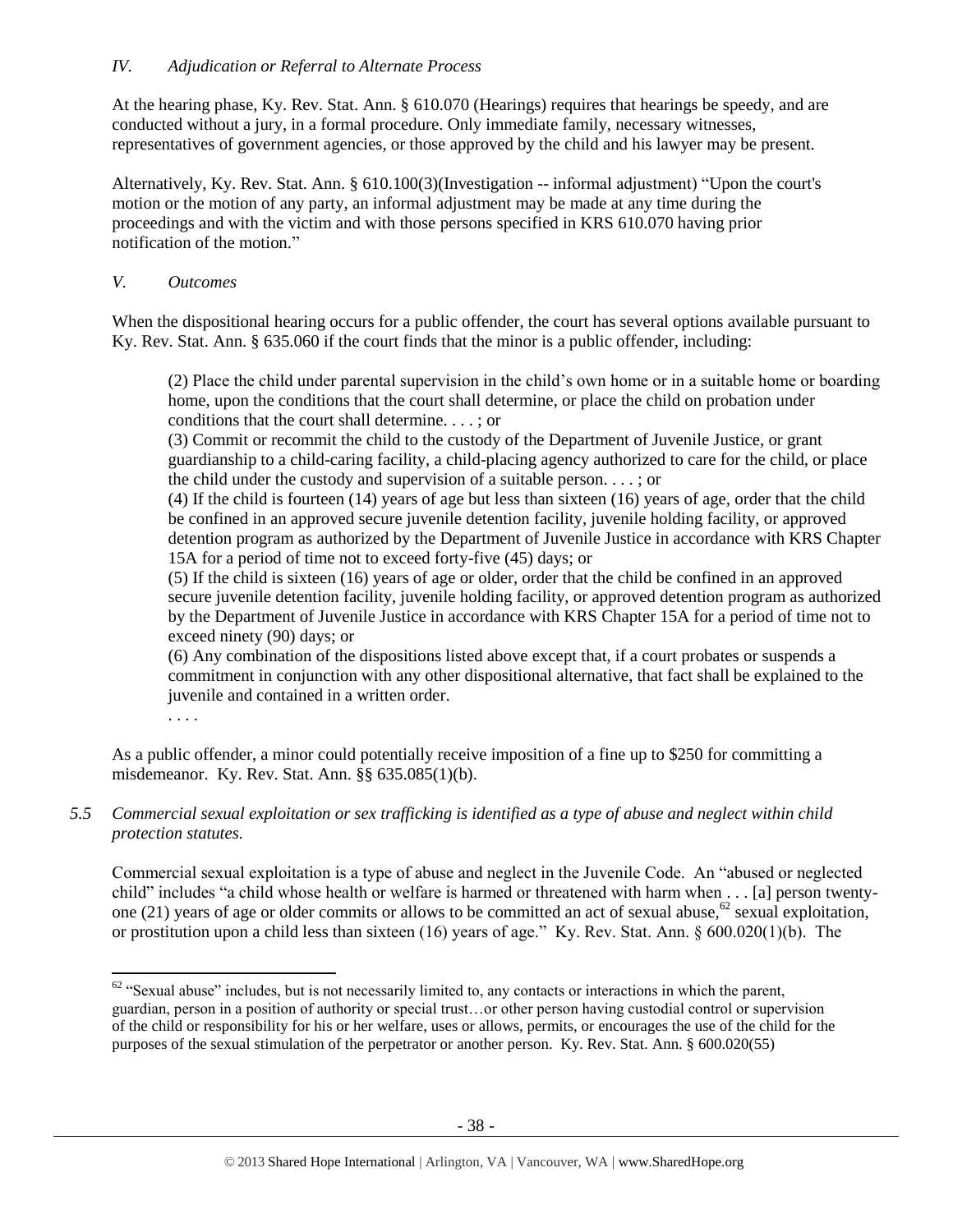definition of an "abused or neglected child" also covers a child whose "parent, guardian, or other person exercising custodial control or supervision of the child: . . . ; (e) Commits or allows to be committed an act of sexual abuse, sexual exploitation, or prostitution upon the child; (f) Creates or allows to be created a risk that an act of sexual abuse, sexual exploitation, or prostitution will be committed upon the child; . . . ." Ky. Rev. Stat. Ann.  $\S 600.020(1)(a)(5)(6)$ . "Sexual exploitation" is further defined as behavior that

includes, but is not limited to, a situation in which a parent, guardian, person in a position of authority or special trust, as defined in KRS 532.045,<sup>63</sup> or other person having custodial control or supervision of a child or responsible for his welfare, allows, permits, or encourages the child to engage in an act which constitutes prostitution under Kentucky law; or a parent, guardian, or other person having custodial control or supervision of a child or responsible for his or her welfare, allows, permits, or encourages the child to engage in an act of obscene or pornographic photographing, filming, or depicting of a child as provided for under Kentucky law. Ky. Rev. Stat. Ann. § 600.020(56).

Additionally, Kentucky law specifically allows for protective services intervention in domestic minor sex trafficking cases. Pursuant to Ky. Rev. Stat. § 620.029 (Duties of cabinet relating to children who are victims of human trafficking),

(1) In order to provide the most effective treatment for children who are victims of human trafficking, as defined in KRS 529.010, the cabinet shall:

(a) Investigate a report alleging a child is a victim of human trafficking pursuant to KRS 620.030(3);

(b) Provide or ensure the provision of appropriate treatment, housing, and services consistent with the status of the child as a victim of human trafficking; and

(c) Proceed in the case in accordance with applicable statutes governing cases involving dependency,  $64$  neglect, or abuse  $65$  regardless of whether the person believed to have caused the human trafficking of the child is a parent, guardian, or person exercising custodial control or supervision.

l

. . . [I]ncludes, but is not limited to, a situation in which a parent, guardian, person in a position of authority or special trust, as defined in KRS 532.045 [Persons prohibited from probation or post incarceration supervision -- Procedure when probation or post incarceration supervision not prohibited], or other person having custodial control or supervision of a child or responsible for his welfare, allows, permits, or encourages the child to engage in an act which constitutes prostitution under Kentucky law; or a parent, guardian, or other person having custodial control or supervision of a child or responsible for his or her welfare, allows, permits, or encourages the child to engage in an act of obscene or pornographic photographing, filming, or depicting of a child as provided for under Kentucky law. Ky. Rev. Stat. Ann. § 600.020(56).

<sup>63</sup> *See supra* note [4.](#page-3-0)

<sup>&</sup>lt;sup>64</sup> Under Ky. Rev. Stat. Ann. § 600.020(19), "dependent child" is defined as "any child, other than an abused or neglected child, who is under improper care, custody, control, or guardianship that is not due to an intentional act of the parent, guardian, or person exercising custodial control or supervision of the child."

 $<sup>65</sup>$  An "abused or neglected child" includes "a child whose health or welfare is harmed or threatened with harm when</sup> . . . [a] person twenty-one (21) years of age or older commits or allows to be committed an act of sexual abuse, sexual exploitation, or prostitution upon a child less than sixteen (16) years of age." Ky. Rev. Stat. Ann. § 600.020(1)(b) (Definitions for KRS Chapters 600 to 645). The definition of an "abused or neglected child" also covers a child whose "parent, guardian, or other person exercising custodial control or supervision of the child: . . . ; (e) Commits or allows to be committed an act of sexual abuse, sexual exploitation, or prostitution upon the child; (f) Creates or allows to be created a risk that an act of sexual abuse, sexual exploitation, or prostitution will be committed upon the child; . . . ." Ky. Rev. Stat. Ann. § 600.020(1)(a)(5)(6). "Sexual exploitation" is further defined as behavior that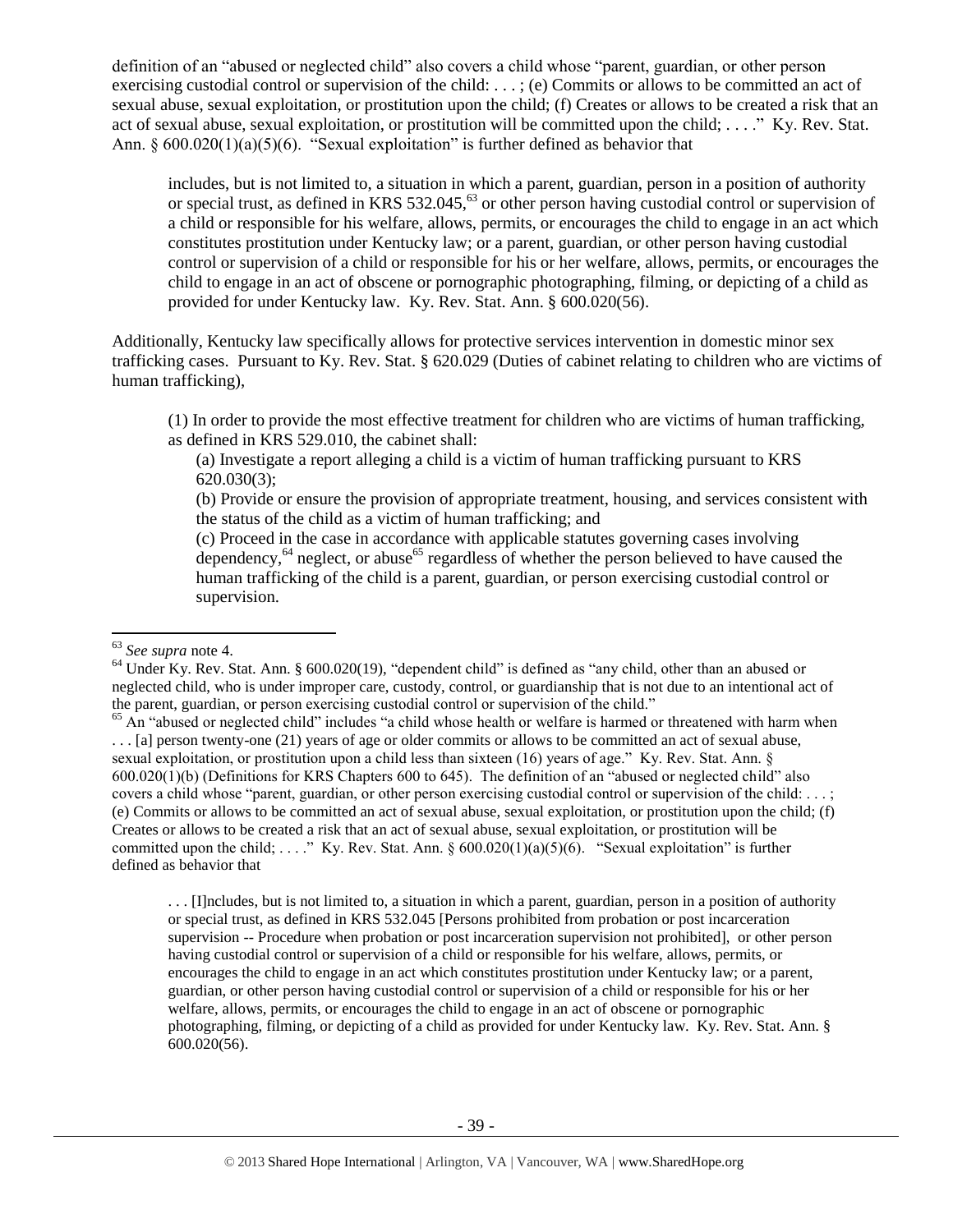Ky. Rev. Stat. Ann. § 620.040 (1)(a)<sup>66</sup> authorizes intervention "Upon receipt of a report alleging abuse or neglect by a parent, guardian, or person exercising custodial control or supervision, pursuant to KRS 620.030(1) or (2), or a report alleging a child is a victim of human trafficking." "Victim of human trafficking," is defined to mean, "a person who has been subjected to human trafficking." Ky. Rev. Stat. Ann.  $\S 529.010(13).^{67}$ 

*5.6 The definition of "caregiver" (or similar term) in the child welfare statutes is broad enough to include a trafficker who has custody or control of a child in order to bring a trafficked child into the protection of child protective services.*

When the Cabinet for Health and Family Services receives a report that a child is a victim of human trafficking, the child's case must proceed as abused, neglected or dependent regardless of whether the abuser is a parent or guardian of the child. Pursuant to Ky. Rev. Stat. § 620.029(1)(c) (Duties of cabinet relating to children who are victims of human trafficking), "the cabinet shall . . . [p]roceed in the case in accordance with applicable statutes governing cases involving dependency, neglect, or abuse regardless of whether the person believed to have caused the human trafficking of the child is a parent, guardian, or person exercising custodial control or supervision."

Even if not identified a victim of human trafficking, a victim of trafficking is likely to receive assistance from the Cabinet for Health and Family Services. In defining "abused or neglected child," Ky. Rev. Stat. Ann. § 600.020(1)(a) (Definitions for KRS Chapters 600 to 645) refers to a "person in a position of authority or special trust, as defined in KRS 532.045 [Persons prohibited from probation or post incarceration supervision procedure when probation or post incarceration supervision not prohibited]." Ky. Rev. Stat. Ann. § 532.045(a) defines "position of authority" to include "the position occupied by . . . a household member" and § 532.045(b) defines "position of special trust" as "a position occupied by a person in a position of authority who by reason of that position is able to exercise undue influence over the minor." The state code also uses the term "person exercising custodial control or supervision" over the child, which is defined for purposes of the Unified Juvenile Code (chapters 600 to 645) as meaning "a person or agency that has assumed the role and responsibility of a parent or guardian for the child, but that does not necessarily have legal custody of the child." Ky. Rev. Stat. Ann. § 600.020(43). These definitions are likely broad enough to include a trafficker. Since the definition of abuse under Ky. Rev. Stat. Ann. § 600.020(1)(b) also includes "[a] person twenty-one (21) years of age or older [who] commits or allows to be committed an act of sexual abuse, sexual exploitation, or prostitution upon a child less than sixteen (16) years of age," this broadens the jurisdictional scope of abuse cases even further and would include most cases involving non-family traffickers.

*5.7 Crime victims' compensation is specifically available to a child victim of sex trafficking or commercial sexual exploitation of children (CSEC) without regard to ineligibility factors.*

For the purposes of crime victims' compensation, "victim" is defined as "a needy person who suffers personal physical or psychological injury or death from a criminal act in Kentucky as a result of: 1. Criminally injurious conduct; . . . ." Ky. Rev. Stat. Ann. § 346.020(6)(a). "Criminally injurious conduct" has a broad definition and includes "conduct that occurs or is attempted in this jurisdiction, poses a substantial threat of personal physical, psychological injury, or death, and is punishable by fine, imprisonment, or death." Ky. Rev. Stat. Ann.

<sup>&</sup>lt;sup>66</sup> Here and elsewhere in this report where Ky. Rev. Stat. Ann § 620.040 is quoted or cited, it has been updated to reflect the new legislation and amendments added by the passage of House Bill 3. H.B. 3, 2013 Reg. Sess., Leg. Sess. (Ky. 2013) (effective Mar. 21, 2013).

 $67$  Here and elsewhere in this report where Ky. Rev. Stat. Ann § 529.010 is quoted or cited, it has been updated to reflect the new legislation and amendments added by the passage of House Bill 3. H.B. 3, 2013 Reg. Sess., Leg. Sess. (Ky. 2013) (effective Mar. 21, 2013).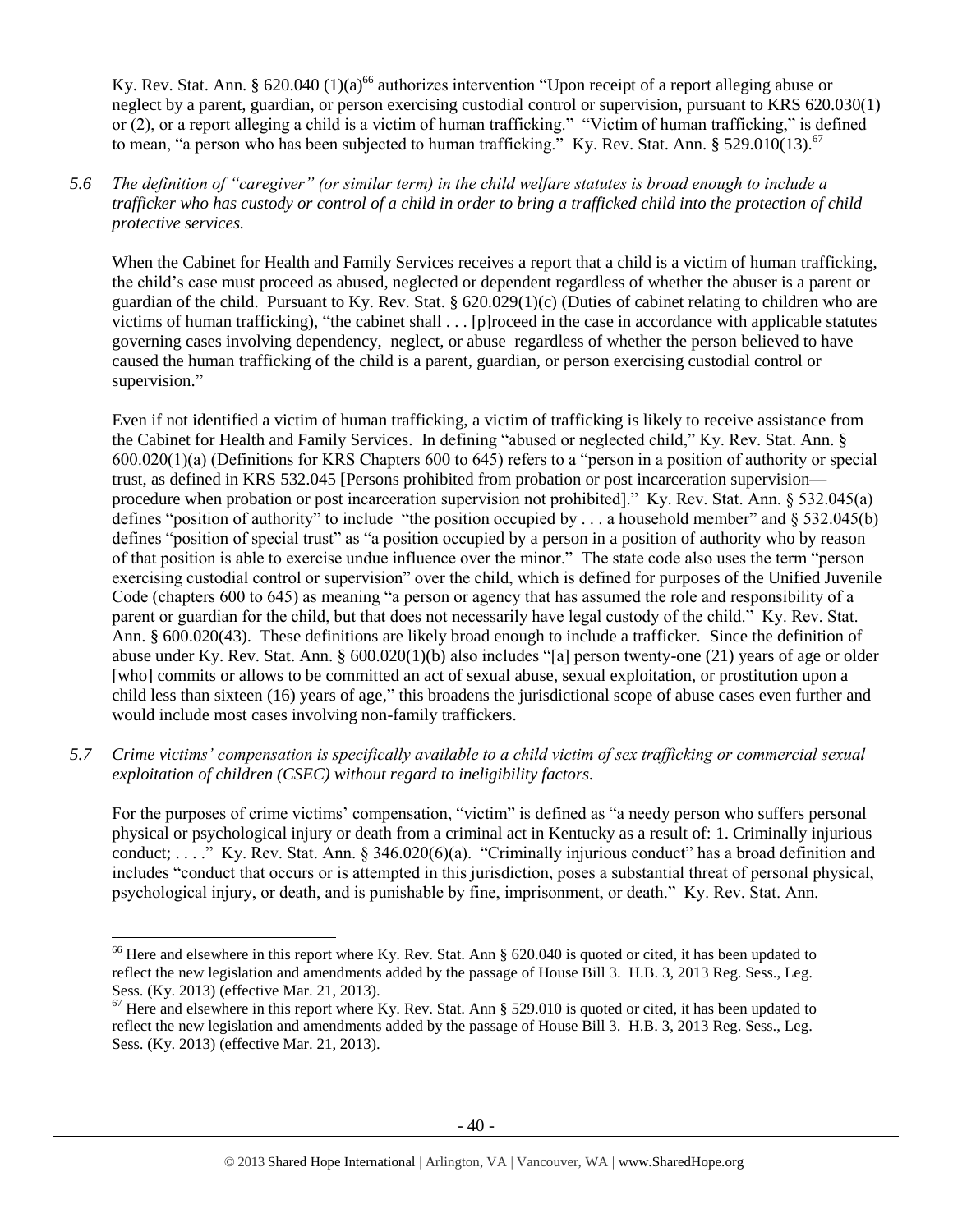§ 346.020(4). As all crimes related to commercial sexual exploitation of children have some form of fine or imprisonment, these crimes are "criminally injurious conduct," and a victim of these crimes is a victim for the purpose of victims' compensation funds.

Few barriers to recovery by domestic minor sex trafficking victims are evident in the crime victims' compensation statutes. Ky. Rev. Stat. Ann. § 346.020, et seq. Even if the commercially sexually exploited minor was living with the trafficker, she is still eligible for recovery because "[n]o victim or dependent shall be denied compensation solely because he is a relative of the offender or was living with the offender as a family or household member at the time of the injury or death. However, the board may award compensation to a victim or dependent who is a relative, family or household member of the offender only if the board can reasonably determine the offender will not receive significant economic benefit or unjust enrichment from the compensation." Ky. Rev. Stat. Ann. § 346.050(2). A crime victim has five years from the date of the injurious criminal conduct to file a claim for victim compensation, except "that upon good cause shown, the board may extend the time for filing if, in a particular case, the interest of justice so requires." Ky. Rev. Stat. Ann. § 346.060(2).

One potential barrier to recovery of victim compensation for victims of domestic minor sex trafficking lies in the potential ineligibility of a victim who "because of his or her conduct, . . . contributed to the infliction of the victim's injury." Ky. Rev. Stat. Ann. § 346.140(2).<sup>68</sup> If the victim is found to have contributed to the injury, then the claim may be reduced or rejected. Ky. Rev. Stat. Ann. § 346.140(2). Furthermore, if it is found that the claimant will not "suffer serious financial hardship if not granted financial assistance," then the victim will be denied compensation. Ky. Rev. Stat. Ann. § 346.140(3). Another potential ineligibility can stem from a delay in reporting the injury to police. Ky. Rev. Stat. Ann. § 346.130(1)(c) states, in part, "in no case may an award be made where the police or court records show that such report was made more than forty-eight (48) hours after the occurrence of such crime unless the board, for good cause shown, finds the delay to have been justified." Lastly, "[e]xcept for claims related to sexual assault or domestic violence, the board upon finding that the claimant or victim has not fully cooperated with appropriate law enforcement agencies shall deny, reconsider, or reduce an award." Ky. Rev. Stat. Ann.  $\S 346.130(2)$ .<sup>69</sup>

- 5.7.1 Recommendation: Amend Ky. Rev. Stat. Ann. § 346.060(2) to stipulate an exception for child victims of Ky. Rev. Stat. Ann. § 529.100 (Human trafficking), § 529.110 (Promoting human trafficking), § 529.040 (Promoting prostitution), § 531.310 (Use of a minor in a sexual performance), § 531.320 (Promoting a sexual performance by a minor), and § 530.070 (Unlawful transaction with minor in the third degree) (in which prostitution is the transaction) in recognition of the challenges these victims face through trauma-bonding, denial, and delayed disclosure.
- 5.7.2 Recommendation: Amend Ky. Rev. Stat. Ann. § 346.130(2) to explicitly include victims of human trafficking along with victims of sexual assault and domestic violence.
- *5.8 Victim-friendly procedures and protections are provided in the trial process for minors under 18.*

 $\overline{\phantom{a}}$ 

Kentucky Rules of Evidence (KRE) § 412, which applies to "any civil or criminal proceeding involving alleged sexual misconduct." KRE § 412(a). Under this statute, in both civil and criminal proceedings generally, "Evidence offered to prove that any alleged victim engaged in other sexual behavior" and "[e]vidence offered to

 $^{68}$  Here and elsewhere in this report where Ky. Rev. Stat. Ann. § 346.140 is quoted or cited, it has been updated to reflect the new legislation and amendments added by the passage of Senate Bill 78. S.B. 78, 2013 Reg. Sess., Leg. Sess. (Ky. 2013) (effective Mar. 21, 2013).

<sup>&</sup>lt;sup>69</sup> Here and elsewhere in this report where Ky. Rev. Stat. Ann. § 346.130 is quoted or cited, it has been updated to reflect the new legislation and amendments added by the passage of Senate Bill 78. S.B. 78, 2013 Reg. Sess., Leg. Sess. (Ky. 2013) (effective Mar. 21, 2013).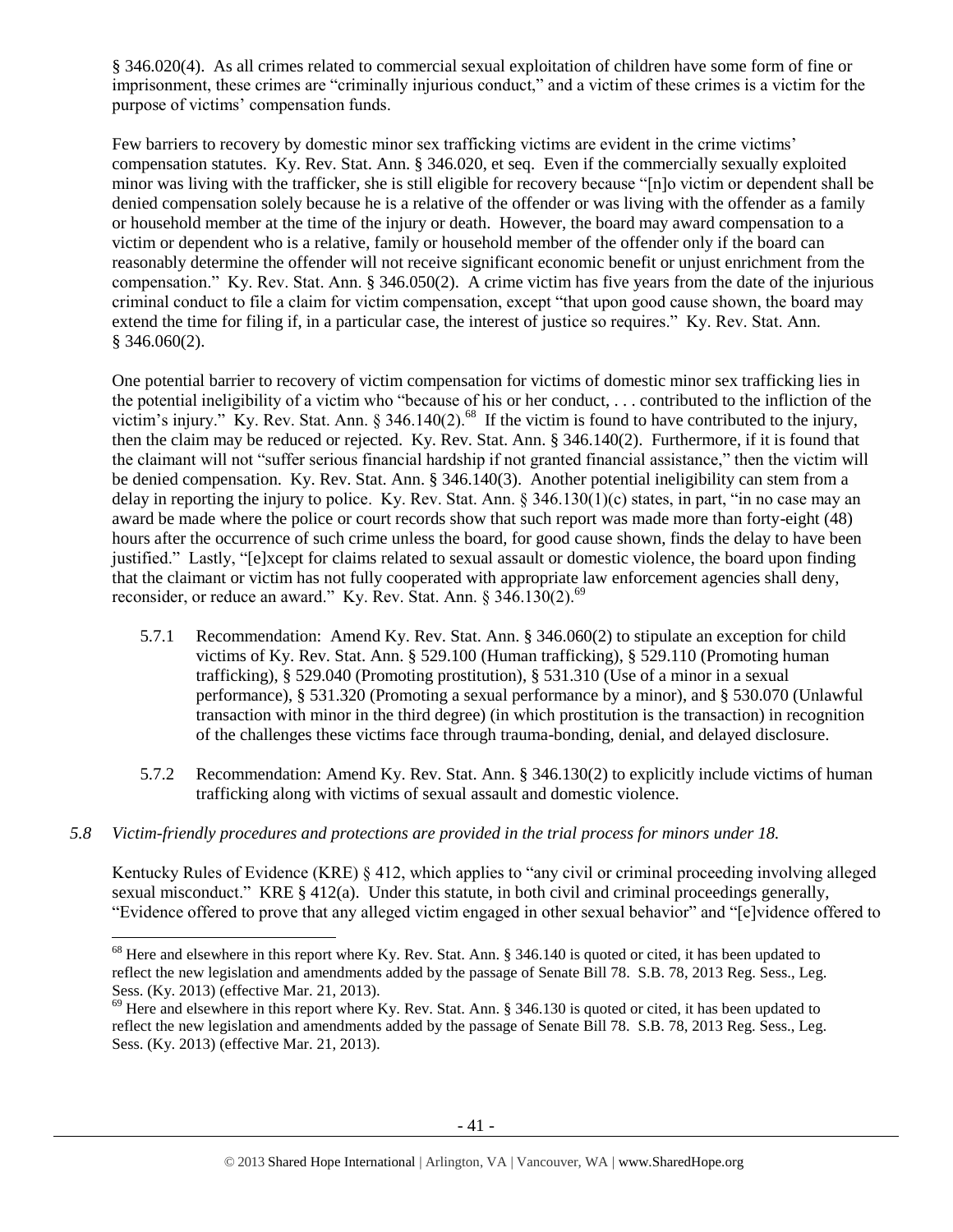prove any alleged victim's sexual predisposition" is inadmissible with certain exceptions. KRE § 412. However, in the case of a prosecution of a trafficker for promoting prostitution under Ky. Rev. Stat. Ann. § 529.040, one may not be convicted of promoting prostitution "solely on the uncorroborated testimony of a person whose prostitution activity he is alleged to have advanced or from whose prostitution activity he is alleged to have profited," making a child victim's testimony potentially insufficient to convict her trafficker. Ky. Rev. Stat. Ann. § 529.060(2).

Pursuant to Ky. Rev. Stat. Ann. § 421.350(1),<sup>70</sup> certain protections are given to child victim-witnesses under the age of 12 in prosecutorial proceedings:

under KRS 510.040 [Rape in the first degree] to 510.155 [including all degrees of rape, sodomy, sexual abuse, indecent exposure, and unlawful use of electronic means], 529.030 [Promoting prostitution in the first degree] to 529.050 [Promoting prostitution],<sup>71</sup>529.070 [Permitting prostitution], 529.100 [Human trafficking], 529.110 [Promoting human trafficking], 530.020 [Incest], 530.060 [Endangering welfare of a minor], 530.064(1)(a) [Unlawful transaction with a minor in the first degree], 531.310 [Use of a minor in a sexual performance], 531.320 [Promoting a sexual performance by a minor], 531.370 [Using minors to distribute material portraying a sexual performance], or any specified in KRS 439.3401 [includes human trafficking] and all dependency proceedings pursuant to KRS Chapter 620, when the act is alleged to have been committed against a child twelve (12) years of age or younger, and applies to the statements or testimony of that child or another child who is twelve (12) years of age or younger who witnesses one of the offenses included in this subsection.

These protections include, under particular circumstances and showing of compelling need, $^{72}$  closed circuit testimony that allows the defendant to "observe and hear the testimony of the child in person, but shall ensure that the child cannot hear or see the defendant." Ky. Rev. Stat. Ann. § 421.350(2). The court may also order that a child's testimony be recorded out of court for use in trial with the defendant able to listen and observe but not be seen or heard by the child. Ky. Rev. Stat. Ann. § 421.350(3). The recording must be "both visual and oral" and the defendant must be "afforded an opportunity to view the recording before it is shown in the courtroom." Ky. Rev. Stat. Ann. § 421.350(3)(a), (d).

*5.9 Expungement or sealing of juvenile delinquency records resulting from arrests or adjudications for prostitution-related offenses committed as a result of, or in the course of, the commercial sexual exploitation of a minor is available within a reasonable time after turning 18.*

While victims of domestic minor sex trafficking can avoid adjudication for prostitution offenses, $^{73}$  if previously adjudicated delinquent for prostitution or other offenses related to their victimization, those records may be expunged. Ky. Rev. Stat. Ann. § 610.330(1) states in part, "Any child who has been adjudicated as coming within the purview of KRS Chapters 630, 635 (with regard to status offenses, misdemeanors, or violations

 $70$  Here and elsewhere in this report where KRS 421.350 is quoted or cited, it has been updated to reflect the amendments added by the passage of House Bill 3. H.B. 3, 2013 Reg. Sess., Leg. Sess. (Ky. 2013) (effective Mar. 19, 2013).

 $71$  Ky. Rev. Stat. Ann. § 529.030 (Promoting prostitution in the first degree) and 529.050 (Promoting prostitution in the second and third degree) were repealed on June 26, 2007. Ky. Rev. Stat. § 529.040 (Promoting prostitution) is the one offense included in this provision range.

 $72$  "' $[{\rm Clompelling~need'}$  is defined as the substantial probability that the child would be unable to reasonably communicate because of serious emotional distress produced by the defendant's presence." Ky. Rev. Stat. Ann. § 421.350(5).

 $73$  Ky. Rev. Stat. Ann. § 529.120, provides that "if it is determined after a reasonable period of custody for investigative purposes, that the person suspected of prostitution or loitering for prostitution is under the age of eighteen (18) then the minor shall not be prosecuted for  $\S$  529.020 or  $\S$  529.080."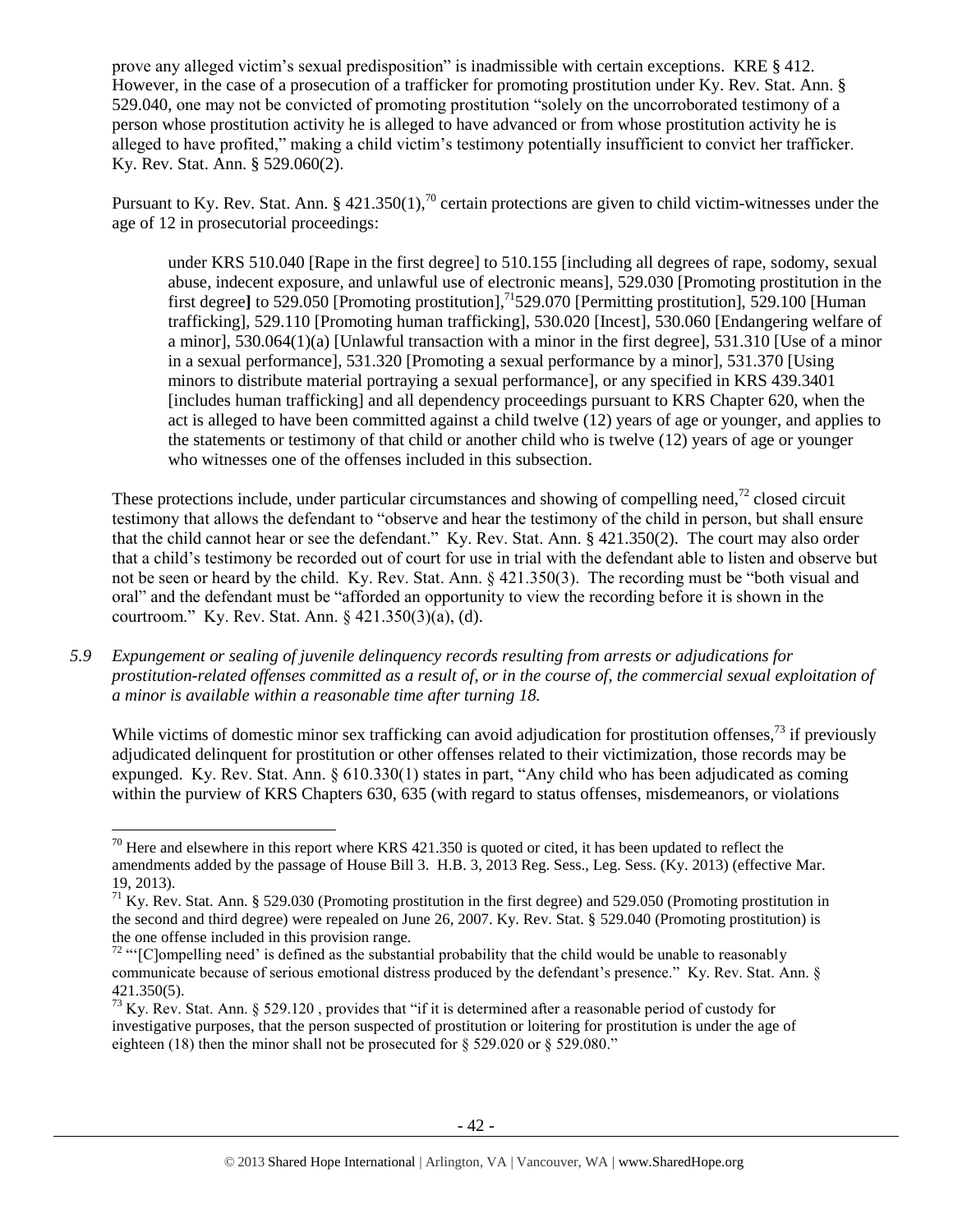only), or 645, but not KRS Chapters 620 or 640, may petition the court for the expungement of his or her juvenile court record, except for adjudications involving guilt of an offense which would have been a felony if the offense was committed by an adult." The minor must petition no sooner than "two (2) years after the date of termination of the court's jurisdiction over the person, or two (2) years after his or her unconditional release from commitment to the Department of Juvenile Justice . . . ." Ky. Rev. Stat. Ann. § 610.330(1). However, "the two (2) year period may be waived if the court finds that such extraordinary circumstances exist with regard to the petitioner as to make the waiver advisable." Ky. Rev. Stat. Ann. § 610.330(1).

# *5.10 Victim restitution and civil remedies for victims of domestic minor sex trafficking or commercial sexual exploitation of children (CSEC) are authorized by law.*

Ky. Rev. Stat. Ann. § 532.032 generally allows restitution to victims by stating that "[r]estitution to a named victim, if there is a named victim, shall be ordered in a manner consistent, insofar as possible, with the provisions of this section . . . ." *Fields v. Commonwealth*, 123 S.W.3d 914, 916 (Ky. Ct. App. 2003) also confirms that "under this statute restitution must now be considered during sentencing in all appropriate cases, and therefore that the General Assembly contemplated ordinary sentencing procedures as the foundation for restitutionary sentences . . . ." Ky. Rev. Stat. Ann. § 532.356(1) states in part, "Upon a person's conviction and sentencing for any nonstatus juvenile offense, moving traffic violation, criminal violation, misdemeanor, or Class D felony offense, and, for the purposes of paragraph (b) of this subsection, any Class C felony offense listed in subsection (3)<sup>74</sup> of this section, the court shall impose the following sanctions in addition to any imprisonment, fine, court cost, or community service  $\ldots$ . The provision goes on to list in paragraph (a) "[r]eimbursement to the state or local government" of certain incarceration and medical expenses and, in paragraph (b), "[r]estitution to the crime victim as set out in KRS 439.563, 532.032, and 532.033." Therefore, for certain crimes related to domestic minor sex trafficking that are misdemeanors or Class D felonies, including Ky. Rev. Stat. Ann. § 529.040 (Promoting prostitution), § 530.070 (Unlawful transaction with a minor in the third degree), § 531.340 (Distribution of matter portraying a sexual performance by a minor), and § 531.350 (Promoting the sale of material portraying a sexual performance by a minor), the victim can receive restitution.

In the event a defendant is sentenced to only probation or conditional discharge, restitution is also set out pursuant to Ky. Rev. Stat. Ann. § 533.030(3):

[W]here the victim suffered actual medical expenses, direct out-of-pocket losses, or loss of earning as a direct result of the crime, or where the victim incurred expenses in relocating for the purpose of the victim's safety or the safety of a member of the victim's household . . . the court shall order the defendant to make restitution . . . . Restitution shall be ordered in the full amount of the damages, unless the damages exceed one hundred thousand dollars (\$100,000) or twice the amount of the gain from the commission of the offense, whichever is greater, in which case the higher of these two (2) amounts shall be awarded. The court may, in lieu of ordering monetary restitution, order the defendant to make restitution by working for or on behalf of the victim. Ky. Rev. Stat. Ann. § 533.030(3).

l

 $^{74}$  Ky. Rev. Stat. Ann. § 532.356(3) lists fraud, theft, and organized crime offenses: "1. KRS 434.650 [Fraudulent use -- Presumption as to knowledge of revocation]; 2. KRS 434.655 [Fraudulent use of credit or debit card after reporting it lost, as stolen, or not received]; 3. KRS 434.660 [Fraud by authorized persons, business organization, or financial institution].; 4. KRS 434.670 [Failure to furnish goods, services, etc., represented in writing as furnished]; 5. KRS 434.690 [Receiving goods, services, etc., obtained by fraud -- presumption as to possession of transportation tickets fraudulently obtained]; 6. KRS 514.030 [Theft by unlawful taking or disposition – Penalties]; 7. KRS 514.040 [Theft by deception]; 8. KRS 514.050 [Theft of property lost, mislaid, or delivered by mistake]; 9. KRS 514.060 [060 Theft of services]; 10. KRS 514.070 [070 Theft by failure to make required disposition of property]; 11. KRS 514.080 [Theft by extortion]; 12. KRS 514.090 [Theft of labor already rendered];13. KRS 514.110 [Receiving stolen property]; 14. KRS 514.120 [Obscuring identity of machine or other property]; or 15. KRS 506.120 [Engaging in organized crime].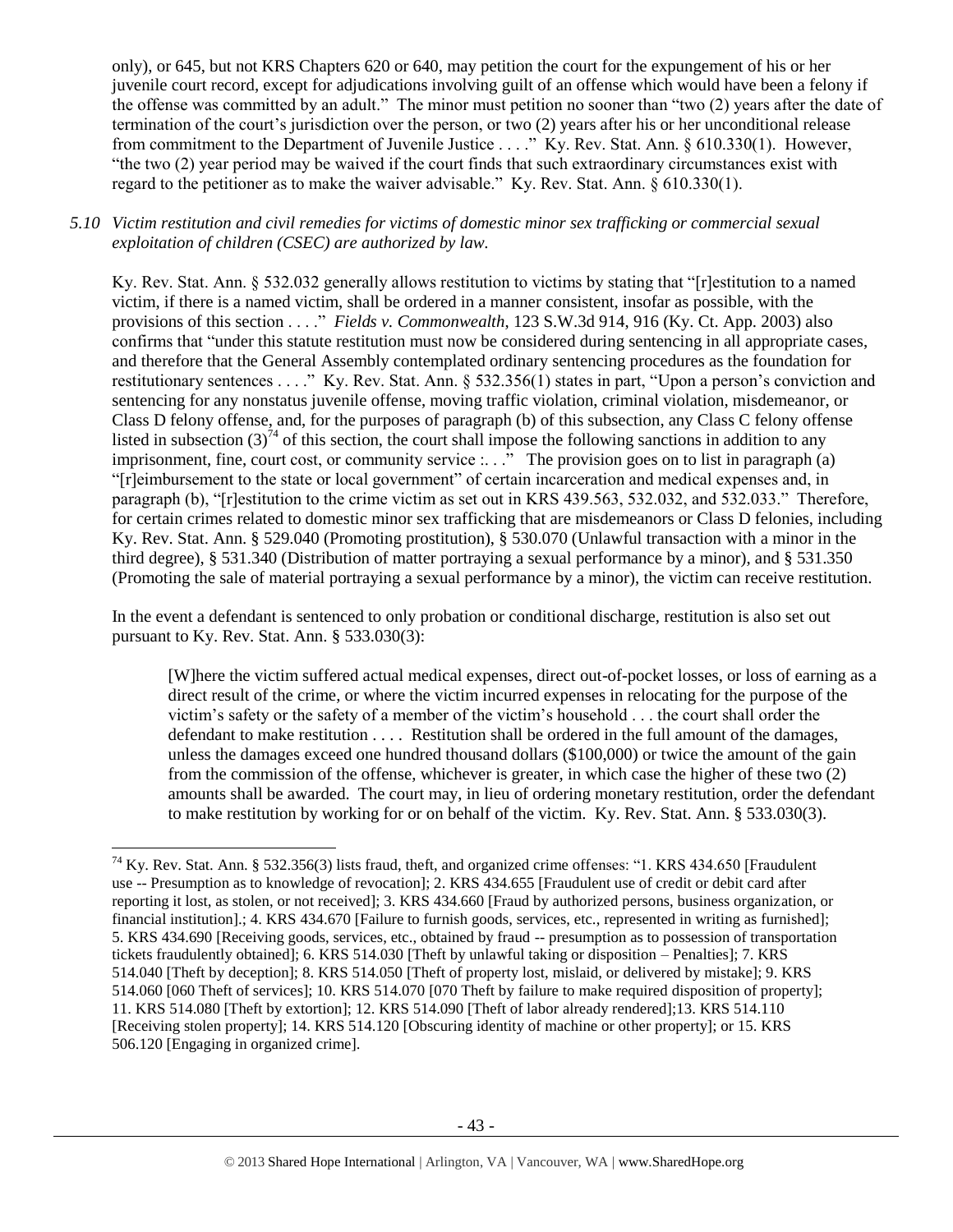<span id="page-43-0"></span>Under Ky. Rev. Stat. Ann. § 413.249(1)(a),<sup>75</sup> domestic minor sex trafficking victims may also bring civil cases for "childhood sexual assault," which includes Ky. Rev. Stat. Ann. § 529.100 (Human trafficking). Specifically, "childhood sexual assault" for which civil cases may occur means "an act or series of acts against a person less than eighteen (18) years old and which meets the criteria defining a felony in KRS 510.040 [Rape in the first degree], 510.050 [Rape in the second degree], 510.060 [Rape in the third degree], 510.070 [Sodomy in the first degree], 510.080 [Sodomy in the second degree], 510.090 [Sodomy in the third degree], 510.110 [Sexual abuse in the first degree], 529.100 [Human trafficking] where the offense involves commercial sexual activity, 529.110 [Promoting human trafficking] where the offense involved commercial sexual activity, 530.020 [Incest], 530.064 [Unlawful transaction with a minor in the first degree], 531.310 [Use of a minor in a sexual performance], or 531.320 [Promoting a sexual performance by a minor]." Ky. Rev. Stat. Ann. §  $413.249(1)(a)$ .

*5.11 Statutes of limitations for civil and criminal actions for child sex trafficking or commercial sexual exploitation of children (CSEC) offenses are eliminated or lengthened sufficiently to allow prosecutors and victims a realistic opportunity to pursue criminal action and legal remedies.*

Ky. Rev. Stat. Ann. § 500.050(1) states, "Except as otherwise expressly provided, the prosecution of a felony is not subject to a period of limitation and may be commenced at any time." If the crime charged is a misdemeanor, such as Ky. Rev. Stat. Ann. § 530.070 (Unlawful transaction with a minor in the third degree), § 529.040(2) (Promoting prostitution of only one victim), § 529.070 (Permitting prostitution), and a first time offense of § 531.350 (Promoting sale of material portraying a sexual performance by a minor), the case must be brought within one year of the offense. Ky. Rev. Stat. Ann. § 500.050(2).

The statute of limitations to bring a civil case under Ky. Rev. Stat. Ann. §  $413.249(2)(a)^{76}$  (Action relating to childhood sexual abuse or childhood sexual assault) expires within the longest of the following periods "(a) Within five (5) years of the commission of the act or the last of a series of acts by the same perpetrator; (b) Within five (5) years of the date the victim knew, or should have known, of the act; or (c) Within five (5) years after the victim attains the age of eighteen (18) years."

 $\overline{a}$ 

<sup>&</sup>lt;sup>75</sup> Here and elsewhere in this report where Ky. Rev. Stat. Ann. § 413.249 is quoted or cited, it has been updated to reflect the amendments added by the passage of House Bill 3. H.B. 3, 2013 Reg. Sess., Leg. Sess. (Ky. 2013) (effective Mar. 19, 2013).

<sup>76</sup> *See supra* note [75.](#page-43-0)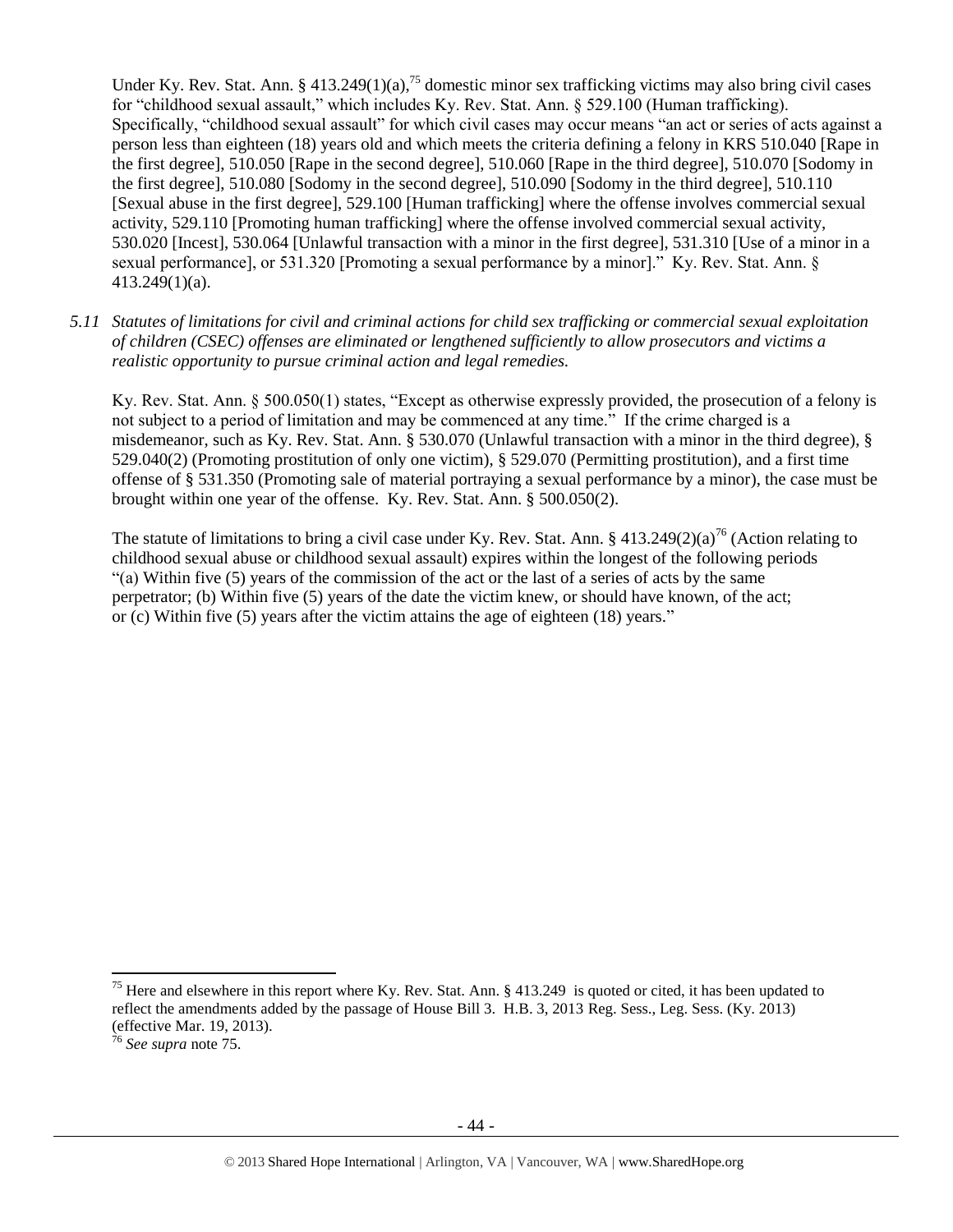#### FRAMEWORK ISSUE 6: CRIMINAL JUSTICE TOOLS FOR INVESTIGATION AND PROSECUTIONS

# *Legal Components:*

- *6.1 Training on human trafficking and domestic minor sex trafficking for law enforcement is statutorily mandated or authorized.*
- *6.2 Single party consent to audiotaping is permitted in law enforcement investigations.*
- *6.3 Wiretapping is an available tool to investigate domestic minor sex trafficking.*
- *6.4 Using a law enforcement decoy posing as a minor to investigate buying or selling of commercial sex acts is not a defense to soliciting, purchasing, or selling sex with a minor.*
- *6.5 Using the Internet to investigate buyers and traffickers is a permissible investigative technique.*
- *6.6 Law enforcement and child welfare agencies are mandated to promptly report missing and recovered children. \_\_\_\_\_\_\_\_\_\_\_\_\_\_\_\_\_\_\_\_\_\_\_\_\_\_\_\_\_\_\_\_\_\_\_\_\_\_\_\_\_\_\_\_\_\_\_\_\_\_\_\_\_\_\_\_\_\_\_\_\_\_\_\_\_\_\_\_\_\_\_\_\_\_\_\_\_\_\_\_\_\_\_\_\_\_\_\_\_\_\_\_\_\_*

# *Legal Analysis:*

 $\overline{\phantom{a}}$ 

*6.1 Training on human trafficking and domestic minor sex trafficking for law enforcement is statutorily mandated or authorized.*

Under KRS 15.334<sup>77</sup>, the Kentucky Law Enforcement Council "shall approve mandatory training subjects to be taught to all students attending a law enforcement basic training course that include but are not limited to:

- (a) Abuse, neglect, and exploitation;
- (b) Dynamics of domestic violence, pediatric abusive head trauma, child physical and sexual abuse, and rape . . . .

. . . .

(e) Characteristics and dynamics of human trafficking, state and federal laws relating to human trafficking, the investigation of cases involving human trafficking, including but not limited to screening for human trafficking, and resources for assistance to the victims of human trafficking.

In addition to this human trafficking specific training, under Ky. Rev. Stat. Ann. § 15.946 (In-service training for peace officers on child sexual abuse), "The Kentucky Law Enforcement Council shall provide an in-service training program for peace officers in child development, the dynamics of physical and sexual abuse, the impact of violence on child development, the treatment of offenders, and related issues. Each peace officer desiring to participate in the Kentucky Law Enforcement Foundation Fund program, if eligible to participate, shall successfully complete the in-service training."

Also, certain other training related to child sexual abuse and victim protections is provided for law enforcement. Ky. Rev. Stat. Ann. § 15.942 (Training plan for investigation of child sexual abuse and protection of victims) states, "The Justice and Public Safety Cabinet, the Attorney General, the Administrative Office of the Courts, and the Cabinet for Health and Family Services shall develop a training plan for investigation of child sexual abuse cases and protection of child sexual abuse victims within the Commonwealth. They may seek assistance from any educational, legal, and mental and physical health-care professionals needed for implementation of training programs."

<sup>&</sup>lt;sup>77</sup> Here and elsewhere in this report where Ky. Rev. Stat. Ann. § 15.334 is quoted or cited, it has been updated to reflect the amendments added by the passage of House Bill 3. H.B. 3, 2013 Reg. Sess., Leg. Sess. (Ky. 2013) (effective Mar. 19, 2013).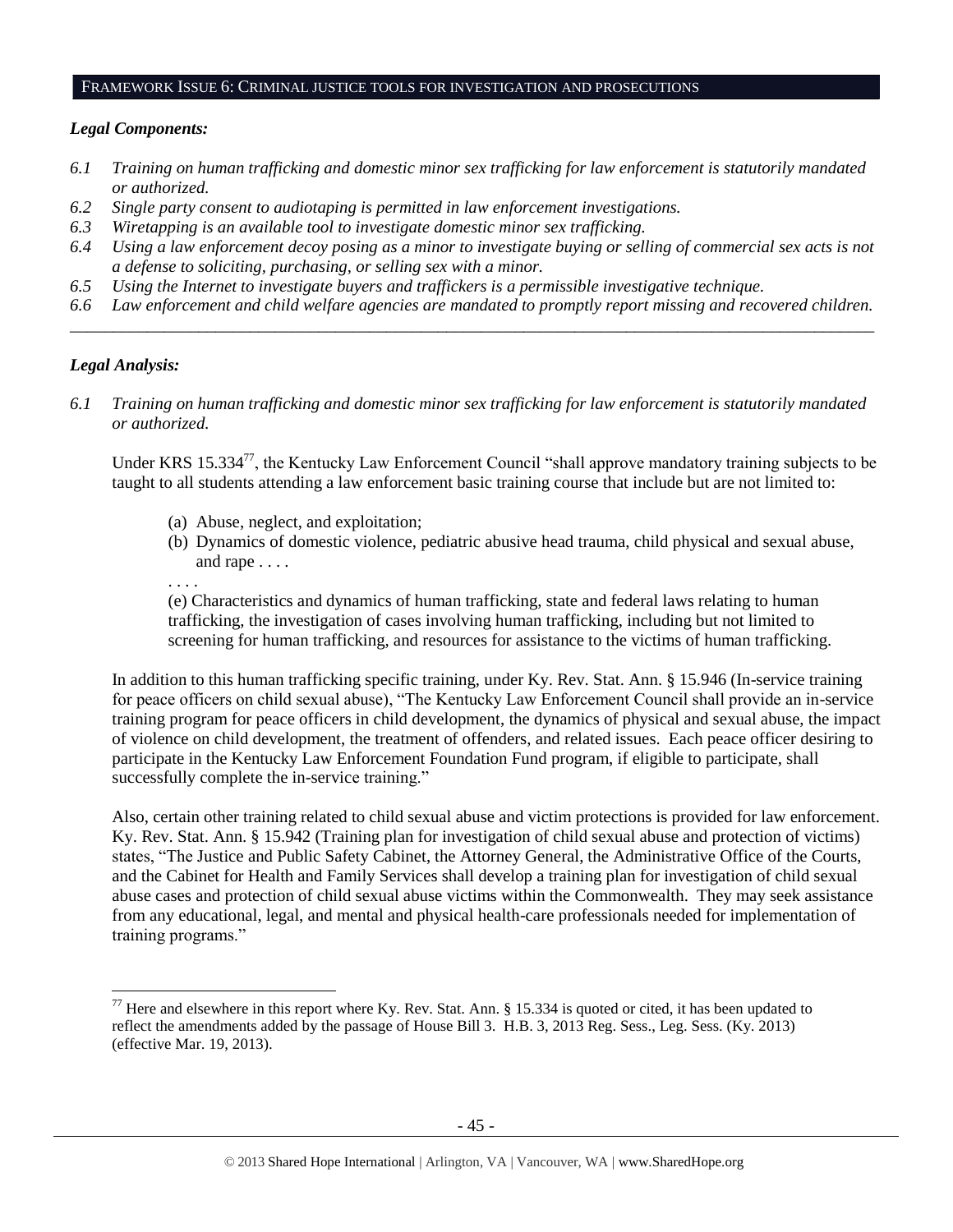Ky. Rev. Stat. Ann. § 15.900, which provides the definitions for Ky. Rev. Stat. Ann. §§ 15.910-15.940, defines "child sexual abuse and exploitation" for this section related to training as "harm to a child's health or welfare by any person, responsible or not for the child's health or welfare, which harm occurs or is threatened through nonaccidental sexual contact which includes violations of KRS 510.040 [Rape in the first degree] to 510.150 [Indecent exposure in the second degree], 530.020 [Incest], 530.070 [Unlawful transaction with a minor in the third degree], 531.310 [Use of a minor in a sexual performance], 531.320 [Promoting a sexual performance by a minor], and 531.370 [Using minors to distribute material portraying a sexual performance by a minor]." Ky. Rev. Stat. Ann. § 15.900(2). These CSEC crimes and domestic minor sex trafficking-related crimes are included therefore in the training parameters.

*6.2 Single party consent to audiotaping is permitted in law enforcement investigations.*

Kentucky allows for single party consent to audiotaping. Eavesdropping is a crime defined as "to overhear, record, amplify or transmit any part of a wire or oral communication of others without the consent of at least one (1) party thereto by means of any electronic, mechanical or other device." Ky. Rev. Stat. Ann. §§ 526.010, 526.020.

# *6.3 Wiretapping is an available tool to investigate domestic minor sex trafficking.*

 $\overline{\phantom{a}}$ 

Kentucky law prohibits wiretaps without exception. *Basham v. Commonwealth*, 675 S.W.2d 376, 379 (Ky. 1984), reemphasizes, "Kentucky has not enacted legislation authorizing electronic surveillance by state law enforcement officials. Such an operation by the Kentucky State Police, just as with any other person, is unlawful under the Kentucky statute prohibiting eavesdropping." *Id. Basham* notes that the legislature has the prerogative "to exclude all use of evidence obtained by electronic surveillance or eavesdropping, wheresoever and however obtained. But we must resist the impulse to legislate an evidentiary exclusion that the legislation does not itself provide." *Id.* at 381. The only way information from a wiretap may enter a state prosecution is if the prosecution uses information "obtained by federal officers conducting electronic surveillance in Kentucky pursuant to a federal wiretap order."<sup>78</sup> *Id.*

- 6.3.1 Recommendation: Introduce an exception to the state wiretap prohibition to allow wiretaps and make resulting evidence admissible in investigations of domestic minor sex trafficking as a lifesaving and harm prevention tool for law enforcement investigating these dangerous crimes.
- *6.4 Using a law enforcement decoy posing as a minor to investigate buying or selling of commercial sex acts is not a defense to soliciting, purchasing, or selling sex with a minor.*

There is no specific statutory authority for law enforcement to use a decoy in investigating domestic minor sex trafficking.

6.4.1 Recommendation: Enact a law explicitly permitting the use of a decoy to investigate domestic minor sex trafficking related crimes. Alternatively, amend Ky. Rev. Stat. Ann. § 531.310 (Use of a minor in a sexual performance), § 531.320 (Promoting a sexual performance by a minor), § 530.070 (Unlawful transaction with a minor in the third degree), § 529.100 (Human trafficking), § 529.110 (Promoting human trafficking), and § 529.040 (Promoting prostitution) when a minor is the victim to add a provision preventing a defense based on the supposed

<sup>78</sup> *See also Howard v. Commonwealth,* 787 S.W.2d 264, 265 (Ky. App. Ct. 1989), which states, "In *Basham v. Commonwealth*, Ky., 675 S.W.2d 376 (1984), the Supreme Court ruled evidence obtained in a wiretap operation conducted by federal law enforcement officers in accordance with federal law and pursuant to a federal court order is admissible in state court proceedings absent collusion between the state and federal authorities to circumvent the state statute prohibiting wiretaps."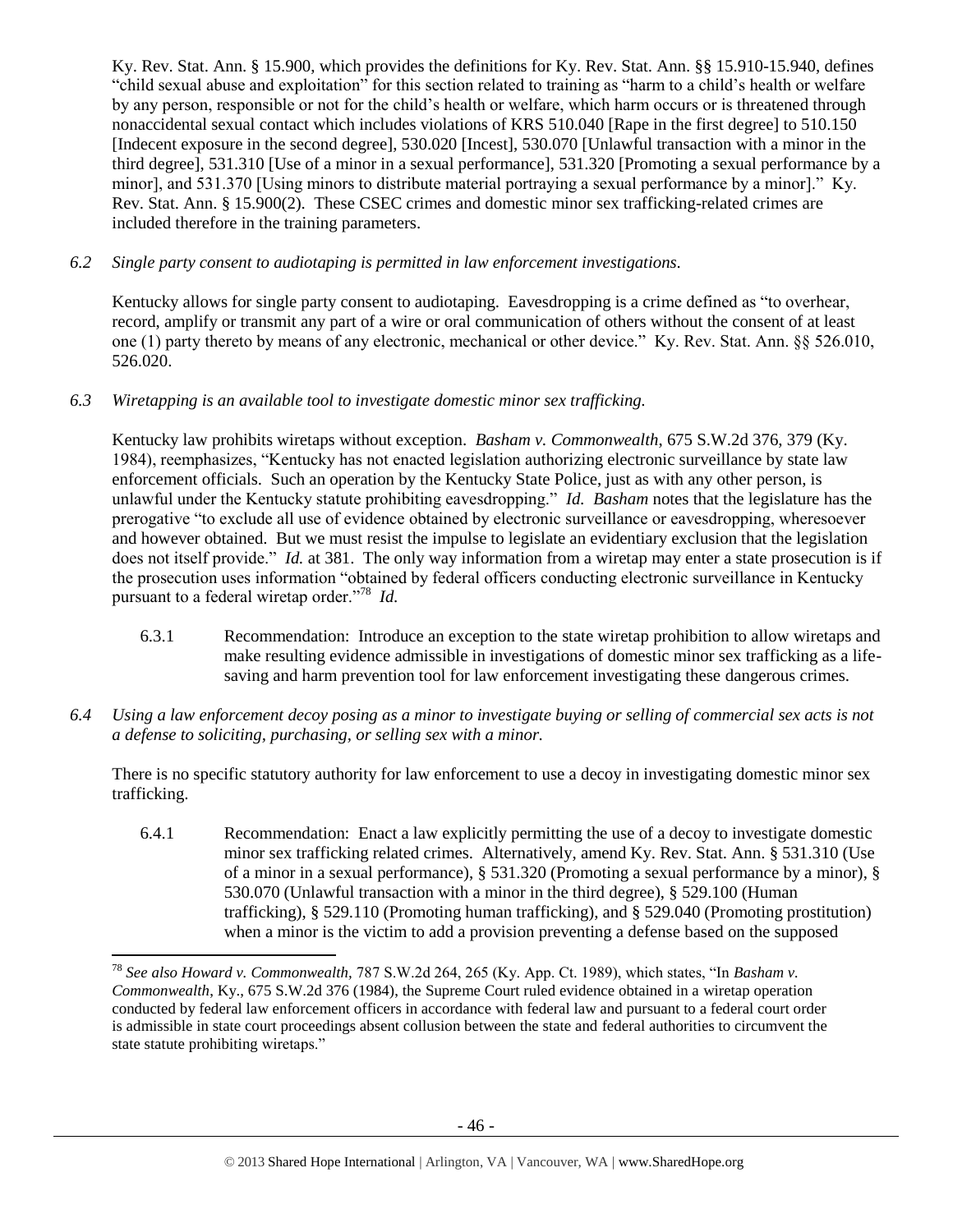minor in the interaction actually being law enforcement or someone acting on behalf of law enforcement.

# *6.5 Using the Internet to investigate buyers and traffickers is a permissible investigative technique.*

Law enforcement officers may use the Internet to investigate buyers and traffickers of domestic minor sex trafficking. Ky. Rev. Stat. Ann. § 510.155(1)<sup>79</sup> (Unlawful use of electronic means originating or received within the Commonwealth to induce a minor to engage in sexual or other prohibited activities) states,

It shall be unlawful for any person to knowingly use a communications system, including computers, computer networks, computer bulletin boards, cellular telephones, or any other electronic means, for the purpose of procuring or promoting the use of a minor, or a peace officer posing as a minor if the person believes that the peace officer is a minor or is wanton or reckless in that belief, for any activity in violation of KRS 510.040 [Rape in the first degree], 510.050 [Rape in the second degree], 510.060 [Rape in the third degree], 510.070 [Sodomy in the first degree], 510.080 [Sodomy in the second degree], 510.090 [Sodomy in the third degree], 510.110 [Sexual abuse in the first degree], 529.100 [Human trafficking] where that offense involves commercial sexual activity, or 530.064(1)(a) [Unlawful transaction with a minor in the first degree], or KRS Chapter 531 [Pornography].

# *6.6 Law enforcement and child welfare agencies are mandated to promptly report missing and recovered children.*

Ky. Rev. Stat. Ann. § 17.450(1) establishes the "Kentucky Missing Child Information Center" in order to create a "central repository of and clearinghouse for information about Kentucky children believed to be missing and children from other states believed to be missing in Kentucky." When law enforcement receives a report of a missing child, Ky. Rev. Stat. Ann. § 17.460 requires the following:

1. Upon notification by a parent, guardian, person exercising custodial control or supervision, or the authorized representative of the Department for Community Based Services of the Cabinet for Health and Family Services if the child is a ward of the state, that a child is missing, the law enforcement agency receiving notification shall immediately complete a missing person's report in a form prescribed by the Justice and Public Safety Cabinet which shall include information the Justice and Public Safety Cabinet deems necessary for the identification of the missing child, including the child's physical description, last known location, and known associates.

2. Within twenty-four (24) hours after completion of the missing person's report form, the law enforcement agency shall transmit the report for inclusion within the Kentucky Missing Child Information Center computer and shall cause the report to be entered into the National Crime Information Center computer.

3. Within twenty-four (24) hours thereafter, the law enforcement agency shall investigate the report, shall inform all appropriate law enforcement officers of the existence of the missing child report, and shall communicate the report to every other law enforcement agency having jurisdiction in the area.

. . . .

5. Within twenty-four (24) hours after a missing child is located and returned to the appropriate caretaker pursuant to subsection (4) of this section, the law enforcement agency which transported, found, or returned the missing child shall notify both the Missing Child Information Center and the National Crime Information Center of that fact.

 $\overline{a}$ <sup>79</sup> *See supra* note [12.](#page-7-0)